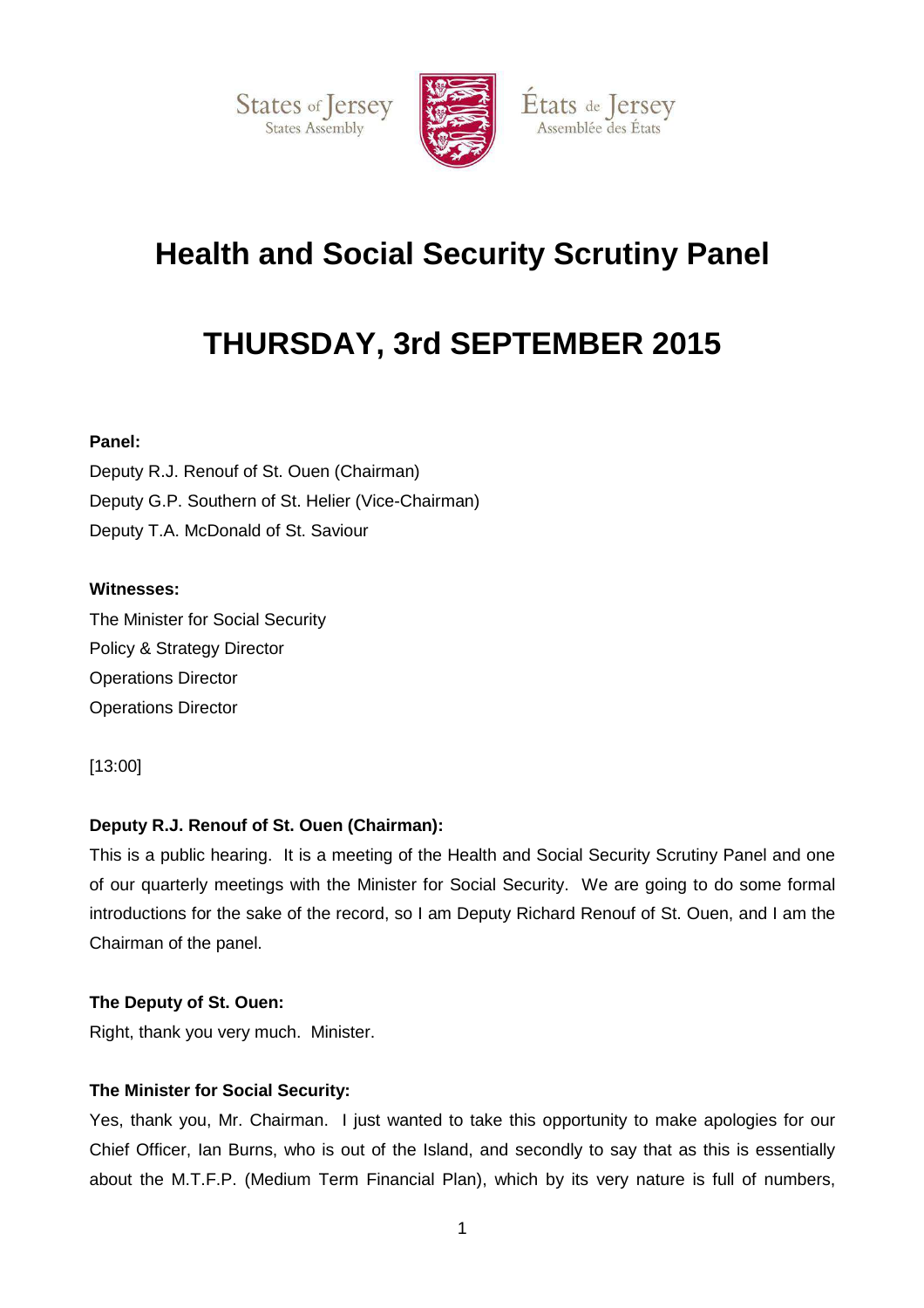people numbers and figures, would you excuse me if I defer to colleagues or refer to papers in order to give you an accurate answer if there are any questions requiring such?

#### **The Deputy of St. Ouen:**

Yes, of course, and you must particularly refer to papers. Yes, we understand. We grapple with the figures as well and so we are going to look to you for explanations. But we would like to take you through the various changes you propose in the Medium Term Financial Plan and which are set out in the reports you have attached to the various propositions you are bringing to the States. It is essentially the same report in each of the propositions, so I think broadly we would like to take the items in that report as they arise, as you set them out in your report. I note early on in your report and then in the background section at paragraph 1.1 you have a graph, a rather dramatic graph entitled: "Impact of the proposed changes to tax-funded benefits" which suggests that at the present time tax-funded benefits are costing about £82,000, £83,000.

#### **Operations Director:**

£1 million.

#### **The Deputy of St. Ouen:**

£1 million, of course. Yes, I am sorry. But that without the changes you propose, in 2019 they would rise to something like £94 million. Now, can you explain, Minister, how that calculation of £94 million has been arrived at?

#### **The Minister for Social Security:**

We have looked at the - as you can see - dotted line in the middle here as the 2015 level. I think the graph is fairly self-explanatory, from the point of view of the audio, and the proposed changes would be if the charges were to increase between the level of holding them at 2015 levels.

#### **Deputy G.P. Southern:**

Can somebody please tell us what assumptions have gone into the rise to £94 million from around £82 million, which is quite dramatic?

#### **Policy & Strategy Director:**

Yes. Okay, so this is the base budget which the M.T.F.P. was based on. In order to have consistency across different States departments, a central set of assumptions are produced by the Treasury and Resources Department, which I think are in the M.T.F.P. document somewhere - I cannot tell you exactly where they are - but they give you the average earnings index for each year, projected, and the pricings index and the number of employed people, unemployed people. Those are the 4 drivers that really kind of determine the number of benefits. In order to work out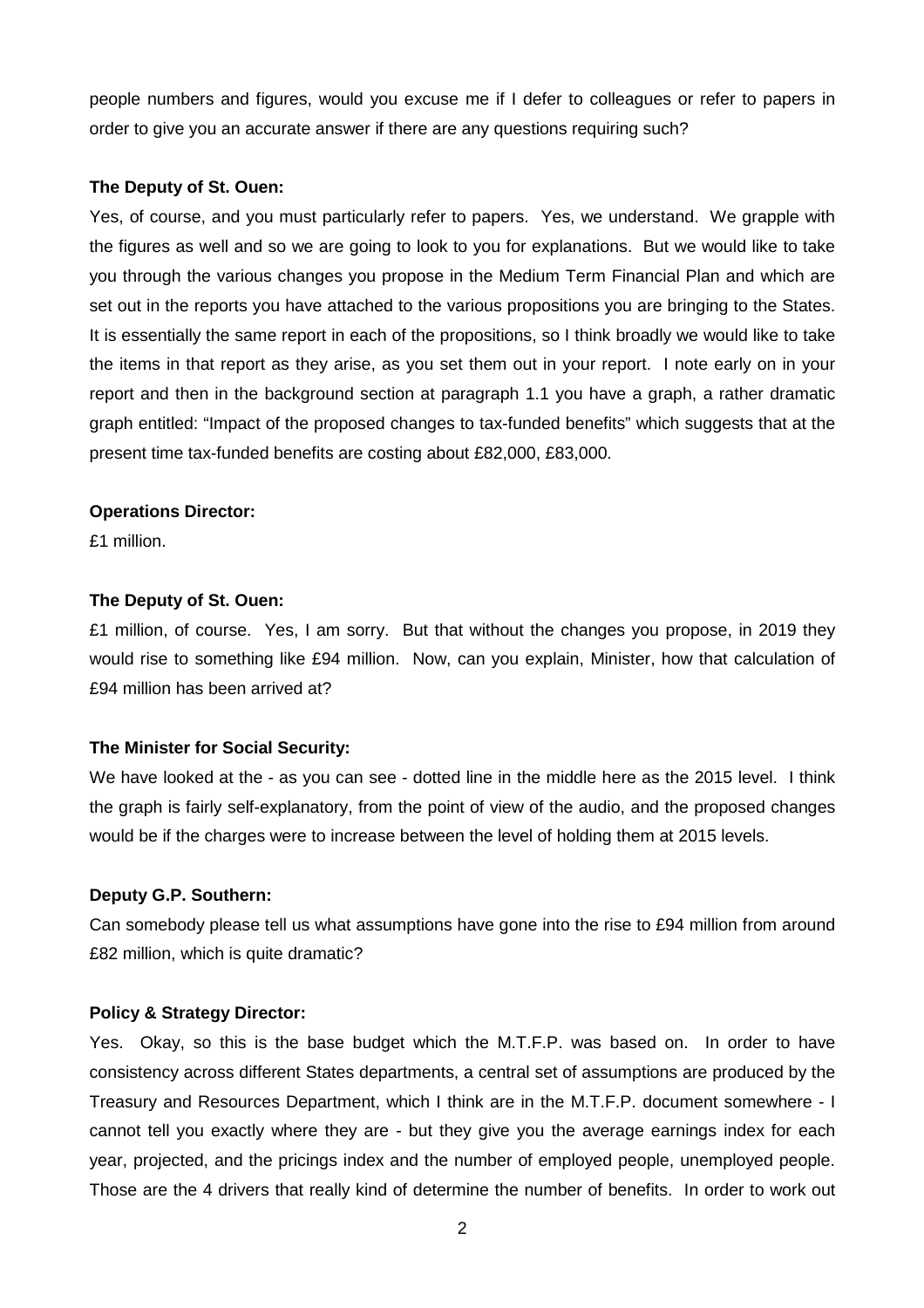what the base budget was, that higher line going up, if you take the current budget, so you take actual spend in 2015 - or whatever the best figures were when they were doing the work for the M.T.F.P. - they would have been 14, the whole year figures are 14, and then you inflate that by the increases you see due to the cost of prices, the cost of earnings and the level of unemployment. Those are financial calculations that are done kind of behind the scenes, but as I said, they are consistent across different States departments, so Health would have them for, I think, health expenditure and other kinds of expenditure. I am afraid it is just the passage of time that gives you that rise, and take into account if you were to increase benefits each year to be in line with prices, you would reflect the levels at the point they are expected and that is the graph that you would get. As the Minister has pointed out, our intention is to try to hold our expenditure to the 2015 line.

#### **Deputy G.P. Southern:**

Okay, so the inflation rate for 2016 onwards is around 3 per cent, over 3 per cent. That is the projection that has gone in there, 3 per cent per annum?

## **Policy & Strategy Director:**

I do not know exactly where it is in the report, but you have got ...

#### **Deputy G.P. Southern:**

2016 is - if I can find the right line - R.P.I. (Retail Price Index) 2016 is 3.1 per cent, as it is in 2017. 2018 rises to 3.3 per cent and repeated for 2019, so it is a 3 per cent plus rise, basically, that is causing that increase.

#### **Policy & Strategy Director:**

Yes.

#### **Deputy G.P. Southern:**

Okay. Can we examine the fact that you have frozen that? The R.P.I. is going up by 3.1 per cent in 2016 and 2017. You propose to freeze Income Support, which is the benefit that reaches the poorest in our society.

## **The Minister for Social Security:**

Until 2016, end of 2016.

## **The Deputy of St. Ouen:**

Well, 2017, is it not?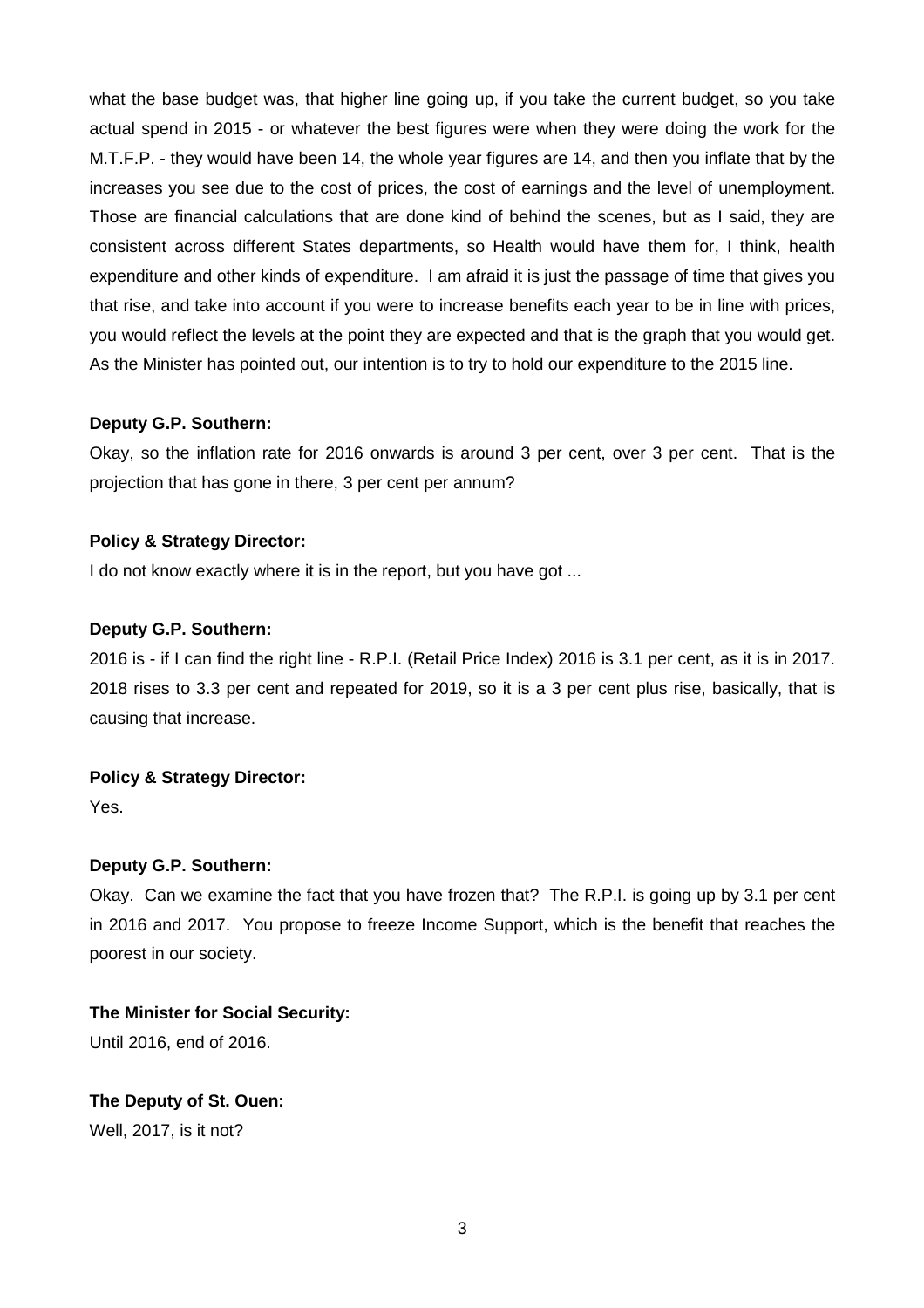## **The Minister for Social Security:**

It is 2 years.

## **The Deputy of St. Ouen:**

It is 2 years beginning next year.

## **Deputy G.P. Southern:**

2016 and 2017.

## **Policy & Strategy Director:**

This October 2015 and October 2016 are the 2 freezes, so that takes you through until 2017.

#### **The Minister for Social Security:**

2017.

#### **Deputy G.P. Southern:**

Sure, sure. Let us have a look at the impact of that on a pensioner on a basic States pension. Yes, 3 per cent, if they are claiming Income Support, that is an adult component of £92 and a householder's component of £50-odd, £51, around about £140. Freezing at a 3 per cent rate of increase is effectively - the other 2 years - 6 per cent of £140, which is about £8 a week. You are proposing, as a result of your freeze, that you make a single pensioner on a States pension, thereabouts, who is claiming Income Support around £8 a week worse off. Is that an interpretation we can place on that freeze?

#### **The Minister for Social Security:**

You mentioned this R.P.I. It is not 3 per cent until 2018.

#### **Deputy G.P. Southern:**

It is 3.1 per cent in 2016.

#### **Policy & Strategy Director:**

That is the difficulty of forecasting future benefit costs because, as we said, Treasury do the calculations based on the assumptions that are made with the best evidence that is possible at the time. R.P.I. at the minute is under 1 per cent. The impact, if you did a freeze and it was at 1 per cent, would be much, much smaller, so it will depend entirely on what happens in the economy as to what the impact of the freeze would be. The one thing you can always say with predictions is they will not be exactly as per predicted, they will be a bit more, a bit less.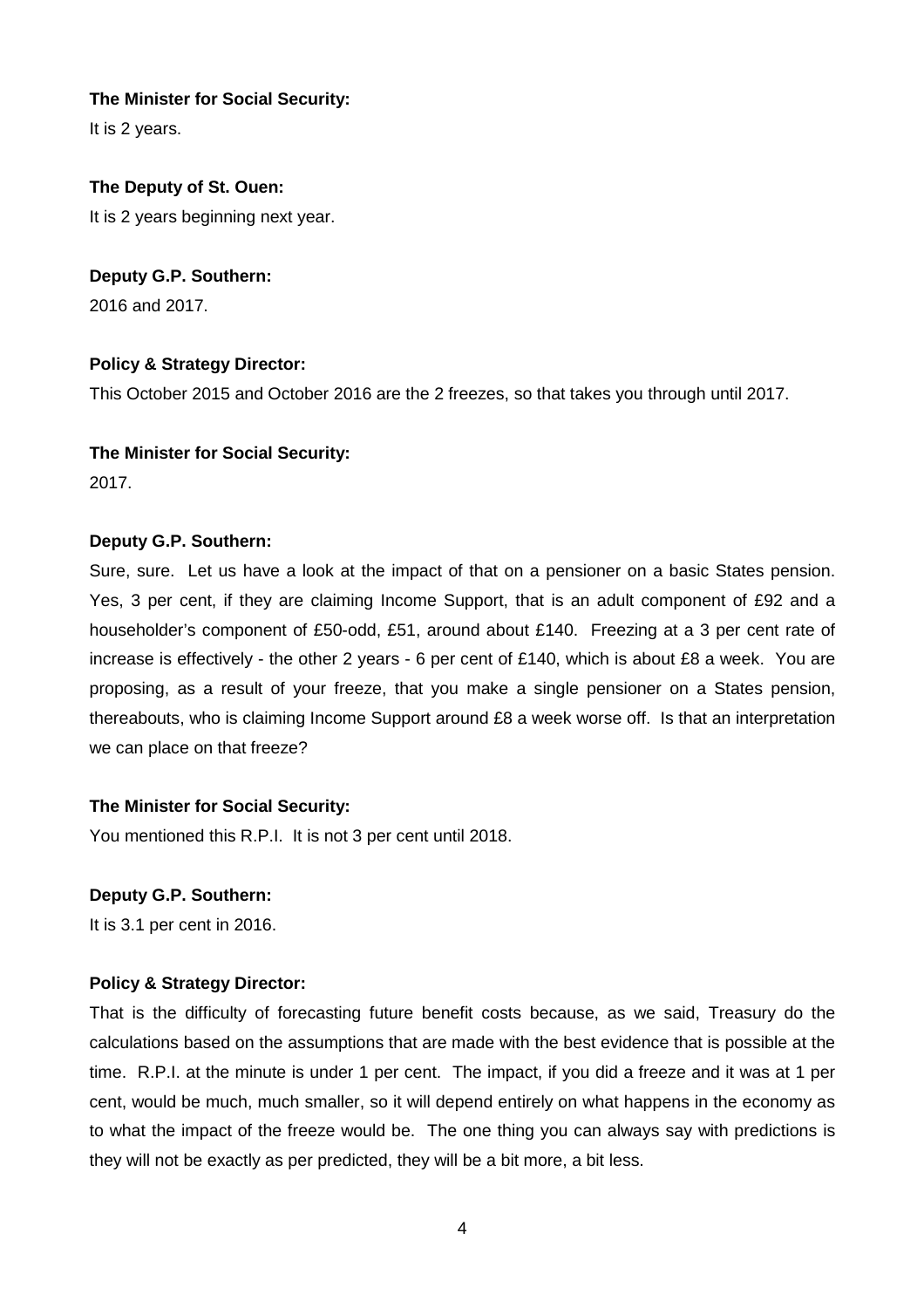#### **The Deputy of St. Ouen:**

But in assessing the impact of your changes, you must also have regard to the same assumptions that you were using when you were calculating what might be the expenditure without changes, surely, so if the standard assumption is inflation of over 3 per cent ...

#### **Policy & Strategy Director:**

You are absolutely right. That is exactly the point, is that when it is going up, if it was to go up by 3 per cent, then it would not go up by 3 per cent, it would be fixed, yes, and that takes you from the top line to the bottom line. That is what the 3 per cent does, but the point is we do not know the top line would go up at that level. It might not go up at that level; it might go up above or below that level. Those things are to be determined the bigger economy.

#### **Deputy G.P. Southern:**

In terms of the 2 years, 2016 and 2017, with your changes that pensioner, I am saying, will be around £8 a week worse off than he otherwise would have been had you maintained index-linking of Income Support. Is that the case or not the case?

#### **Policy & Strategy Director:**

No, it would be £8 if it was a bit more than 3 per cent; it would be £4 if it was 1.5 per cent. It will depend. The difference between what they would have got and what they get will depend entirely on what the inflation is each year.

#### **Deputy G.P. Southern:**

I will try again, and please place another figure on it to my £8. In 2017, that single pensioner who is claiming Income Support will be £8 a week worse off than he otherwise would be without this change, this freeze that you are imposing on Income Support. Is that or is that not true or would you rather another figure?

#### **Policy & Strategy Director:**

Okay. It is true in the sense that that shows you the gap between the top line and the bottom line. That is absolutely true, yes. The point I am making is that we do not know where the top line will lie, in reality. It could be above or below that line that has been drawn on there. You have to make assumptions in order to make plans. The States has decided, quite correctly, to have 3 to 4 year budgeting cycles. That is a really good idea, but it does mean you do have to make assumptions about future economic performance, which you do not know. As we have seen in the first M.T.F.P., the assumptions have been quite away from reality.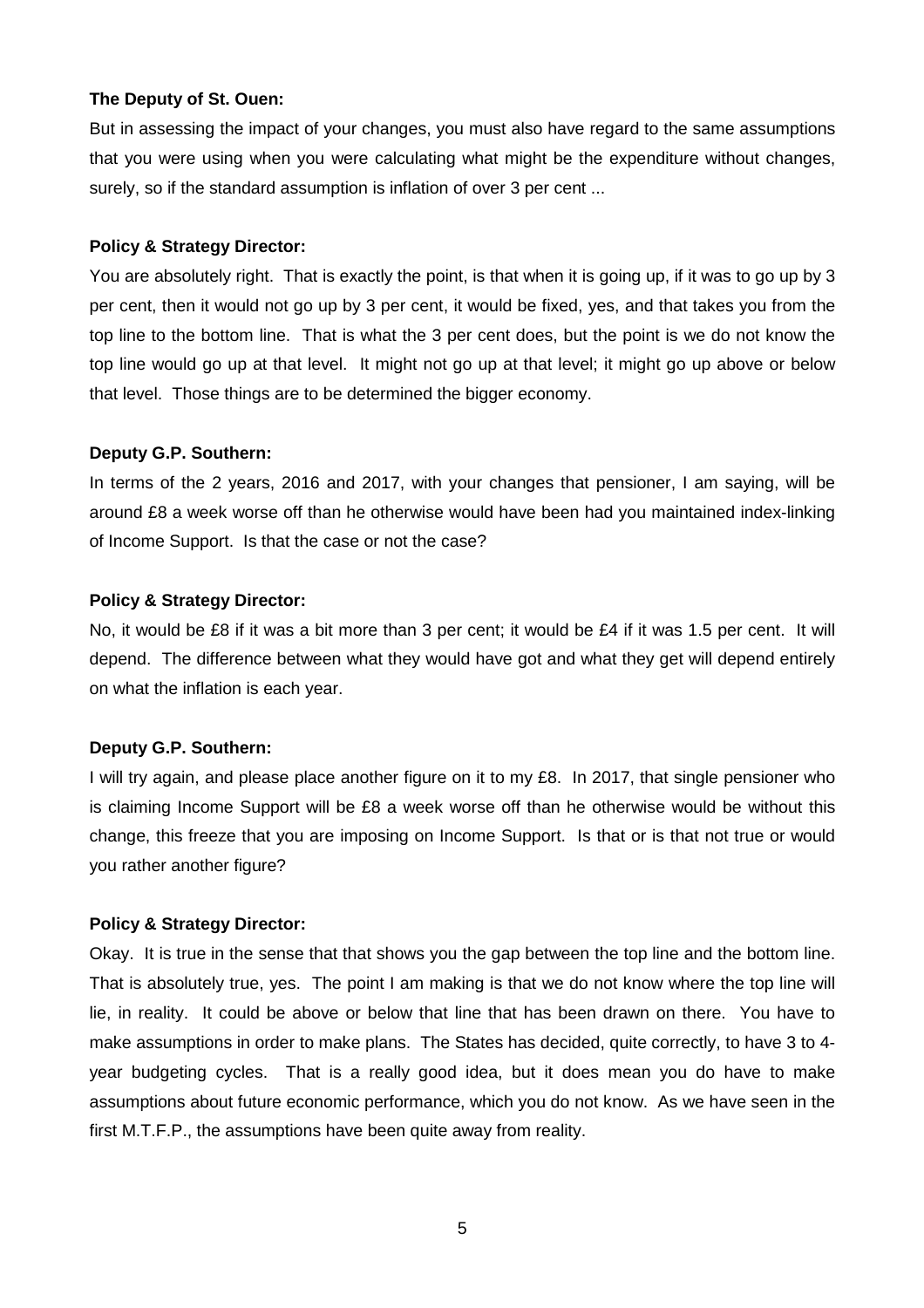They have got that disastrously wrong. However, you are just making some new projections now. They have been redone and rehashed and rediscussed, not quite endlessly, because we have got the document here. Are you saying that inflation is, in your projections, likely to be 3.1 per cent and therefore the pensioner will be £8 a week worse off or do you have another figure that is more likely?

## **Policy & Strategy Director:**

No, there is no other figure because we are drawing the difference between the top line and the bottom line. That difference is the number you count. I am not sure if it is £8, but it is the number you would calculate based on 3 per cent. Like I say, my point about it is that we do not know where that line is going to be. Inflation at the minute is way below 3 per cent and therefore, unless it goes up very quickly, it is likely that the actual impact on inflation will be less than what that line shows you. But you are absolutely right, when we do the £10 million savings, we are including in that a theoretical £8 a week saving.

## **Deputy G.P. Southern:**

It is not theoretical to the pensioner by 2017.

## **Policy & Strategy Director:**

No, it is. I am sorry, but it is theoretical, because if inflation does not go up by 3 per cent, they will not be £8 worse off.

## **Deputy G.P. Southern:**

Right. So what figure would you have us put there as more likely?

#### **Policy & Strategy Director:**

But that ...

#### **The Minister for Social Security:**

You cannot.

## **Policy & Strategy Director:**

... is not a number you can say.

## **Deputy G.P. Southern:**

Because we have seen inflation at 1.8 per cent.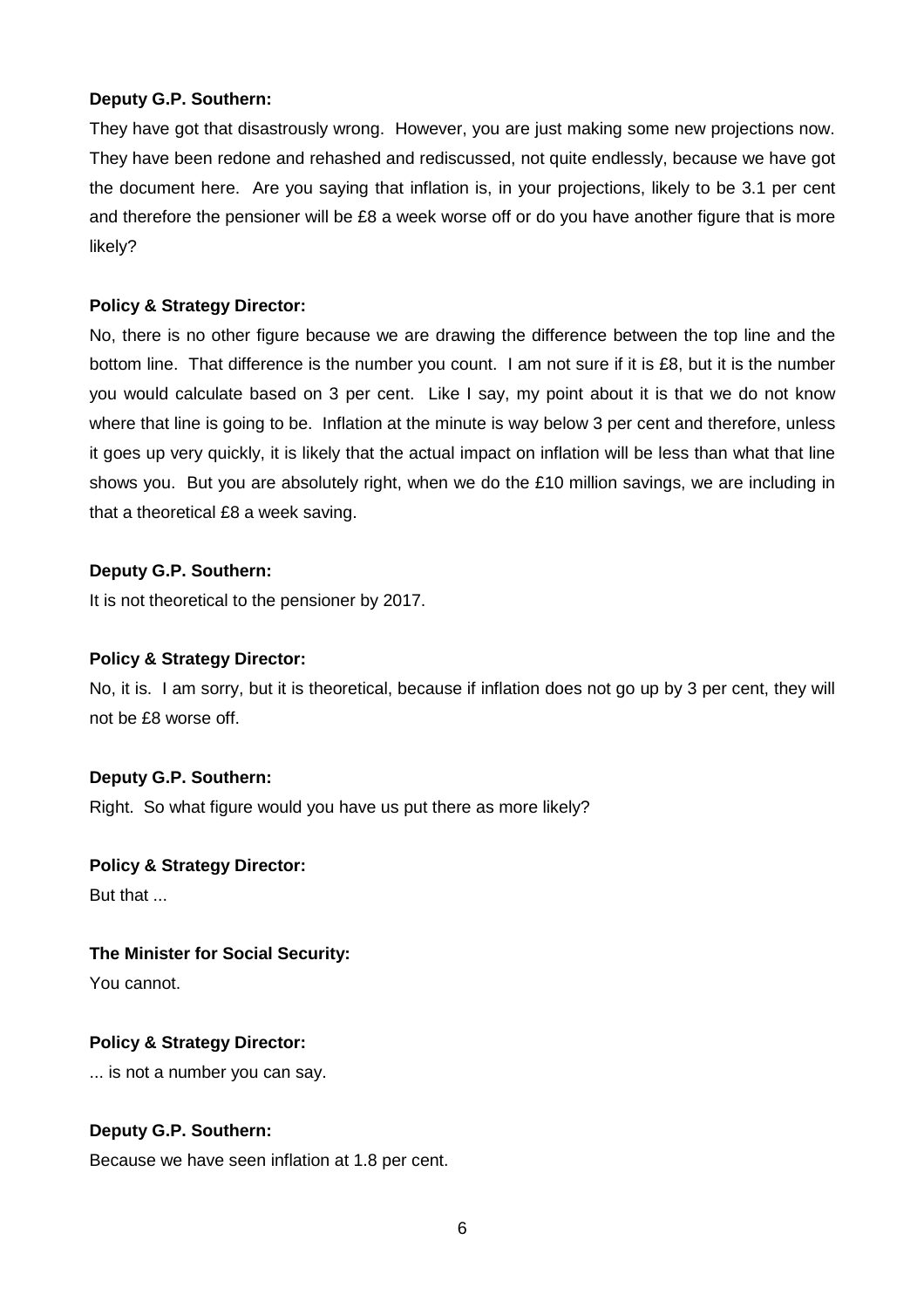## **Policy & Strategy Director:**

Yes.

## **Deputy G.P. Southern:**

So that estimate was pretty spot on or is that post-reality? That is the due figure for ...

## **Policy & Strategy Director:**

Well, the R.P.I. now is below what has been projected.

## **Deputy G.P. Southern:**

It is 1.8 per cent, is it not, or is it 1.5 per cent?

## **Policy & Strategy Director:**

I think it is 1.8 per cent, yes.

## **Deputy G.P. Southern:**

Yes, I thought it was 1.8 per cent.

#### **Policy & Strategy Director:**

That is the earnings index is 1.8 per cent. Sorry, that is the earnings index is 1.8 per cent.

#### **Deputy G.P. Southern:**

Sorry, R.P.I. in 2015. Sorry, 1.6 per cent, I read the wrong line. 1.6 per cent on your estimates.

## **The Minister for Social Security:**

With all of this, in the whole of the Medium Term Financial Plan, the actual pensions are not being touched at all, the pensions will go up as they normally do.

#### **Deputy G.P. Southern:**

No, but their spending power is being reduced by, in this case, something like 6 per cent. They cannot buy as much in 2017, if those figures are correct, because inflation will have gone up, their pensions will not have gone up, so their pension will get less.

#### **The Minister for Social Security:**

This is only for 2 years. It is not for the whole 4 years, so it can be reviewed after 2 years. It may not even come to that, but as you well know, with any predictions, you cannot do a 4-year plan and assume that the global situation is going to stay the same.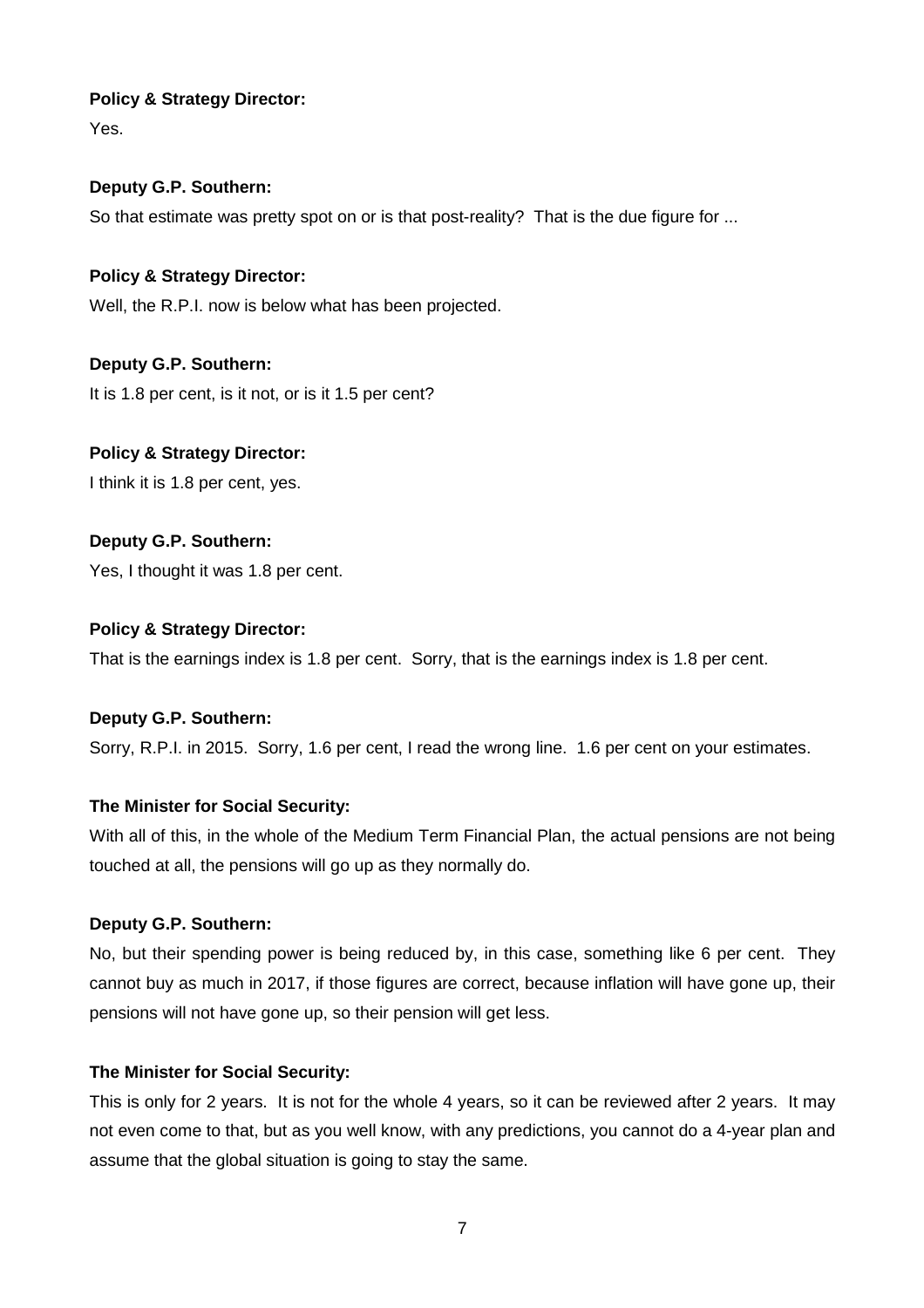It may be a different figure.

#### **The Minister for Social Security:**

It may be a different figure.

#### **Deputy G.P. Southern:**

It may be only £5 they are worse off, but nonetheless, they will be worse off because their spending power will have been reduced by your measure. That is correct, is it not?

#### **The Minister for Social Security:**

Everybody's spending power is going to be reduced. It is not just pensioners, it is everybody.

#### **Deputy G.P. Southern:**

Only if they are subject to a wage freeze or a benefits freeze, which is what you are doing.

#### **The Minister for Social Security:**

There are wage freezes as well.

#### **Deputy G.P. Southern:**

Again, everybody is worse off, especially and including pensioners?

#### **The Minister for Social Security:**

Including, not especially. That is what we have done with the whole remit of our Social Security remit of the Medium Term Financial Plan, is to look at it totally across the board and so make sure that it is spread, so that it is not just hitting individual groups, it is across the board. It is happening everywhere, it is not just Jersey, and it certainly is not just pensioners.

#### **Deputy G.P. Southern:**

But are you accepting that figure of £8 a week worse off in spending now?

#### **Policy & Strategy Director:**

Can I clarify? At the present time, the most recent R.P.I. for pensioners - and there is a specific index published in Jersey for pensioners, which is unusual, which is very good to be able to do that - it is 0.4 per cent.

[13:15]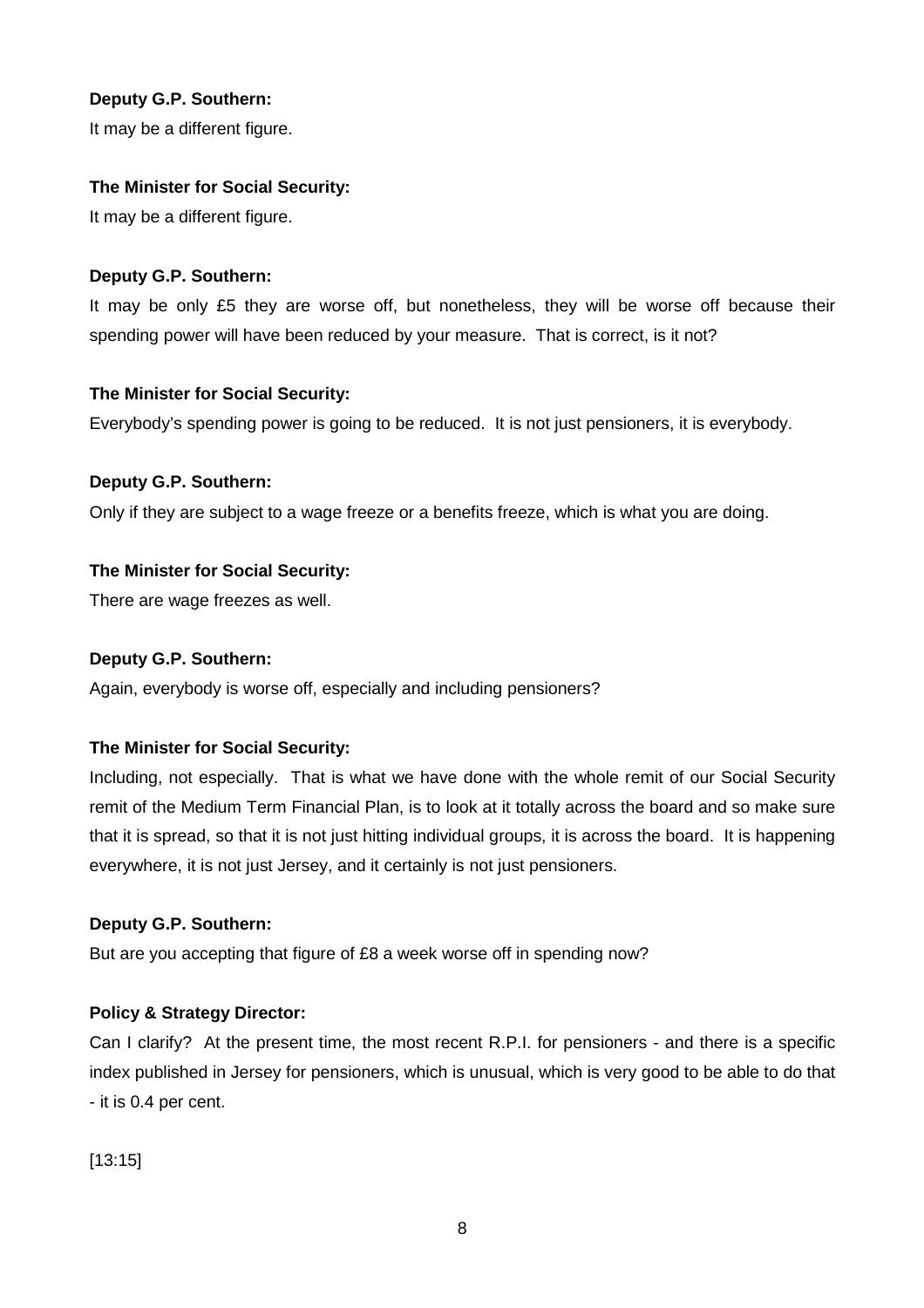The price rises that pensioners are seeing in the kinds of things that pensioners buy is very, very low at the minute. I cannot possibly tell you what it is going to be like next year or the year after, but at the minute it is very, very low.

#### **Deputy G.P. Southern:**

But that is not the figures on which your entire report is based.

#### **Policy & Strategy Director:**

No, no. That is what I am saying, it is a theoretical difference, and that is the point. The top line is theoretical, the bottom line is where we want to be, but the actual ...

#### **Deputy G.P. Southern:**

Are you suggesting that the predicted figure of 3.1 per cent will not be met next year or the year after?

#### **Policy & Strategy Director:**

The chances are it will not be met, because if you look back to most historical assumptions, they are never quite right, they are looking at the general trend. I am just saying that it is hard to say that it is going to be £8 or £6 or £4. We do not know yet, but we do know that the theoretical gap is the number you said, yes.

#### **Deputy G.P. Southern:**

You do not know whether it is £8 or £6 or £4. Can we settle on £5?

#### **The Minister for Social Security:**

No, no. It is not possible ...

#### **Deputy G.P. Southern:**

Can we work from £8 a week, because that is what is in your documentation, that is the estimate that you have?

#### **The Deputy of St. Ouen:**

Can I take it a little bit further, perhaps, and say the £10 million savings you hope to make from benefit changes is based on those assumptions, so if ...

#### **The Minister for Social Security:**

We have to make assumptions.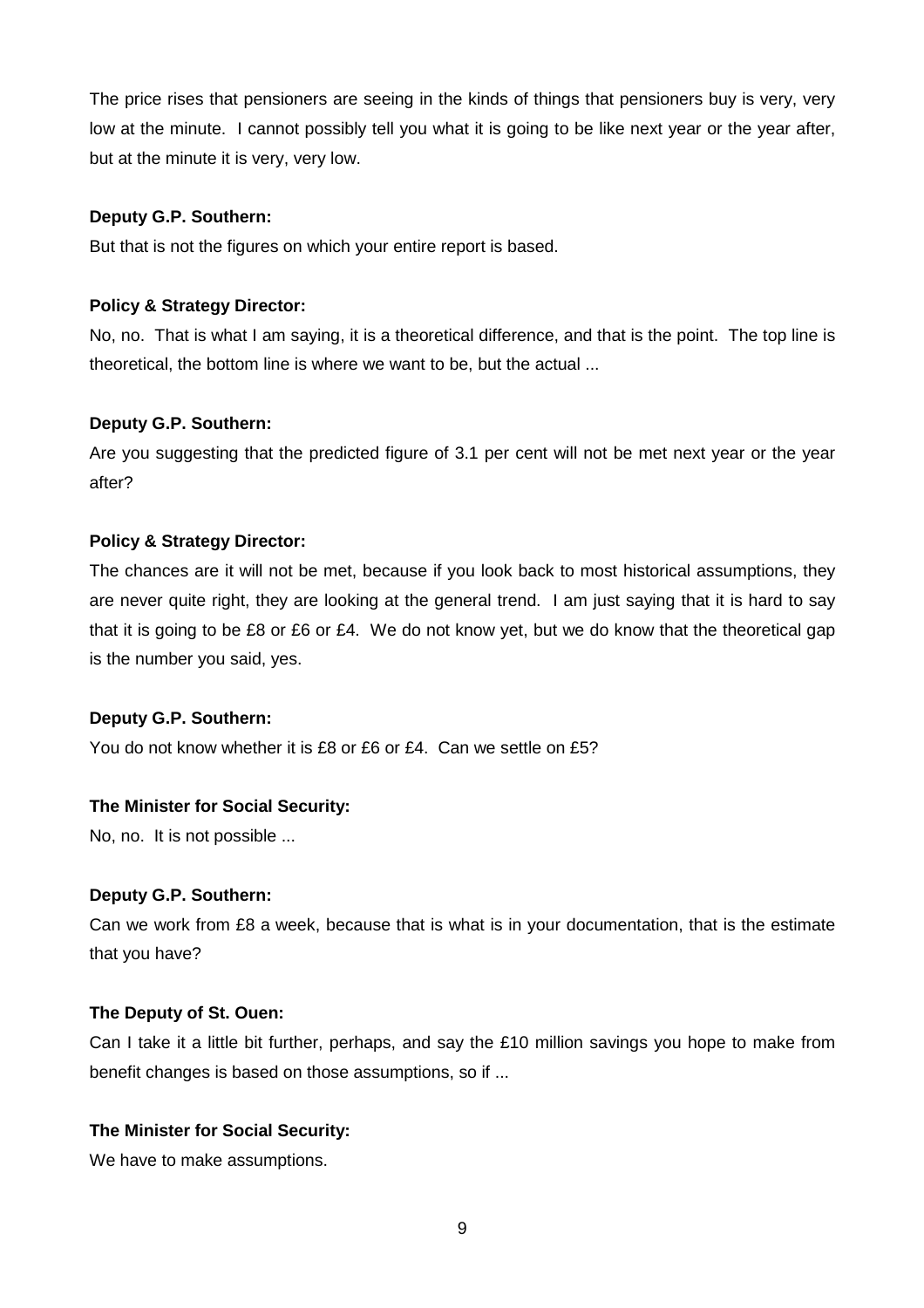#### **The Deputy of St. Ouen:**

You have to make assumptions, and Deputy Southern is using that assumption to say if the assumptions are correct, there will be a loss of £8 a week ...

#### **Deputy G.P. Southern:**

Spending.

#### **The Deputy of St. Ouen:**

... of spending power, but if, as you are suggesting, the R.P.I. might not increase to that level of 3 per cent and more, then in fact the assumptions will not be met by the end of the period and you will not have achieved the £10 million savings that you hope to achieve by this plan. Your savings will be somewhat less.

#### **The Minister for Social Security:**

No, not necessarily, because into all the savings we have to have built, because they are assumptions ... and we will come on to later lone parents. I mean, the circumstances of people change daily, so figures that were produced in June will not be the same as figures that were produced in October, for instance, in Back to Work, which Sophie can talk about later as well. It is impossible to make an absolutely across the line figure which is not an assumption, and so flexibility, some, has been built into each one of the things that we have looked at. Some will go up, some will go down. If at the end of the M.T.F.P. period then it has not been as bad economically, globally probably, which obviously has a direct effect on us, as we have surmised, then there will be money left to possibly increase things as opposed to the decreases, so put things back to where they might have been. Equally, we have to suffer a loss if, as you say, it does not go up to 3 per cent. You have to build flexibility into any plans, because there is ...

#### **Deputy G.P. Southern:**

I do not think we are going to get agreement on this, but can I take you on to your second measure that you are proposing in your M.T.F.P. proposals, the change from a fixed disregard pension income to a percentage disregard for income? Can I take that same single pensioner whose income is the States pension, which is around £200 a week currently? £200 a week with a fixed disregard of £55, if you move that to a 23 per cent disregard, 23 per cent of £200 - we can all do this sum - is £46, so they move from a disregard of £55 fixed at the moment to a disregard of 23 per cent, which is £46. That, I would make it, is £9 a week worse off in terms of their spending power, so new entrants to the pension scheme who are on the basic States pension and claiming Income Support will be £9 a week worse off than the person who became 65 2 years ago or a year ago and is receiving the £55 a week disregard, and that continues. So new entrants to the States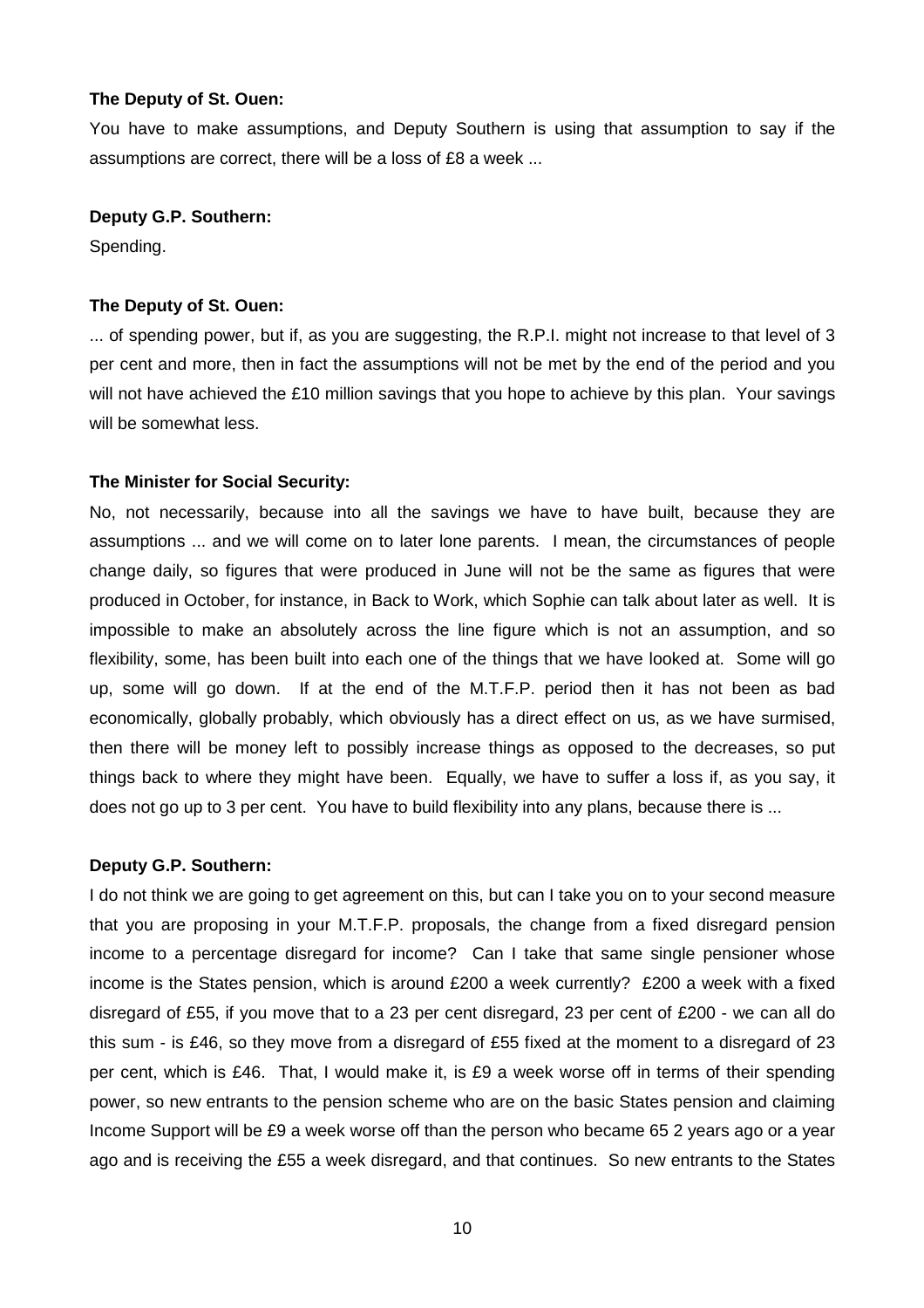pension scheme will be effectively £9 a week worse off if that is their sole income. Is that the case?

#### **The Minister for Social Security:**

We have some pretty pictures to hand out, which I think describes this quite well.

#### **Deputy G.P. Southern:**

Before we address those pretty pictures, which I think are in the report anyway we have seen, can you answer my question, will new entrants dependent on the single States pension for their income be £9 a week worse off than their colleagues in the pension scheme from last year?

#### **The Minister for Social Security:**

Right, so the ones that are already on the £55 a week remain so. The introduction of the overall 23 per cent disregard - were it to be agreed, of course - will come into people coming into the pension scheme, and the idea is that whatever is more to the pensioner, be it £55 or 23 per cent, is the one that will prevail. This is to make it, again, fairer across the board, as we have done with everything. You have one pensioner who has paid in for 45 years, i.e. their full pension life, maybe have taken out a private pension as well, who have prepared for their retirement. Now, they will get the same pension as somebody who has paid in for 23 years and has not taken out a private pension scheme, which we do not see as particularly fair. The idea of this is to equalise it out, and as with any transition in any state in life, you are going to get a time when it is equalising out, so this explains it, I think.

#### **The Deputy of St. Ouen:**

There will be many people in employment, in a sort of low level of employment, who have not had an employer's scheme providing a pension for them and who have not been earning sufficient throughout their working life to contribute themselves to an own scheme that they have gone out to find and set up. They are reliant, they are looking forward to receiving the States pension and they are relying on that, and they are going to be in a worse position, are they not?

#### **The Minister for Social Security:**

This where supplementation comes in, is to top up the lower incomes to make their pensions viable, so the States are already doing that from tax-funded benefits, and the hope is that is if you encourage people to cater for their old age more, of course, as there will hopefully still always be a States pension, depending on the contributions of the Social Security Fund, but the idea is to encourage people to look after themselves more in their old age. So there will still be a States pension.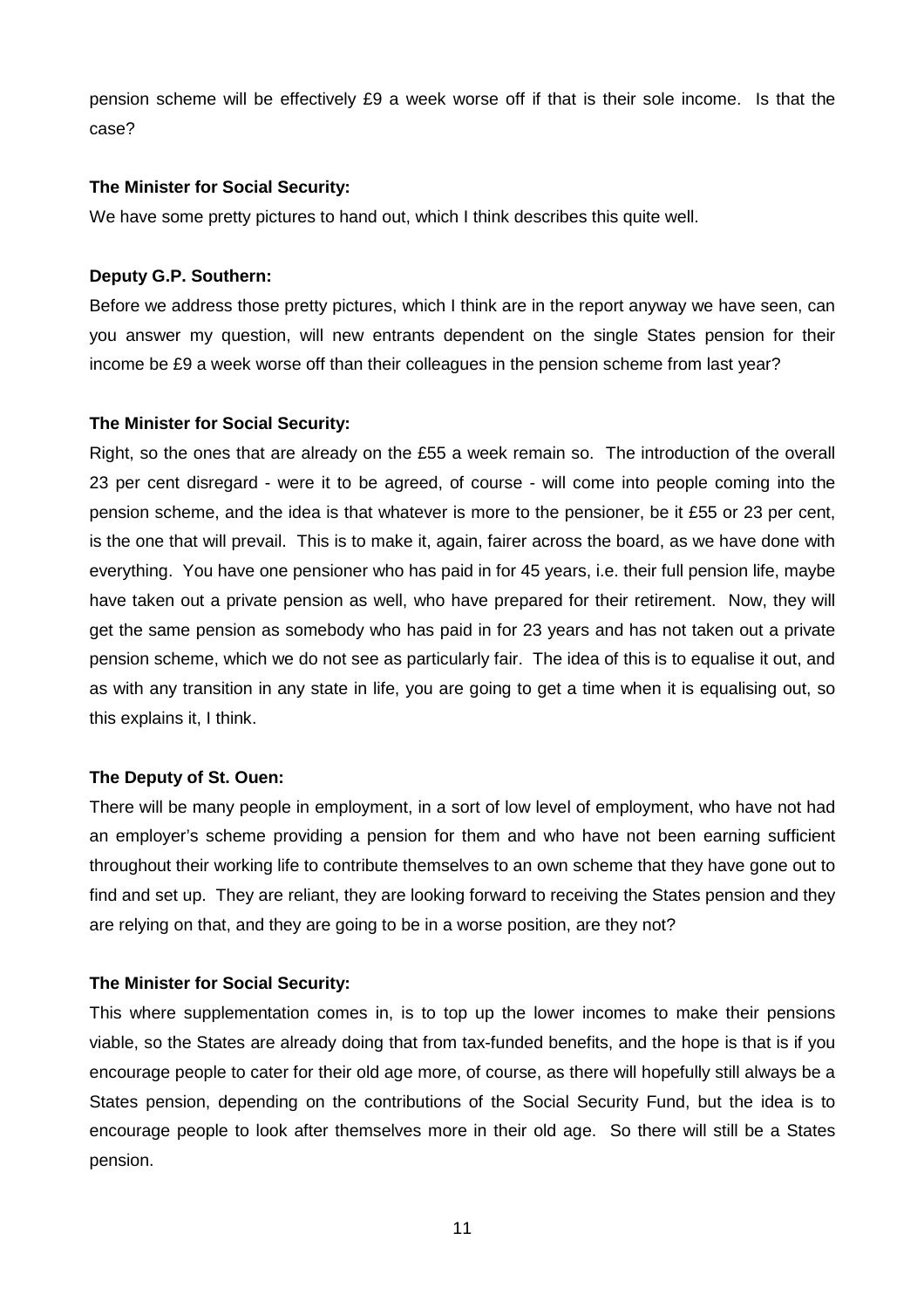#### **The Deputy of St. Ouen:**

That is all very good to encourage that, yes, by all means encourage that, but there will still be a large number of people, perhaps now in their 60s, coming to the end of their working life and who have not been in the position that they have had employers contributing to a private pension and they have not been in a position to write up their own pension plan and they are reliant on the States pension. Now, that is often supplemented by Income Support, because the States pension on its own is not sufficient, but the Income Support is then going to be cut because of the changes in the disregard rules, is it not? As Deputy Southern has said, whereas now £55 is disregarded, if they only can rely on the States pension income, that only £46 of that is going to be disregarded in future in their Income Support claim, is that not ...

#### **Policy & Strategy Director:**

That is correct, but the first point to make is that the £55 or the  $£46$  is on top of all the Income Support components, it is extra income they are allowed to keep, whereas in terms of other parts of Income Support which you allocate money towards, living expenses, rent, household expenses and so on, the disregards are then on top of that, so all your basic needs are met and then you have got this money on top. One of the kind of guiding principles of the Social Security Department is to think towards the longer term and one of the difficulties that we face with the Income Support at the minute is this amount of money, which is a fixed sum of money that all pensioners get kind of almost regardless, it is not linked to anything the pensioners themselves have done and it is not linked to any particular expenditure the pensioner has.

#### **The Deputy of St. Ouen:**

It is. It is their Social Security contributions from the wages over the years, is it not?

#### **Policy & Strategy Director:**

No, that is what the Minister was saying, is that low-earning workers throughout their lives have received the benefit of a full pension contribution because the amount they put in towards their Social Security contribution is supplemented by the States putting some extra money in towards it, so when they get to pension age they can claim a full pension, which is just shy of £200 a week now, so a very generous pension compared to many other jurisdictions. They have got that as a right, that is what they have worked towards, their legal pension, and then again a low-income person perhaps will need Income Support to make up their total living expenses. The Income Support would cover their rent, and rent is again one thing that we have definitely kept away from all the changes so that we are fully supporting the cost of rent, and if rents increase that the cost of rents will be ...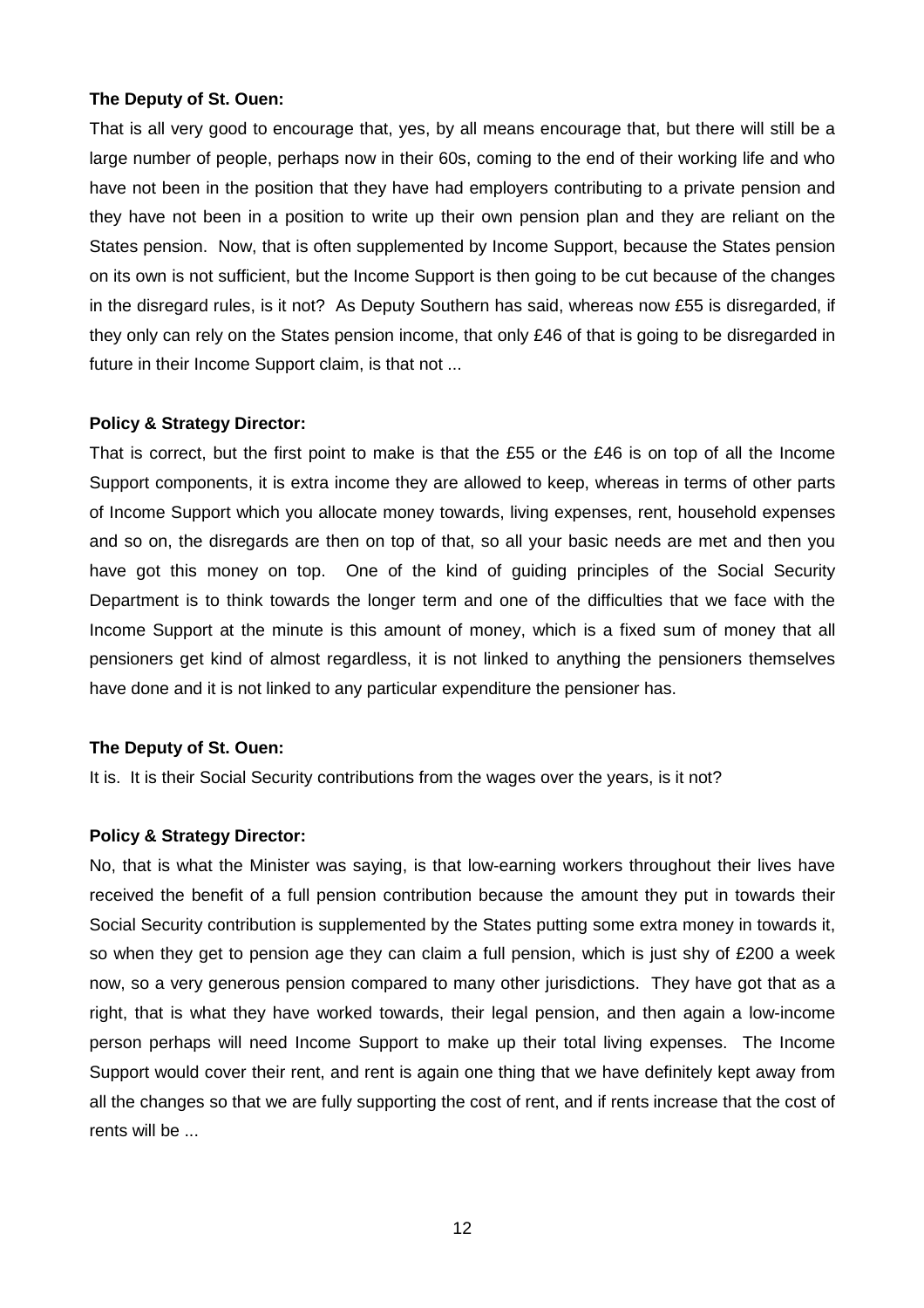We know rents are meant to increase by R.P.I. plus 0.75 per cent ...

#### **Policy & Strategy Director:**

Yes, and we are not asking people to take any ...

#### **Deputy G.P. Southern:**

... to 90 per cent of private rental.

#### **Policy & Strategy Director:**

We are not asking Income Support tenants to take any part of that additional cost. That cost will be fully met through the Income Support components rising each year. The pensioner who is the lower wage earner who has had their contributions supplemented throughout their working life is able to receive a full pension of £200 a week. They get extra Income Support on top to fully cover their own costs and then they have their adult component, their household component, any medical components they are entitled to and extra money for their disregard against their pension income. Yes, you are absolutely right if you say: "Is a new pensioner coming in worse off than they would have been under the old system?" Yes. We are ...

#### **The Deputy of St. Ouen:**

Yes.

#### **Deputy G.P. Southern:**

The result of your actions is to make that new entrant from 1st January - let us say for the argument - 2016 £9 a week worse off than his colleague or friend, neighbour even, who came into the scheme in December 2015?

#### **Policy & Strategy Director:**

Yes, but there are 2 things to say there.

#### **Deputy G.P. Southern:**

Right, okay. That is very clear. Again, their spending power will be reduced, now we are talking, let us say, £8 a week from the previous calculation and £9 a week now, £17 a week worse off than a predecessor who came into the scheme a year ago?

#### **Policy & Strategy Director:**

Yes, but the individual person we are talking about has not been reduced by that, because they have never had that extra £9. It is very important to differentiate between the new person coming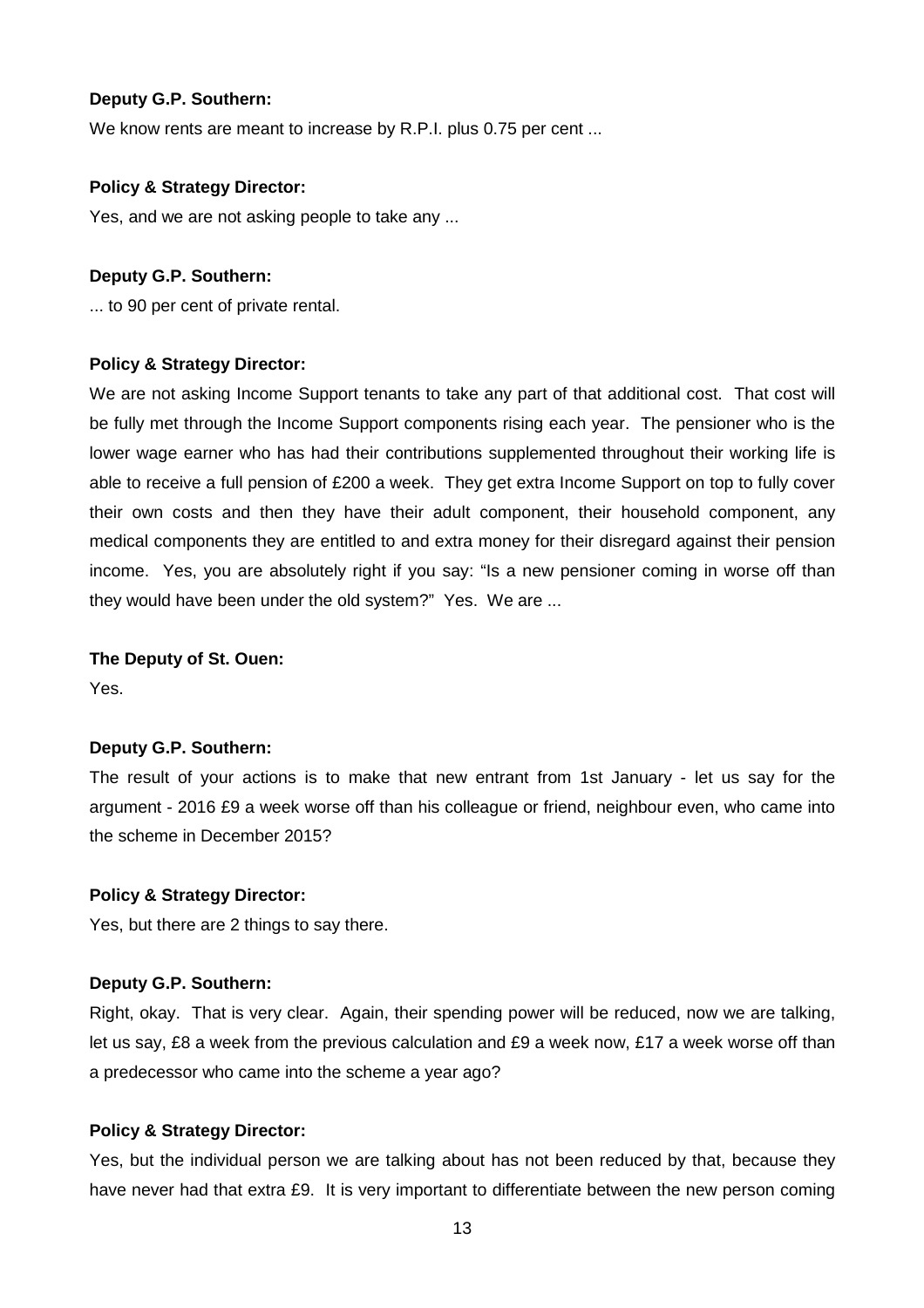into the scheme who needs Income Support, who may be already on Income Support, getting a 23 per cent disregard now is now still getting a 23 per cent disregard. Talking about the long-term thing, we want to encourage people to make provision for their own old age. It is really important. The States cannot continue to meet the cost of an increasing proportion of old people. There will need to be more provision, more self-reliance. That is a very important strand of the work that we want to do. The Minister will be looking at the Social Security Fund next year in a big review and we also want to look at the way in which we encourage and incentivise people to make more provision for their own old age. Therefore it is important that the Income Support system reflects that effort that somebody puts into their own plan.

#### **The Deputy of St. Ouen:**

Yes, but this encouragement is in effect dropping the level of benefits for the most vulnerable people, the poorest people in society, because there is a drop here, and this contrasts to me with our previous discussions that the adult component was going to stay the same.

#### **The Minister for Social Security:**

Which it is.

#### **The Deputy of St. Ouen:**

Okay, you can make an argument that it stays the same for the next 2 years, but in this we are seeing a pensioner who is reliant solely on the States pension suffering a drop in what a pensioner now might receive. That does not seem fair. How is that fair, Minister, and how is that a targeted benefit, because it is these people that need to be supported, surely, who only have the States pension?

#### **The Minister for Social Security:**

But as Sue has just said, if they are reliant on Income Support and a pensioner, then everything else is paid for as well. It is aiming to be very fair across the board.

#### **Deputy G.P. Southern:**

Is Income Support designed to produce a minimum standard of living? Is that what it does or does it do something else? What was the criteria by which the Minister decided that there would be an additional disregard for pension income in the past and why is it no longer valid now? Can you tell us why that is?

#### **The Minister for Social Security:**

There is a disregard for pensioner income.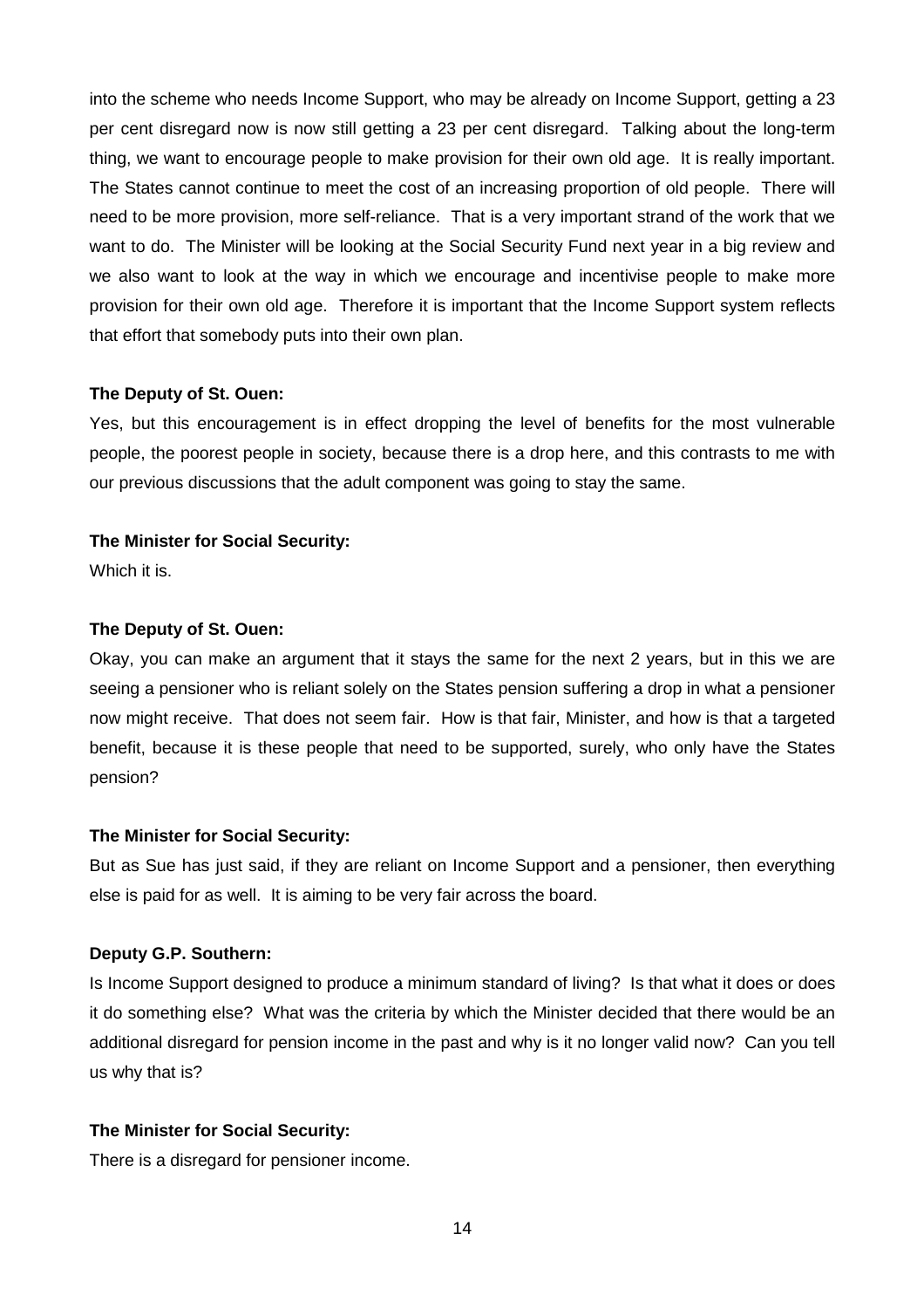Yes, but you are reducing it.

## **Policy & Strategy Director:**

It is a very good question: what is the basis for the Income Support components?

[13:30]

There are some things that are obvious like rental, which is designed by rent, childcare, which we take comparisons with the market, the cost of childcare. There are other things that are much more nebulous, like an adult component. How much does an adult need to live on a week? When Income Support started, you will remember, in 2008, the Treasury Department was given the amalgamation of all the old budgets from all the other schemes, so the money from the Parish Welfare scheme, the money from the Housing Rent Rebate scheme, Family Allowance money, various other bits of money like that, so we had a net transfer. There was no extra money put into the scheme at the time, just got the same amount of money. Therefore, in reality, the Income Support components reflected, to start with, the components that were in the previous system, so the adult component was based, at the end of the day, pretty much on what Parish Welfare used to pay for an adult, Family Allowance helped set out the children's one and so on. Therefore, there is no exact science behind this, and again, I think this certainly will apply throughout all benefit systems, is that governments do not ... it is incredibly difficult to do the kind of calculations around what do you need for a family to live on, because all families are different. The Living Wage campaign is a good example of an area where people have tried to do that calculation, but then when you look into the situation in a bit more detail, it becomes so complicated in terms of how they use those ...

**Deputy G.P. Southern:**

Can you stick to pensions?

**The Deputy of St. Ouen:**

What is the reason for the 55 ...

**Policy & Strategy Director:** Yes. You asked what the ...

## **Deputy G.P. Southern:**

How come we have got to where we were?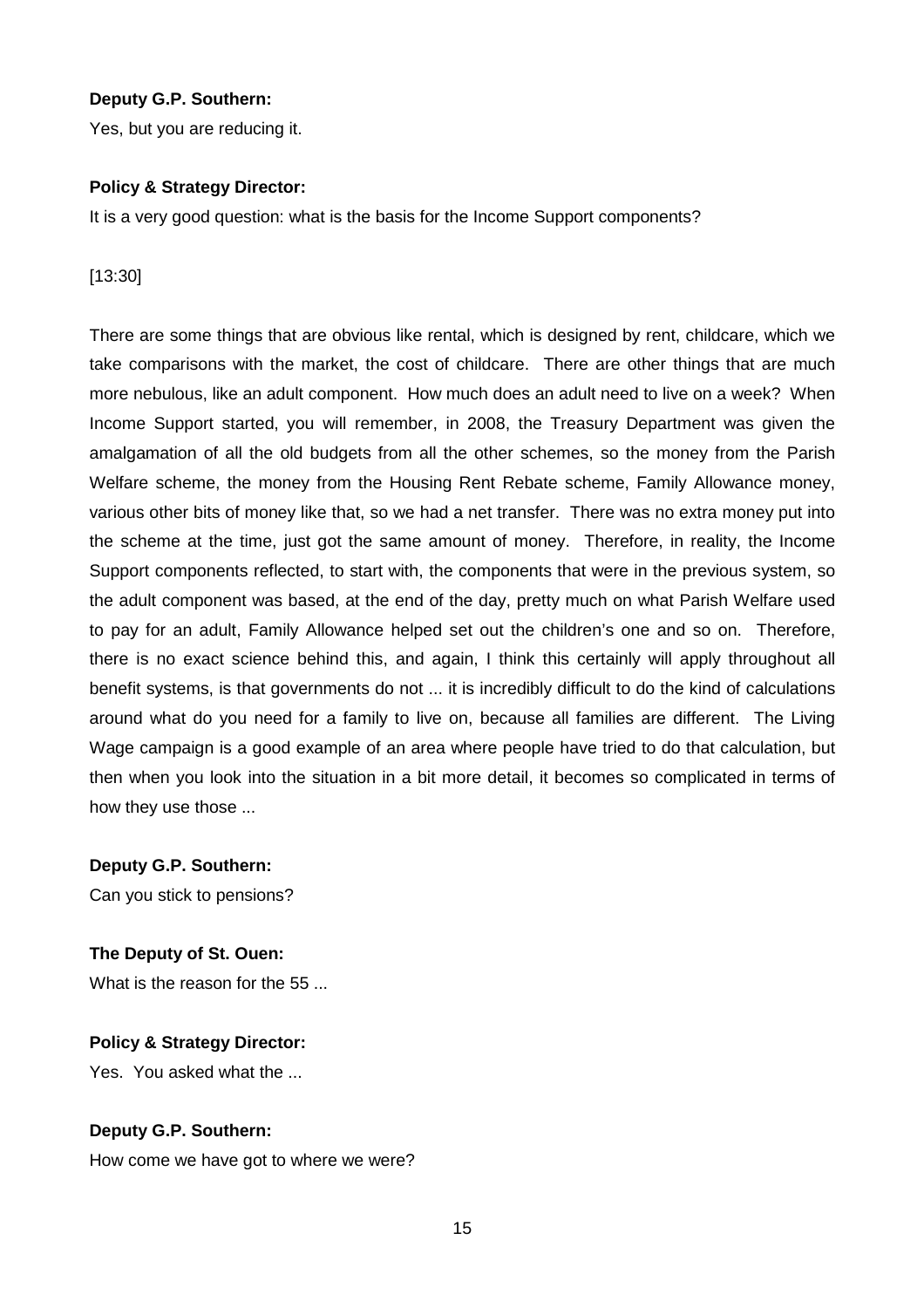#### **Policy & Strategy Director:**

Okay, so under the Parish Welfare system, there was a monetary disregard for pensioners and that was transferred. That is why the pension disregard was set up in Income Support as a money amount compared to a percentage amount, so the new things that came were percentages, which is a much better way of doing it. We are in a position ...

#### **The Deputy of St. Ouen:**

Why? Why do you think it is a better way of doing it?

#### **Policy & Strategy Director:**

Because of how very straightforward it is. It is one of the Minister's key aims that she chose when we looked at the benefits. At the end of the day, we have to be saving money. We have been asked to make a £10 million ... the Council of Ministers ...

#### **Deputy G.P. Southern:**

No, you have chosen ministerially to offer savings of £10 million from the benefit system, which applies to the worst-off in our society. You do not have to make £10 million cuts there. There are other mechanisms by which you can make cuts and protect the worst-off in our society. That is the ministerial decision, to volunteer £10 million worth of cuts. Everybody will pay some cuts, including the worst-off in our society. We will protect them less generously.

#### **The Minister for Social Security:**

I think we will have to rephrase that, Deputy. There was no choice or volunteering about it. Each department has been given a target. Ours was £10 million, and because staffing is only about 5 per cent of our budget, we have no option but to use changing the benefits. You have been asking for years that the Income Support should be reviewed and that is what we have done, reviewed each component.

#### **Deputy G.P. Southern:**

Reviewed in the sense of does it accurately deliver benefits to the appropriate people. Now you are saying people on a basic States pension are not necessarily top of our list. That is what you are saying to all pensioners on this Island.

#### **The Minister for Social Security:**

No, we are not, because as I said earlier, we have looked at it across the board, every single component has been looked at, and sort of what we determine a sniff test applied, that if you looked at it now, bearing in mind what Sue just said, this was all brought in in 2008 and you do not just suddenly bring in that sort of legislation, of course. It was looked at in 2006 and 2007 when,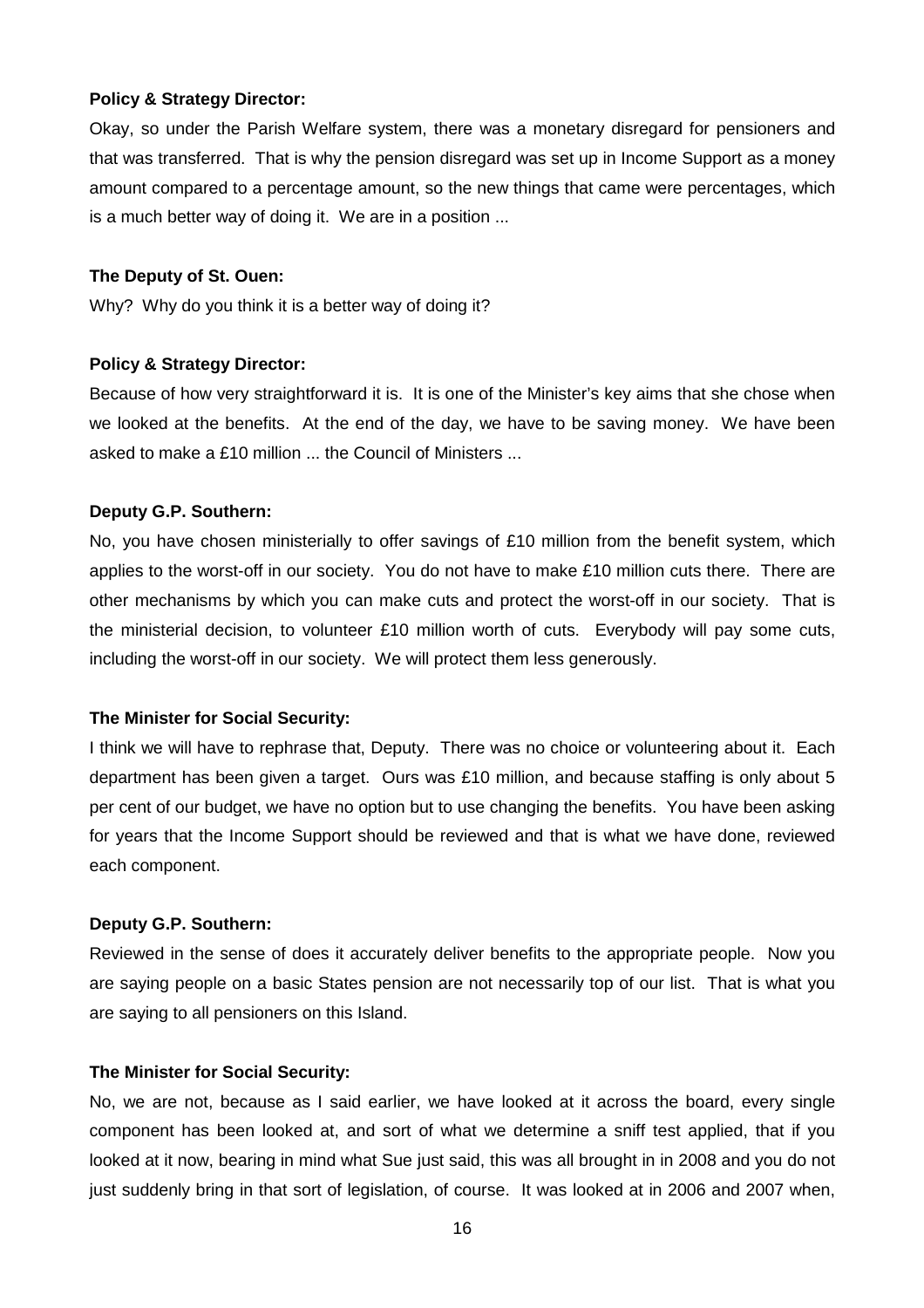as somebody said, we had money coming out of our ears. Everything was assessed then, and it has to be said, generously. Now, in the current economic climate, we are reviewing it, and if we were to introduce it now, then those are the ones that have been looked at. Every single component has been looked at, and where it has been possible to change it or freeze it or revalue, re-evaluate it, we have done that.

#### **The Deputy of St. Ouen:**

Minister, yes, I can understand the point you are making, but what concerns me about this pension disregard is that those who are the poorest are suffering the greater, because if they are solely in receipt of a States pension, that disregard means that they are going to suffer a loss compared with somebody now applying for Income Support before these M.T.F.P. changes come in, whereas if somebody has been in the fortunate position that over their working life they have been in large firms and their employer has contributed to an occupational pension for them, they will have a greater pension income, and if you apply the 23 per cent therefore the disregard for them will be greater. We are now introducing sort of different categories, differences between pensioners, that those who have a greater pension income because of private pensions will have a greater disregard applied to their pension income in the Income Support claim. Those who rely only on the States pension will suffer because they will be allowed just £46 disregard. We will have those who are the very poorest suffering, not receiving as much as they might now, and those with private pensions being allowed to keep more of their pension.

#### **Deputy G.P. Southern:**

This is targeting benefits in reverse.

#### **The Deputy of St. Ouen:**

This is targeting the wrong way, surely.

#### **Deputy G.P. Southern:**

The wrong way, surely.

#### **The Minister for Social Security:**

If we look at what you term as the very poorest, i.e. those on minimum wage, possibly, who would not have made ...

#### **The Deputy of St. Ouen:**

The very poorest pensioners.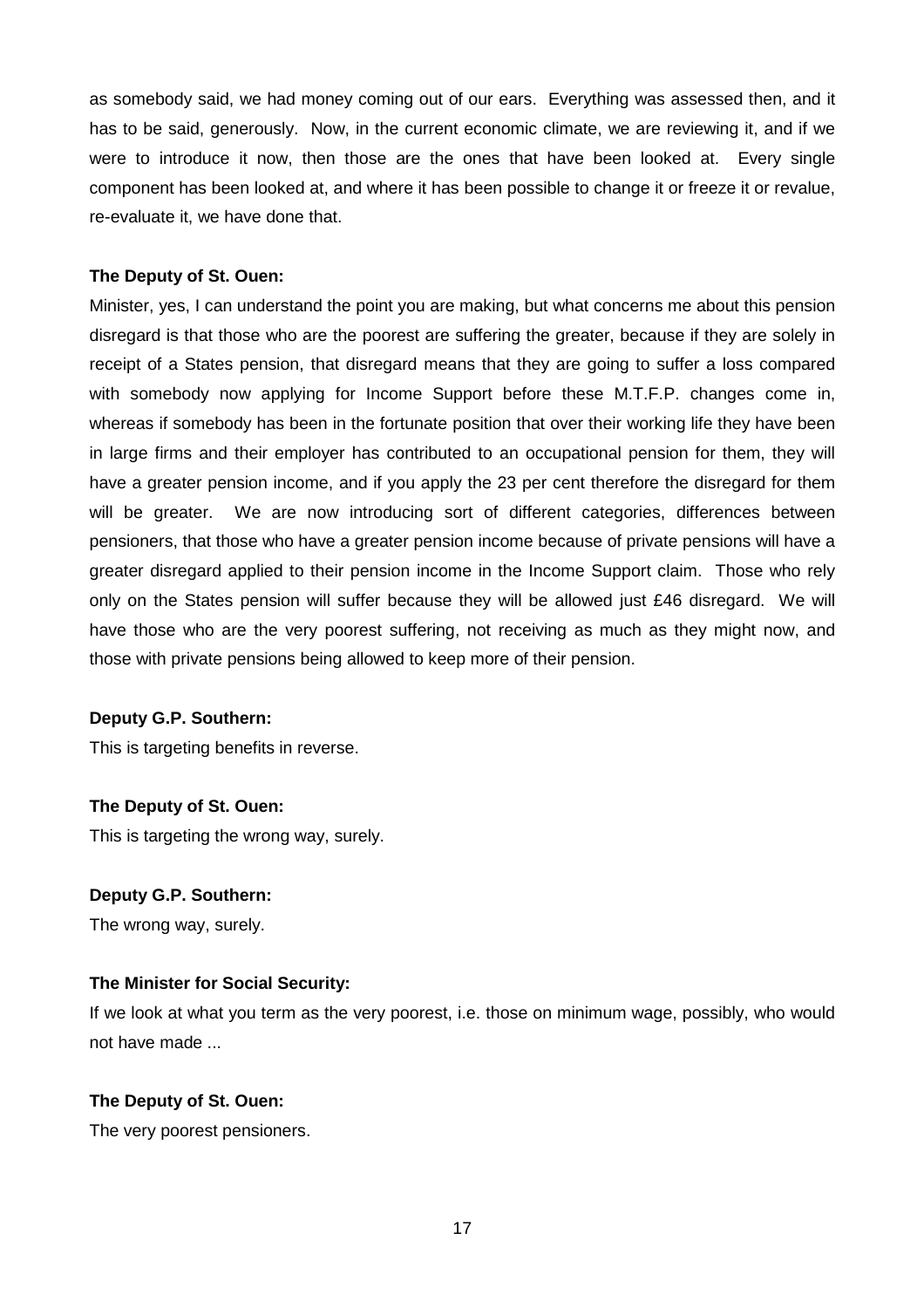#### **The Minister for Social Security:**

... sufficient contributions over their working life, they have been supplemented all the way through by the taxpayer so that they are equal when they receive their pensions to somebody who has had no supplementation from the taxpayer at all.

#### **Deputy G.P. Southern:**

Indeed, and that is a separate system, is it not? I mean, we have set up a Social Security system ...

#### **The Minister for Social Security:**

You can say is that fair that somebody who has worked hard ...

#### **Deputy G.P. Southern:**

... which contains 3 elements, employers' contribution, employees' contribution and taxpayers' contribution, via supplementation. That is a completely different argument, over which the lowpaid worker can have no influence as to what system the Government sets up. I would argue that a low-paid worker can have very little influence over his employers either starting an occupational fund or not having an occupational fund. If we are too generous now in the sense which you seem to be arguing, what measures do you have in the pipeline in order to encourage every employer on this Island to set up an occupational pension scheme so that your system can reward them as appropriate, as you see? What encouragement, what carrots are you offering to society or to pensioners to encourage them to save, rather than this, which appears to me to be a big stick?

#### **The Minister for Social Security:**

This will all be in the review, which we mentioned earlier, that we are starting at the end of this year, when the whole contribution system will be looked at, employed and self-employed and the varying contributions in that. It is outlined in the M.T.F.P. and I think it is 10 bullet points in there, which we will not just confine ourselves to, obviously, but that will be over a year's worth of reports which we will come up with. There are so many levers that one can use to make it fair and come up with a package of how to change the contribution system to sustain the Social Security Fund to address what you have just said, to address employers' and employees' contributions, so that is the next piece of work that we are going to do.

#### **Deputy G.P. Southern:**

So there will be some carrots, will there, in the system as going forward?

#### **The Minister for Social Security:**

We have not started the work yet, looked around the edges, but when ...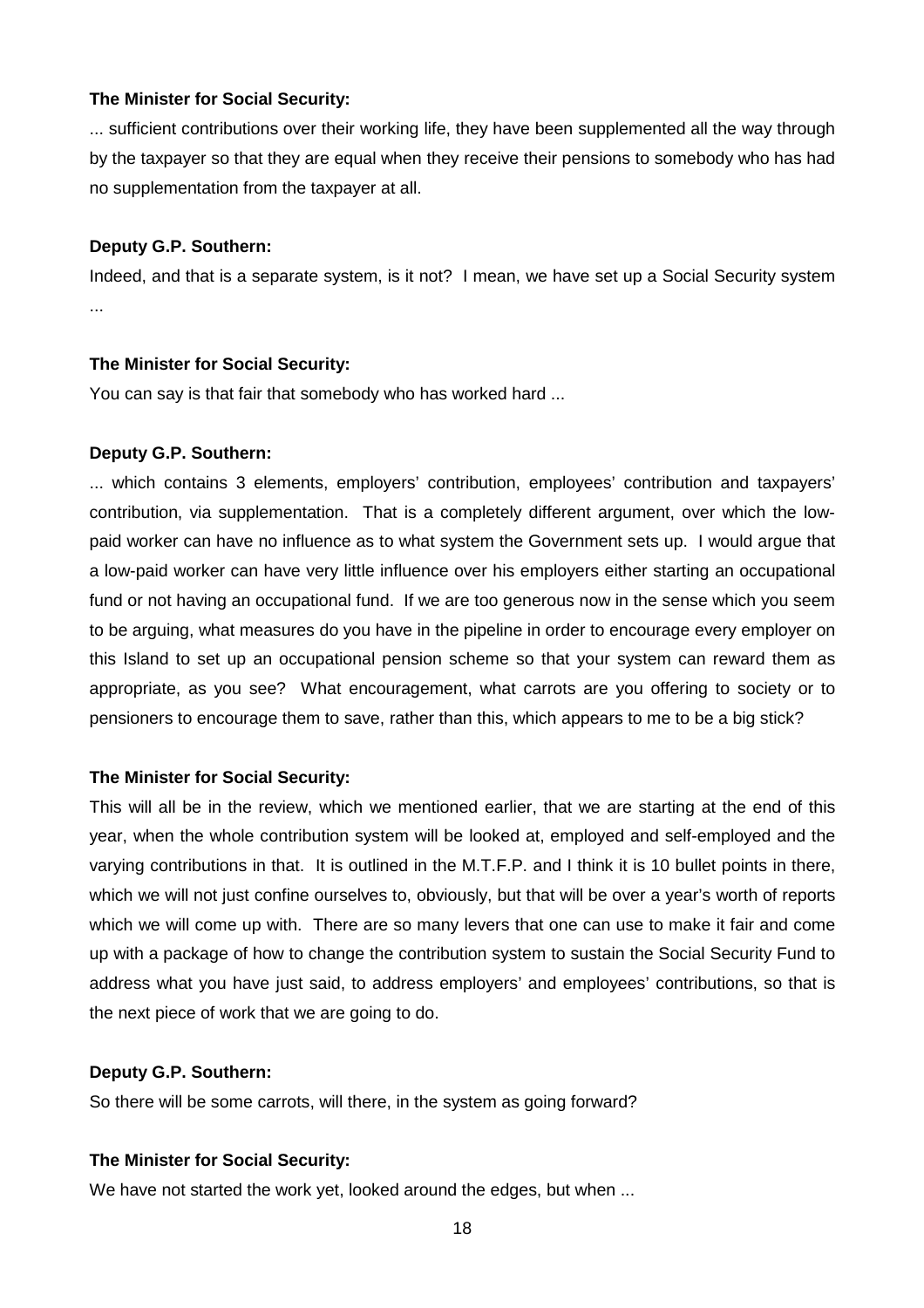Right. We have to take the M.T.F.P. on trust?

#### **The Minister for Social Security:**

There will always be a sort of carrot and stick, as there is with everything.

#### **Deputy G.P. Southern:**

But you have introduced the stick first, basically.

#### **The Minister for Social Security:**

No, this is a totally different thing. We were charged by the States to make savings before we increased charges, so this is the savings part of it. The charges will be looked at in the next M.T.F.P. or M.T.F.P. 2 or whatever you want to call it.

#### **The Deputy of St. Ouen:**

I think we will just move on to the next change in order to try and cover everything. The single parent component is being removed. What was the reason for introducing a single parent component in the first place?

#### **The Minister for Social Security:**

That goes back to Parish Welfare.

#### **Deputy G.P. Southern:**

Was it not the case that the numbers in the income distribution surveys revealed that there was a significant amount of child poverty around the time, prior to 2008, and it was decided to address that, because that was concentrated in single parent family households and that the £40 a week extra going to single parents was to address that child poverty issue? I think that was the case, was it not?

#### **Policy & Strategy Director:**

I do not think it was as targeted as that at the time, quite honestly. I think there was a very strong desire at the time to make sure that the transition from the Parish Welfare system to Income Support was as smooth as possible, and therefore several aspects of the Parish Welfare system were transferred into the Income Support. If you recall, a lone parent with one child was given the married rate and then they got the parent allowance on top, so you have to kind of remember how much everything costs, but the impact of that was that lone parents did get an extra allowance through the Parish Welfare system in that way. Now, Income Support is different, and whereas it made sense to make that smooth transition from Parish Welfare into Income Support, now with the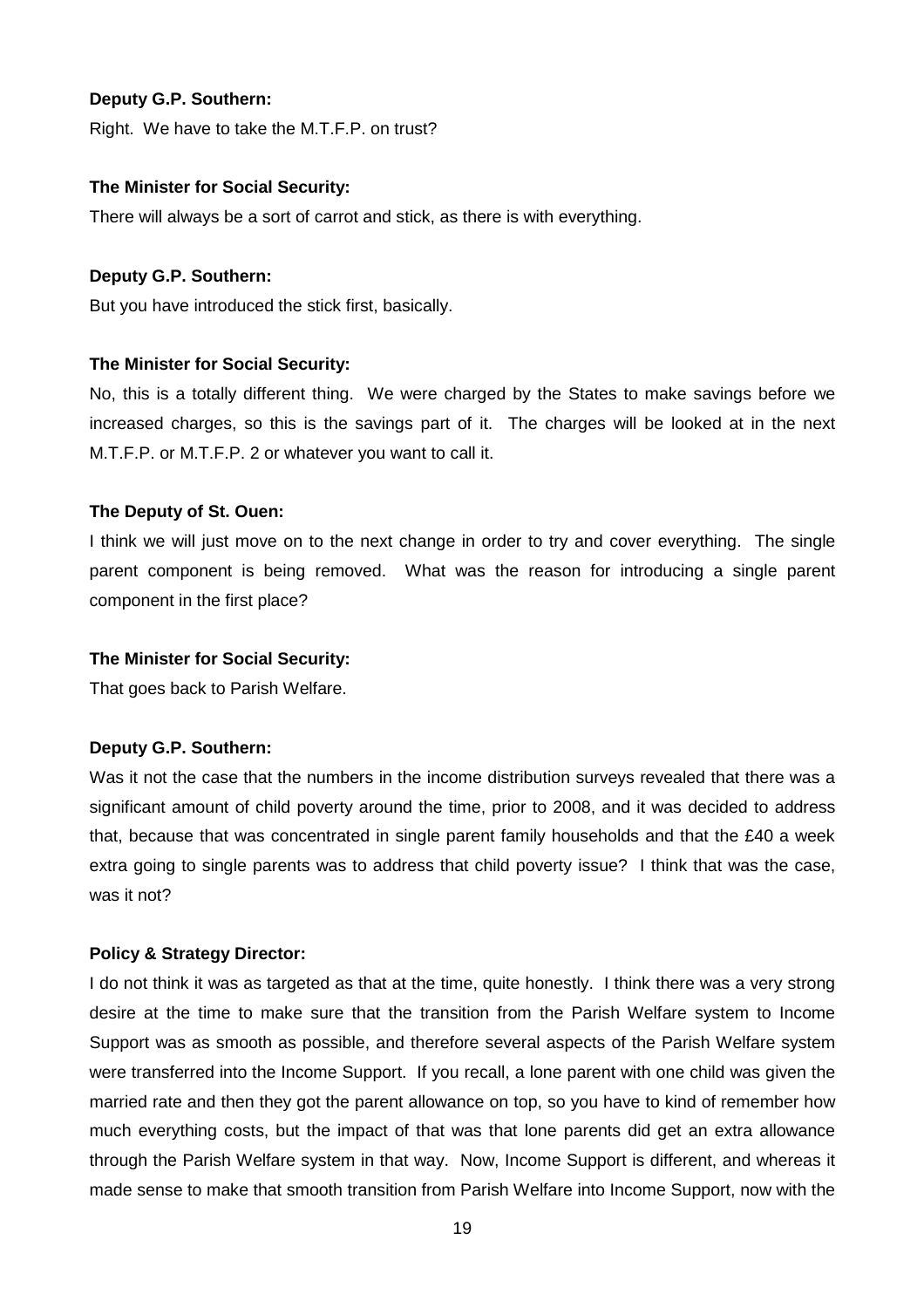benefit of experience and understanding how Income Support works as a whole, because it is now a single system and it does work in a different way to the individual systems had all worked beforehand, it is right, as the Minister said, to review the way that things work and to try and remove some of the inconsistencies perhaps that were established for good reason at the time, but are hard to justify going forward.

## **Deputy G.P. Southern:**

Does the Minister accept that there is a risk that child poverty after this single parent element has been withdrawn that child poverty will go up?

## **The Minister for Social Security:**

No, I do not accept that.

## **Deputy G.P. Southern:**

Do you have any research on which to base that?

## **The Minister for Social Security:**

What we have done is compare a lone parent situation with one child, say, for example, with a couple with one child, each on an Income Support situation. Both will have 2-bedroom accommodation, which will be paid for if they are on Income Support; both will have the same household component of £51 a week, which is for household bills; both will have the child component, the £64 a week, and both will have the adult component. We did not understand why there would be any necessity with all that being paid for ... I think, yes, the difference, a single parent would be on £470 a week paid for and a couple on £522 a week. We do not feel that has any way got anything to do with an implication of child poverty.

#### **Deputy G.P. Southern:**

Is your feeling in any way based upon research you have done to suggest that child poverty will not be increased by the measures you propose?

#### **The Minister for Social Security:**

Every single change we have made has been done on the most enormous amount of research and calculations. We do not pull things out of the air.

#### **Deputy G.P. Southern:**

Can you show this committee this research, please, at any stage?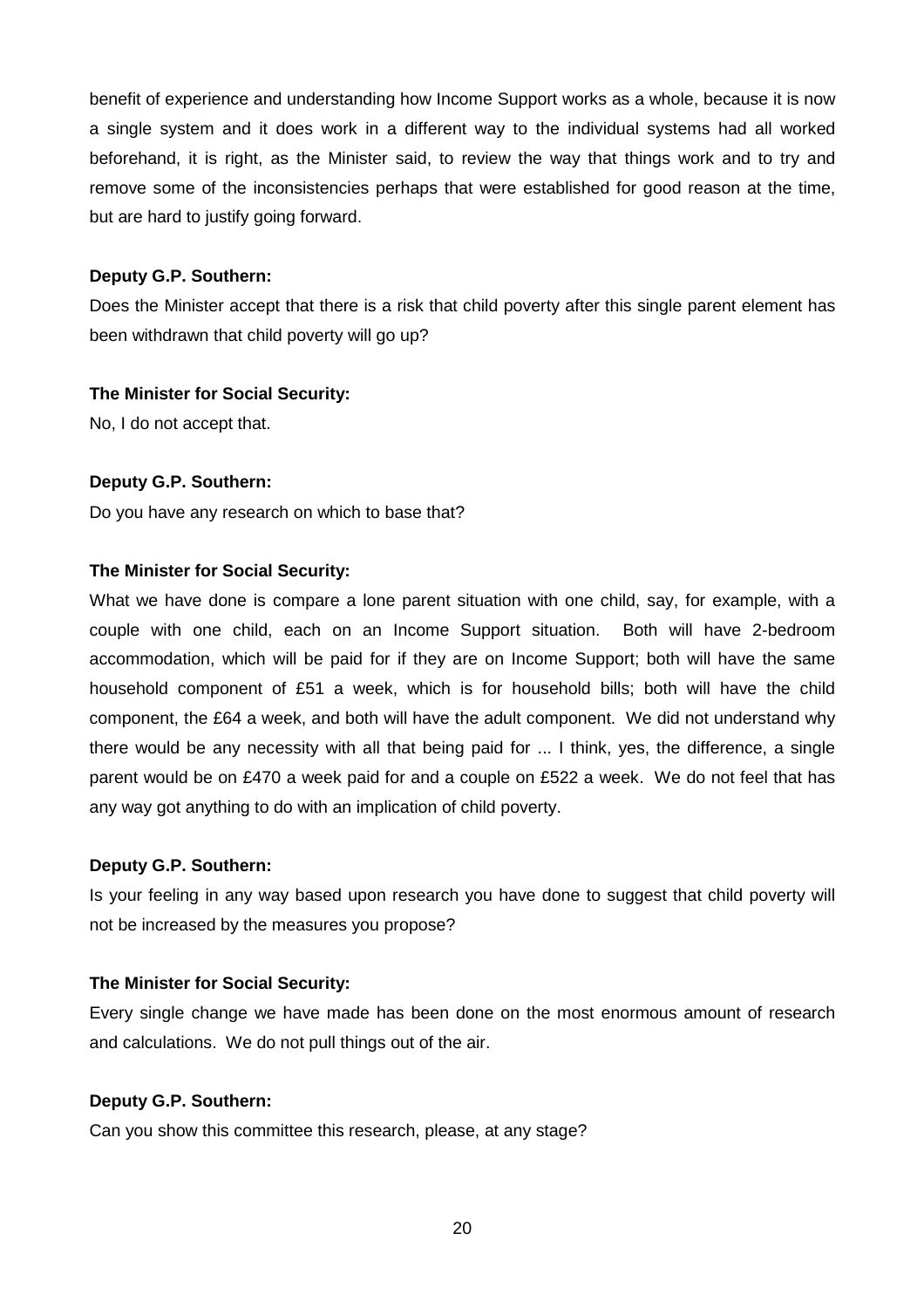#### **The Minister for Social Security:**

It is done largely on calculations on the computer, is it not?

#### **Deputy G.P. Southern:**

If I may, to what extent has such considerations as relative low income thresholds been used in examining your proposals?

## **The Minister for Social Security:**

As I have just said, every single aspect of this has been examined in comparison to make sure that we were not deliberately undermining a single parent in comparison with a couple.

## **Deputy G.P. Southern:**

Will the Minister bring that research to the House - or to this panel in particular - before we debate the M.T.F.P. on 6th October?

## **Policy & Strategy Director:**

Jersey, at the end of the day, is a very small jurisdiction and the level of understanding of poverty, which is a very difficult thing to get your head around, is difficult because of the amount of survey work you can do that you can justify paying for. The Statistics Unit are now doing a 5-year cycle of household income and spending surveys. One was done in 2009/10, which showed that bringing in Income Support had improved the position of lone parents compared to the previous survey, and the current survey is currently being finalised now. Fieldwork, it is quite a complicated thing to do, you have to go around people's houses and you have to look at all their income and all their expenditure over a period of time, so it is very labour-intensive, it takes quite a lot of time and effort to achieve. As of now, we afford to do this work every 5 years.

#### [13:45]

The results will be published towards the end of this year. Those will be results based on work that was undertaken between May last year and May this year, so they will not reflect these changes, you have to understand that. They will set you things like international relative poverty lines, where you look at the median household income, then you take a proportion of that and you say: "I will set our relative poverty level at that figure." Governments like figures, so it is a number. A person who has got an income below that level may or may not feel poor; a person with income above that level may be in financial difficulties.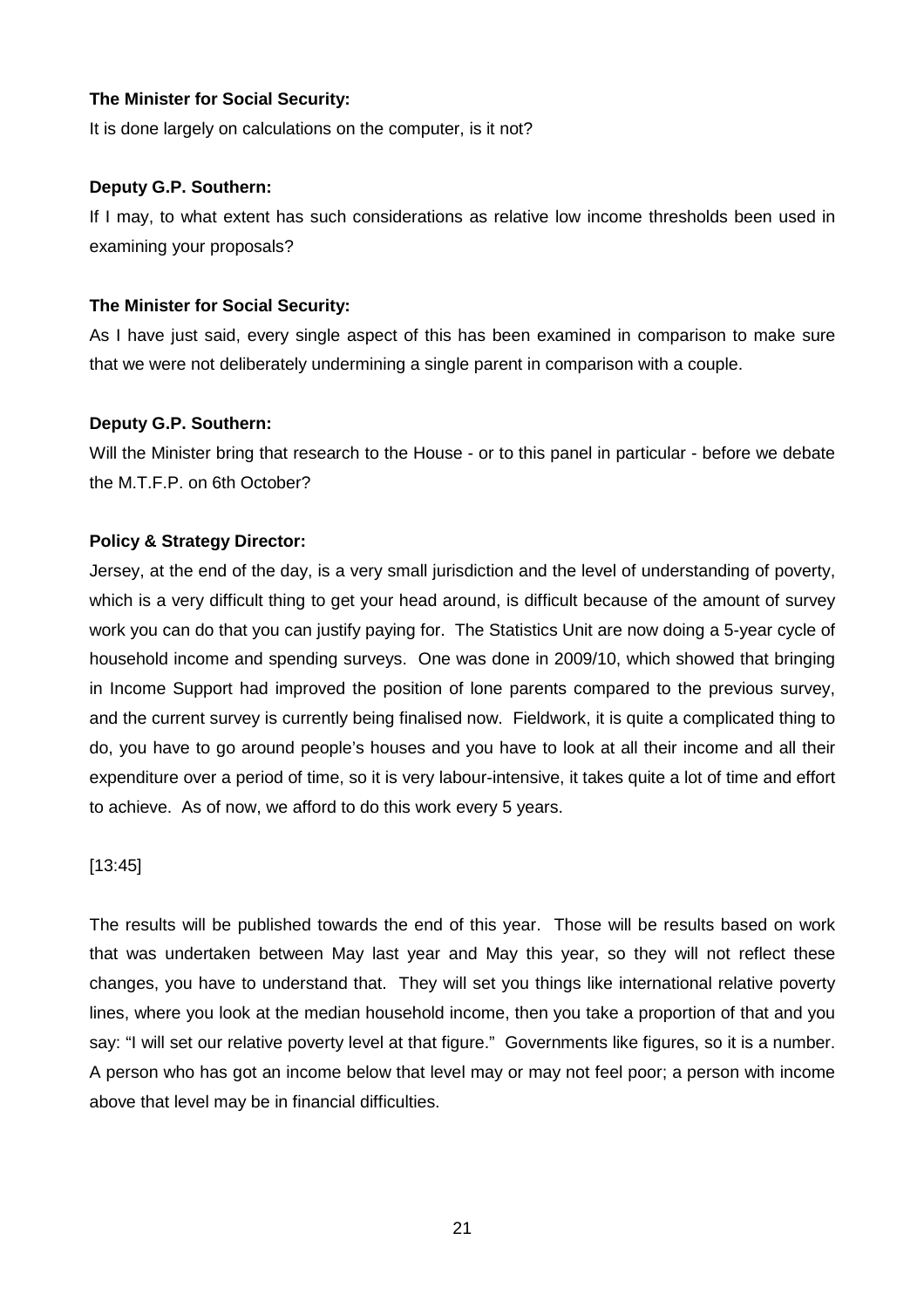Can I bring you to the point of focus, please? Can you bring evidence for this particular change that you are making to lone parents' income to the House, or to us in the first place, and to the House before the 6th October debate of this M.T.F.P., because this is an element of the M.T.F.P. and we would like to understand that you had researched this issue and that what you are doing was not likely to increase child poverty. Is that yes or no? Can you bring me the research or bring us the research?

## **Policy & Strategy Director:**

There is no ... we have not done any fieldwork because, as I said, it is a very expensive thing to do. As I say, the Statistics Unit are doing it now, and because of the time it was, it will not reflect these changes.

## **Deputy G.P. Southern:**

When your Minister says: "We have done the research" are you saying we have not done the research?

## **The Minister for Social Security:**

Yes, we have done the numbers, but that is ...

#### **Policy & Strategy Director:**

We have done a very detailed analysis of Income Support claimants now, but there is a point ...

#### **Deputy G.P. Southern:**

In relation to either relative low income lines or to child poverty as a whole, to the risk of child poverty as a whole, have you done that exercise?

#### **The Minister for Social Security:**

I find the definition of child poverty impossible to define. We do not have child poverty.

#### **Deputy G.P. Southern:**

Sorry, I used the wrong ...

#### **The Deputy of St. Ouen:**

I suppose one could have taken the international standards that Mrs. Duhamel has just referred to and said: "Are we at risk of bringing lone parent families below those international standards by removing this component?" Has that been done?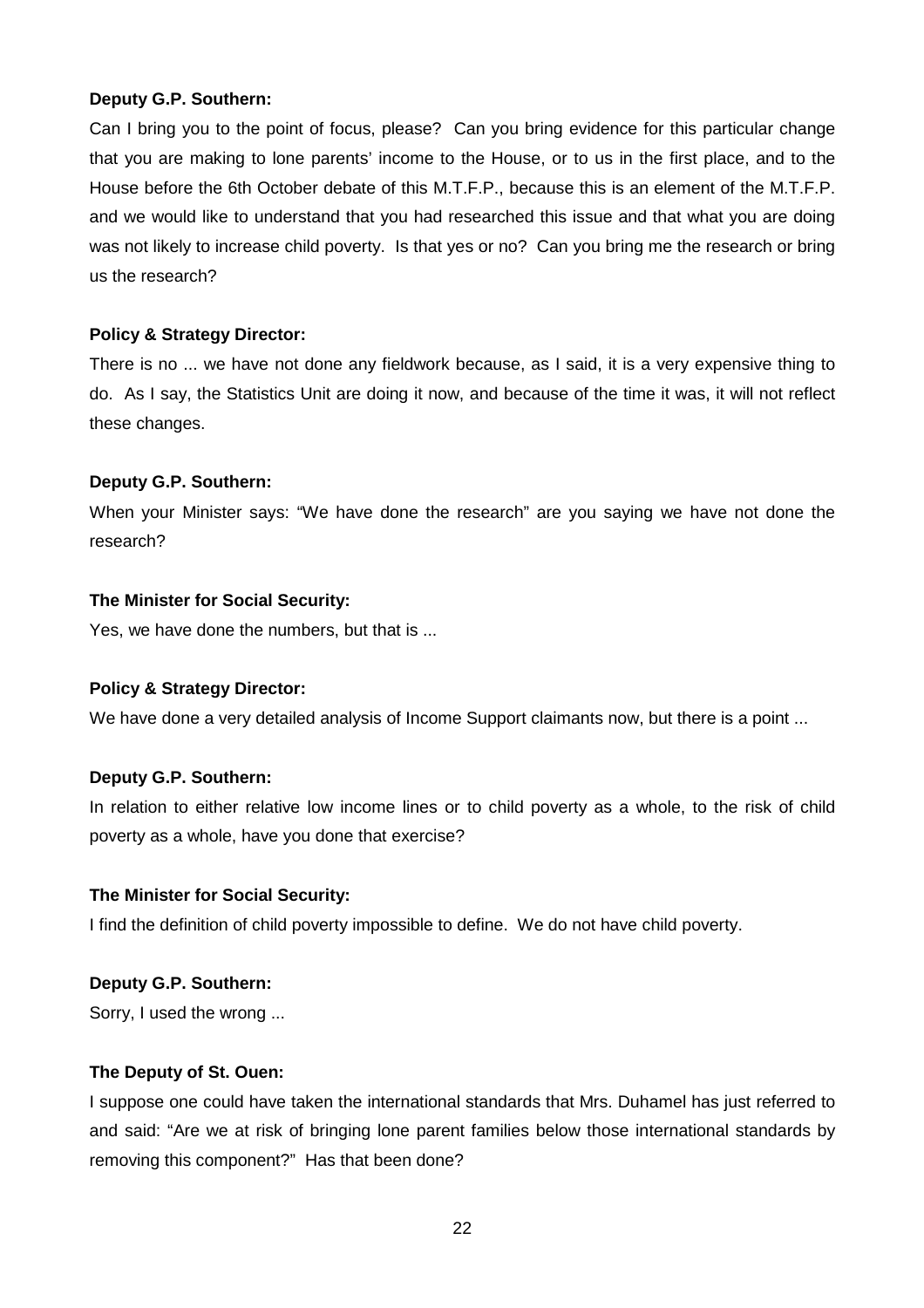## **The Minister for Social Security:**

I am not quite sure whether it would be any more likely to have an impact on the child than a couple, why a single parent would be any different from a couple.

## **Deputy G.P. Southern:**

You have evidence to back that opinion up?

## **The Minister for Social Security:**

As I said, we have done the figures, but it is across the board, it is one balanced against the other. As you well know, with something as big as this, it is a package, you cannot just pick out ... and the figures are all done by computer. I am not quite sure what evidence you would want.

## **Deputy G.P. Southern:**

Given an hour or so, I could give you what evidence we want, but ...

## **The Minister for Social Security:**

If you give specific questions, then we could ...

## **Deputy G.P. Southern:**

Let us move on.

## **The Deputy of St. Ouen:**

Aside from research, are there ...

## **Deputy G.P. Southern:**

"Have you done research?" is pretty specific.

#### **The Deputy of St. Ouen:**

Are there bodies you consult with before putting these proposals together or are there standing bodies that you regularly refer to? Did you go out to any particular groupings dealing with single parent households to ask what their view might be were such a change to be introduced?

#### **The Minister for Social Security:**

We have got a standard sort of list of stakeholders, if you like, that are pertinent to ... be it business or religious groups. We have a lot of interaction with J.A.C.S. (Jersey Advisory Conciliatory Service), of course, childcare trusts. What else? Well, a huge range of people were consulted.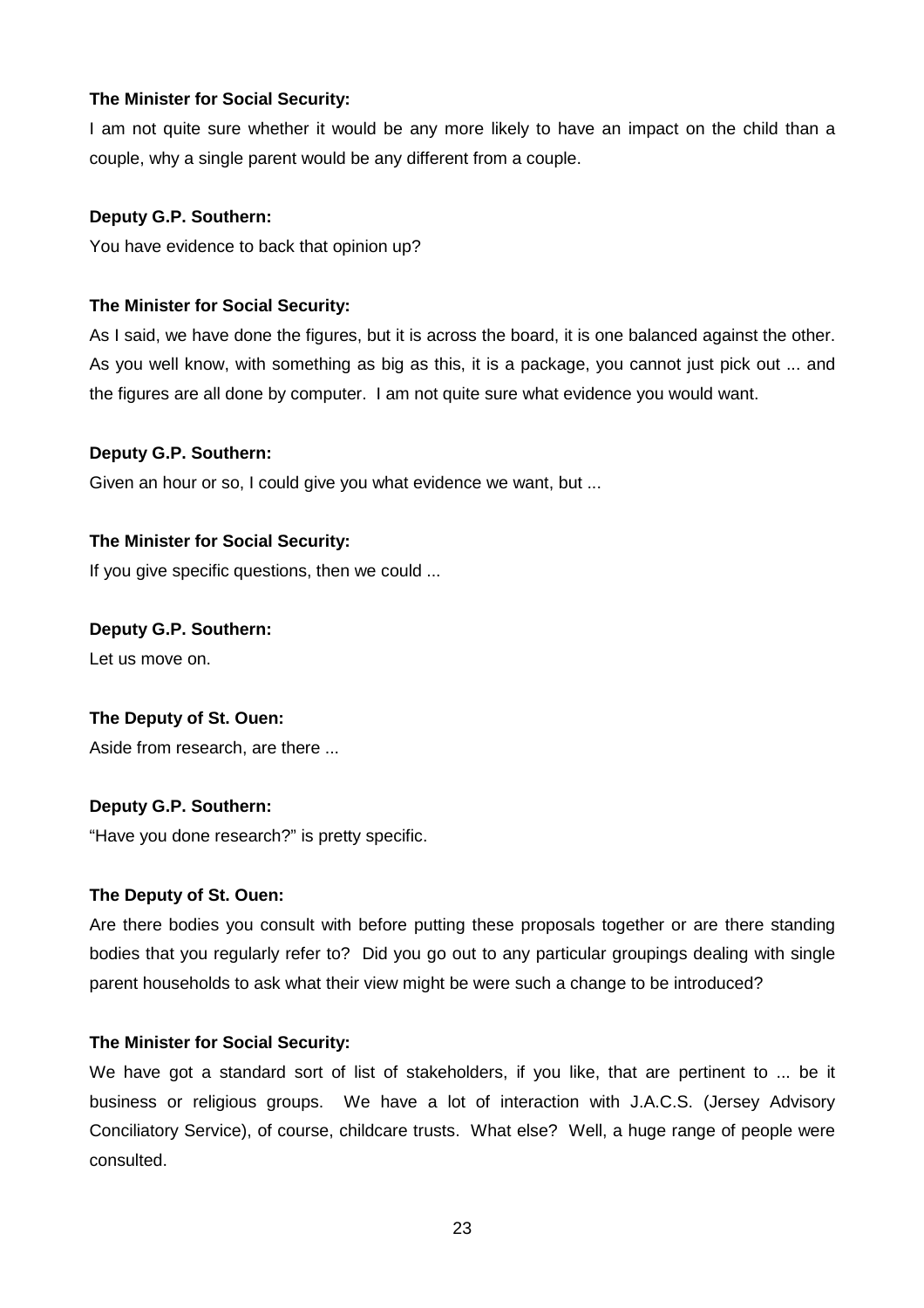## **The Deputy of St. Ouen:**

But in putting these proposals together, were any consulted?

## **Deputy G.P. Southern:**

Did you consult over your proposals in the M.T.F.P.?

## **The Minister for Social Security:**

Not specifically on the lone parent one, but over the whole package, yes.

## **Deputy G.P. Southern:**

You consulted over the whole package?

## **The Minister for Social Security:**

We have done with different aspects of it, yes.

## **Deputy G.P. Southern:**

Can you show to us the responses you had from your consultees?

#### **The Minister for Social Security:**

Well, we have not sent out a survey. We have spoken to individual people, so there is not a sort of list of survey responses, because as Sue said earlier, there is a Jersey survey which is done every 5 years. There is no point in ... and we do not have the time anyway to duplicate that.

#### **Deputy G.P. Southern:**

So in terms of consultation - you have drifted off again - who have you consulted with and have you got any record of meetings to say you talked to them at meetings or did you in fact consult and with whom? Can you give us the list of people you consulted with?

#### **Policy & Strategy Director:**

I think the term "consultation" is probably slightly the wrong term to use in this kind of work. At the end of the day, as the Minister has said, we were required to find a substantial level of savings. If you were to consult in the proper sense of the word with people and say: "What would you like us to cut?" they would say: "Well, nothing."

#### **The Minister for Social Security:**

Nothing.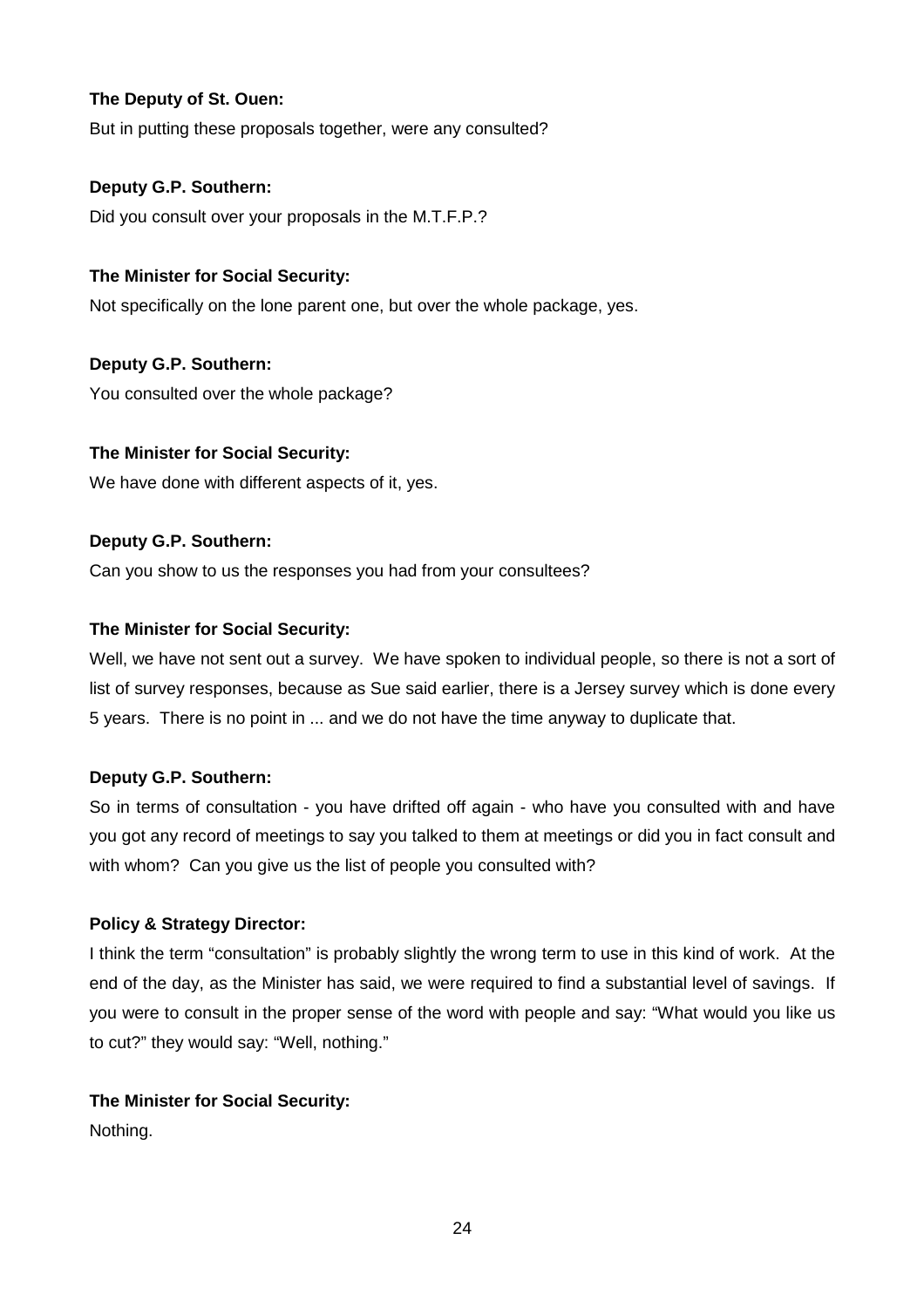#### **Policy & Strategy Director:**

A consultation exercise does not really work in this kind of work you need to do.

#### **Deputy G.P. Southern:**

So you have not consulted?

#### **Policy & Strategy Director:**

What we have done is we have taken a very ... the department holds a lot of expertise. Steve's team works with Income Support claimants day in, day out, and staff have helped to develop these proposals that have been put forward. We have done, as the Minister said, an enormous amount of analysis of our own data as to the ...

#### **Deputy G.P. Southern:**

This is an internal process that has taken place. Have you taken your proposal to the Social Security Advisory Council, for example, which is the body you have of ordinary people with whom you might consult? Have you taken it to them? I do not have a great deal of respect for them, but nevertheless ...

#### **The Minister for Social Security:**

No, we have not ...

#### **Deputy G.P. Southern:**

No, you have not, okay.

#### **The Minister for Social Security:**

... because we give them, with their agreement, one set piece of work to do, which does not involve this specific work that they are doing at the moment. They are doing one specific ... like it might have been looking at long-term care, for instance. They did not do that, but it could have been just one specific thing to do. They would not look at overall proposals which are from the department.

#### **The Deputy of St. Ouen:**

Did they ever look at Income Support when it was introduced?

#### **The Minister for Social Security:**

I do not even think they were in existence in 2008.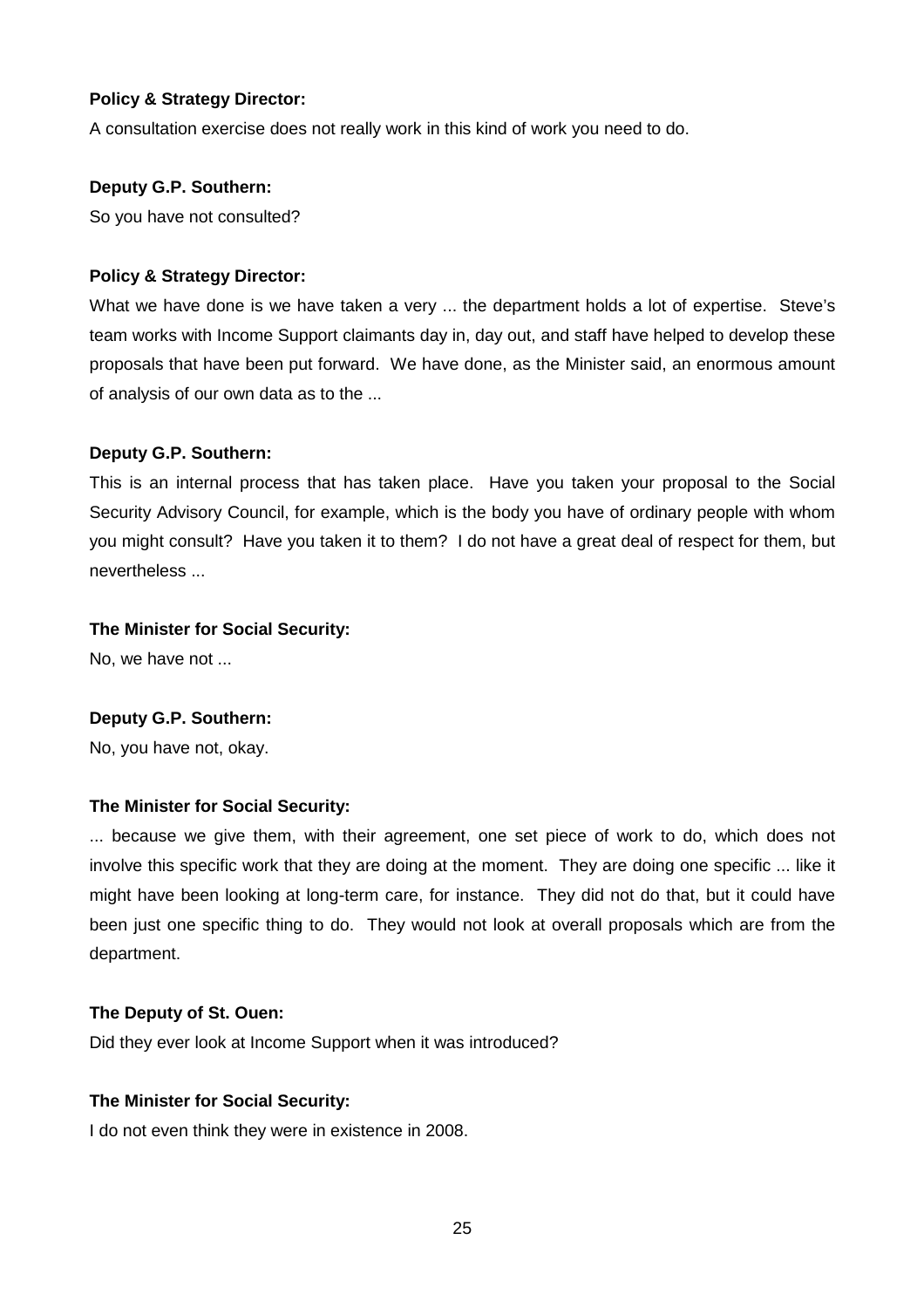## **The Deputy of St. Ouen:**

They were not in existence?

#### **Policy & Strategy Director:**

Yes, certainly.

## **Deputy G.P. Southern:**

Yes, they were. They have been in existence for quite some time.

## **Policy & Strategy Director:**

They have looked at some aspects. They were set up under the Social Security law and their primary remit is to examine Social Security law, so their interaction with other benefits has been less.

#### **Deputy G.P. Southern:**

If I can summarise then, there has not been a great degree of consultation, it has not happened. In fact, there has not been any consultation outside the department?

#### **Policy & Strategy Director:**

We work very closely with the Citizen's Advice Bureau and the Jersey Childcare Trust - Steve sits on the board of the Jersey Childcare Trust - and those are the 2 kind of key organisations that you would tend to work with anyway. I am not sure how many other organisations there are.

#### **Deputy G.P. Southern:**

Have you consulted with those 2 organisations on this particular measure?

#### **Policy & Strategy Director:**

Malcolm Ferrey has been fully involved with these changes, yes, and Fiona Vacher is, again, very aware of what we have been doing, yes.

#### **Deputy G.P. Southern:**

Yes, I have seen in the paper that he is largely in favour of what you are proposing and thinks that poor people are now starting to get less.

#### **The Deputy of St. Ouen:**

Well, that may be a view, but while there is a need to make savings, I would hope also, Minister, that there is consideration given to the impact that these changes would make and whether in fact we are just creating problems down the line and creating difficulties for families who might find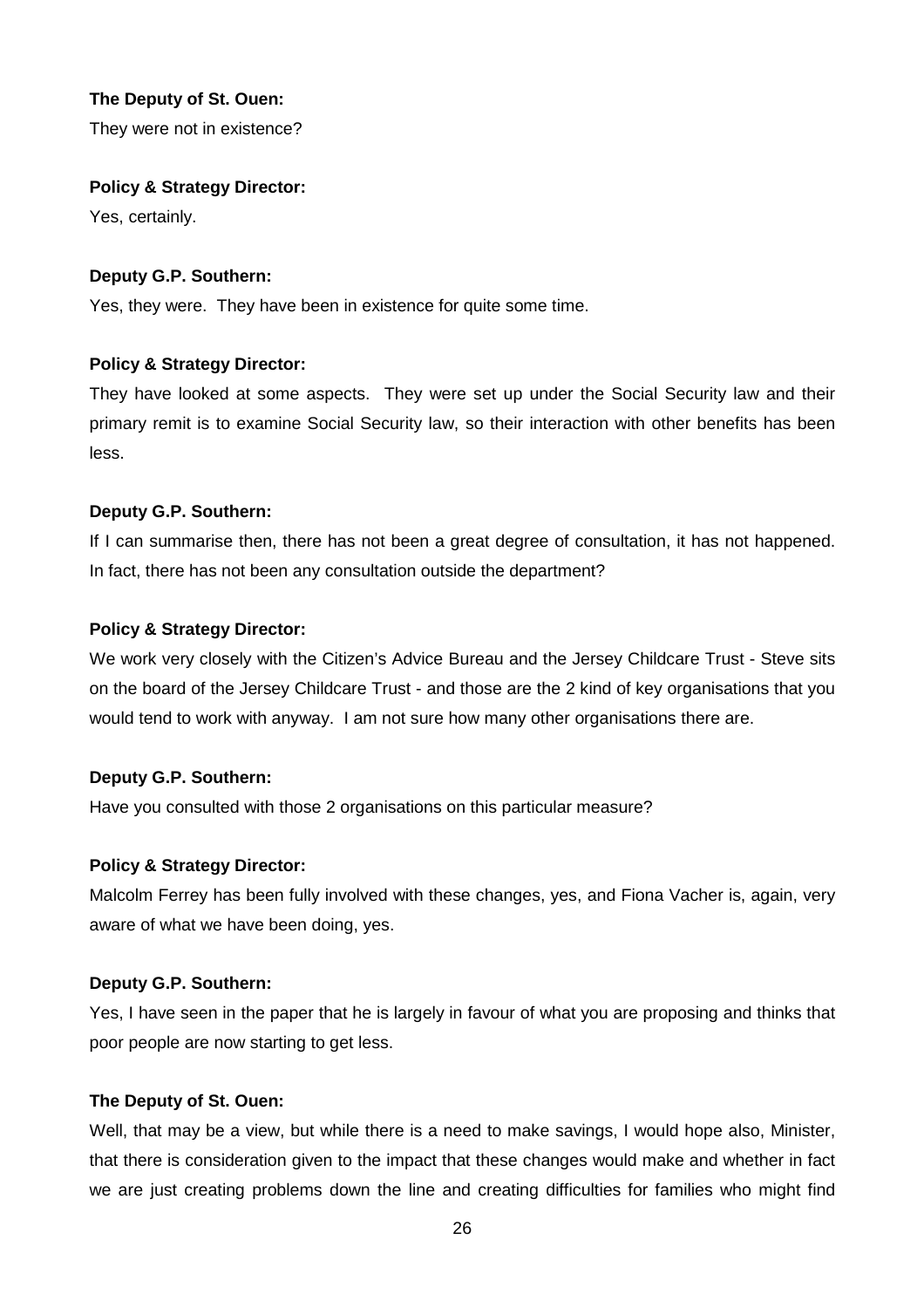themselves in a greater degree of poverty, prejudicing that child in terms of its education and its wellbeing and its health issues, all that should be brought into the equation and not just the matter of savings.

#### **The Minister for Social Security:**

I think with every sort of either freezing or change to a benefit we have made, we have tried to compensate it. With the single parent one, for instance, first it could have been completely removed like that. It was not, it was reduced. What we are proposing is to reduce it by £10 a year over the 4 years, so it is not just removing it overnight, and any new entrant to the scheme will not get it, but then they have never had it, so they are not missing anything. In order to compensate for that, the maintenance disregard is going up from 10 per cent to 23 per cent, which is quite a jump, to encourage people. There is 1,300 lone parents at the moment. That changes, as I was saying, with everything else sort of overnight, not the fact that they are a single parent, but the fact that they might get a job, the child might start school, all that sort of thing, and so that is to encourage single parents to pursue maintenance, which is quite right and proper, to take responsibility for your children. Only half of them are doing that at the moment, so by increasing that disregard, if you like, of the maintenance, it will encourage hopefully people to pursue that. It is all designed as best as we can to encourage independence, financial independence, and to encourage people to get a job.

#### **Deputy G.P. Southern:**

Is it not the case that in many cases, chasing maintenance, which has been a long-term problem, is very difficult ...

#### **The Minister for Social Security:**

Of course it is. I understand that.

#### **Deputy G.P. Southern:**

... and that women who are chasing maintenance from their ex-partners often have to go to court and have that sort of expense?

#### **The Minister for Social Security:**

They would not. Their expense would be covered by Legal Aid.

#### **Deputy G.P. Southern:**

I do not believe it is. Chasing maintenance is not covered by Legal Aid.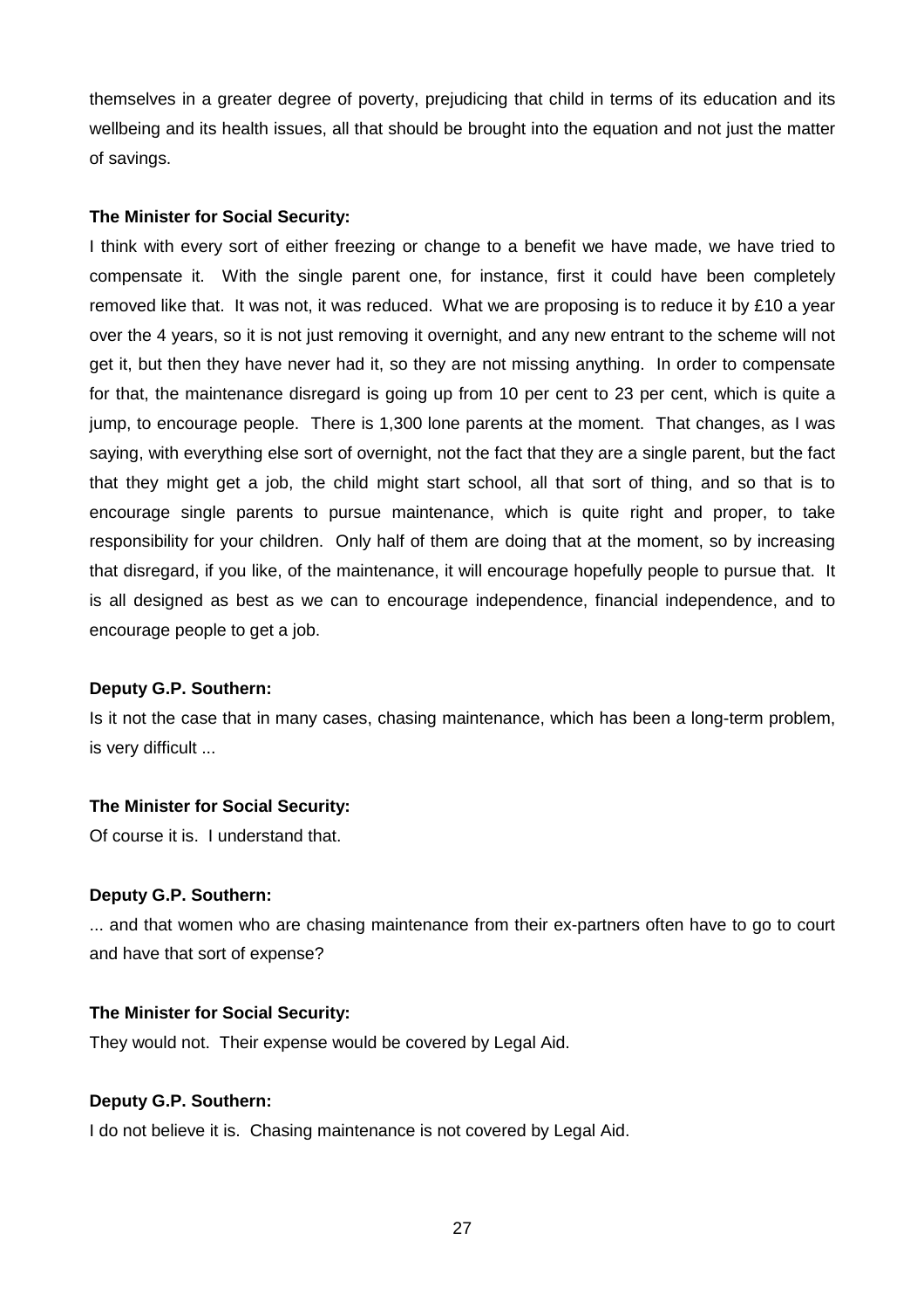#### **The Deputy of St. Ouen:**

No, I do not think it is, because that is deemed a debt recovery.

#### **Deputy G.P. Southern:**

Can I go on further? It has come to my notice that in recent times what the department has been doing is saying: "We insist you chase your ex-partner for maintenance and until you do that and we know you are doing it, we will sanction your child benefit." Is that not the case, the department is doing that, creating extreme hardship, I would argue? It is not happening at all?

#### **The Minister for Social Security:**

I have never heard of it.

#### **Policy & Strategy Director:**

Obviously it is important that people are given every encouragement to seek maintenance and the proportion of lone parents receiving maintenance in Income Support is going up slowly year by year. I think it is a success story, in the way we are working with parents is improving.

#### **Deputy G.P. Southern:**

But members of your department have not made any sanctions as a result of people not chasing maintenance?

#### **The Minister for Social Security:**

Certainly not that I am aware of.

#### **Operations Director:**

A sanction would only apply for Actively Seeking Work purposes.

#### **The Minister for Social Security:**

A job, yes.

#### **Operations Director:**

That is the sanction process.

#### **Deputy G.P. Southern:**

Okay. I hear what you are saying, it is only about Actively Seeking Work. Okay, fine. I shall go back to my sources and check things out. Further, can I suggest that the single thing you could do to save money legitimately within the system in terms of maintenance is that if the department was to take on the issue and responsibility of chasing maintenance, it is a relatively straightforward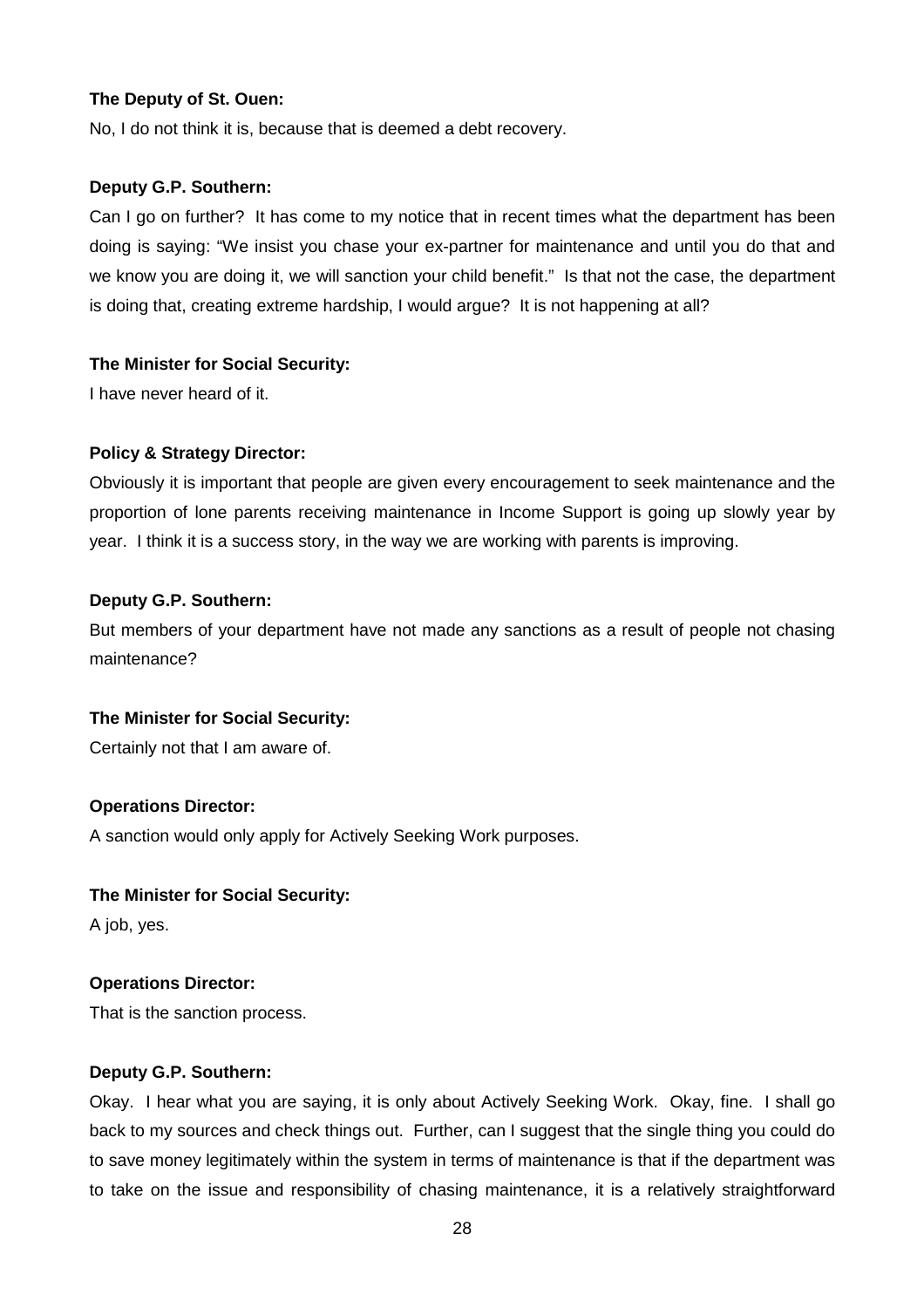thing once you have identified where this person is. For example, to go to the extent of getting an arrest of wages to make sure maintenance was being paid and thereby reducing your overheads, because that maintenance coming into the household would count as income with or without its 23 per cent disregard. Has the department given any consideration to taking on that particular role and making sure that it happens, that maintenance gets paid because the department does it and it can track down people better than can single parents, Minister?

## **The Minister for Social Security:**

I do not necessarily think we are in a position to arrest wages.

#### **Deputy G.P. Southern:**

Whatever. I am sure you could find those powers, but never mind. Have you given consideration to taking on that responsibility, since you are saying that maintenance is one way that single parents can be better off and the bill could be reduced, because the maintenance is coming in?

#### **The Minister for Social Security:**

It is to encourage people to pursue maintenance, which as I say, only half of them at the moment are doing that, because with possibly an extra £40 a week they do not need to, because maintenance can be as low as £10 a week. The average, if I am correct, I think is about £100 or £80.

#### **Operations Director:**

I think the average is about £45.

## **The Minister for Social Security:**

£40. The highest then would be about £100, yes, so ...

#### **The Deputy of St. Ouen:**

But this would achieve savings, would it not, if more absent parents were contributing to the care of their child?

## **The Minister for Social Security:**

Absolutely.

## **The Deputy of St. Ouen:**

Is there something ...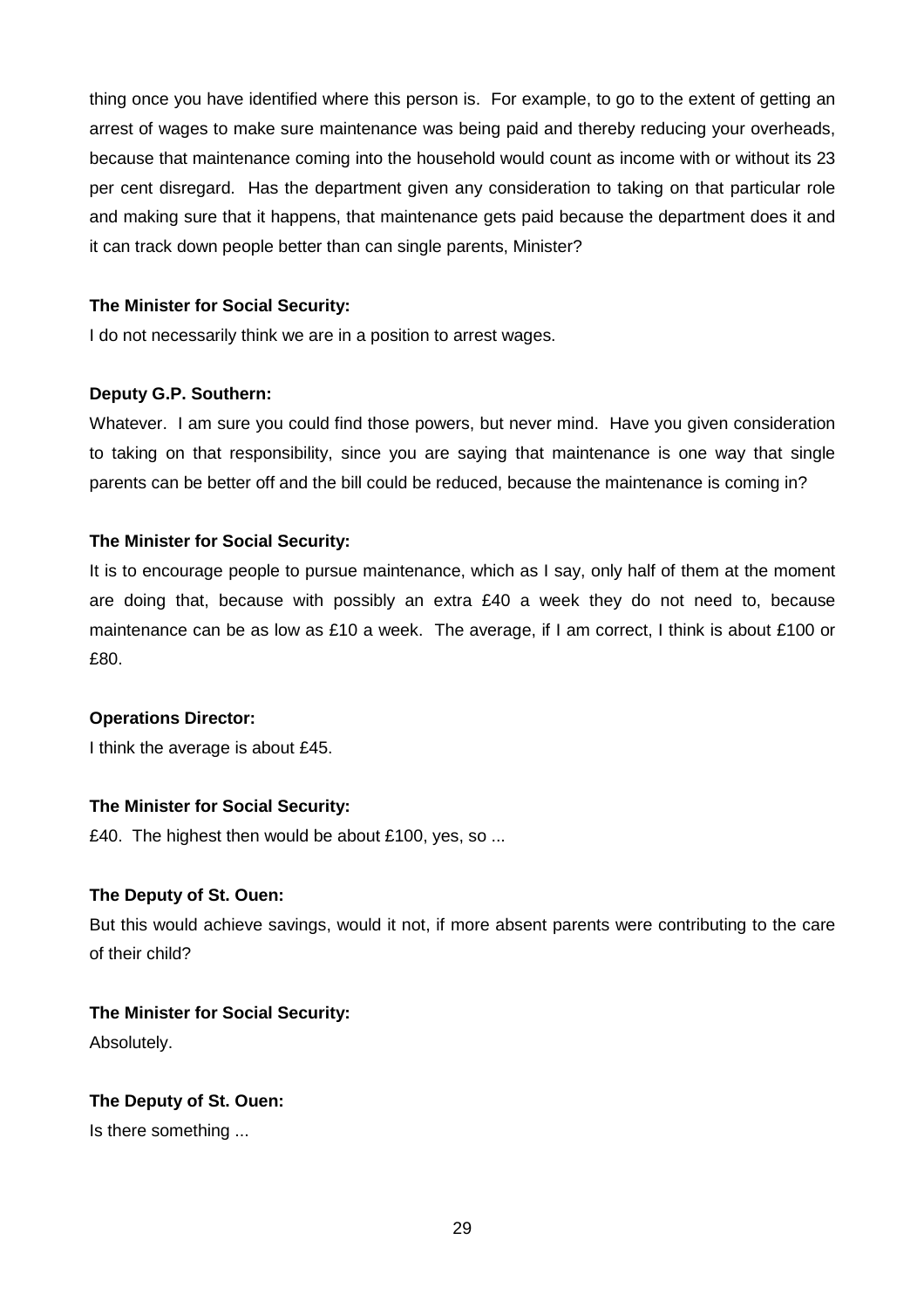## **The Minister for Social Security:**

It is also to encourage that responsibility. It is not just about money.

## **The Deputy of St. Ouen:**

Yes. So rather than leave it in the hands of the carer parent, is there something to be said for setting up some sort of procedure within the department to track these and collect?

## **The Minister for Social Security:**

I think it would almost morally irresponsible. I think it is the duty of the parents to be responsible for their children, and if it is a single parent. As we have just said, with the amount of money involved, the administration involved, we would have to take on a fleet of extra staff to do that.

## **The Deputy of St. Ouen:**

It is the administration, is it?

**Deputy G.P. Southern:** I think you are exaggerating.

## **The Minister for Social Security:**

Well, it is not just administration.

## **The Deputy of St. Ouen:**

Has there been a cost benefit analysis made?

[14:00]

**Deputy G.P. Southern:** Have you considered it?

**The Minister for Social Security:** No, no.

**Deputy G.P. Southern:** No?

## **The Deputy of St. Ouen:** No?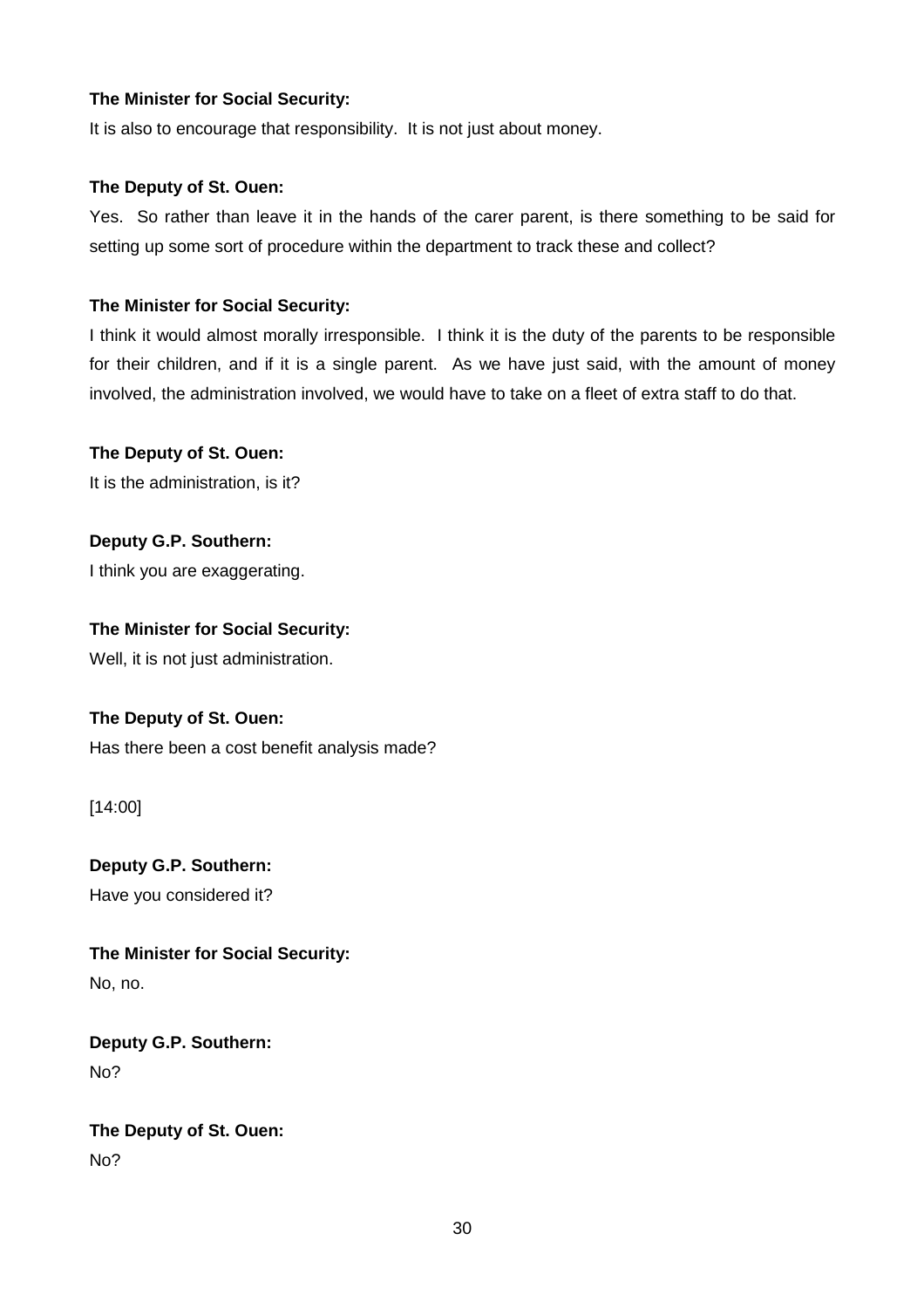Have you done any research on it as to what the cost might be? I do not think you have.

## **The Minister for Social Security:**

What, of the department's ...

## **Deputy G.P. Southern:**

Of taking on the responsibility of chasing maintenance.

## **The Minister for Social Security:**

The whole idea is to encourage the parents to be responsible for their children, not to turn it into a nanny state where Social Security do it for them.

## **Deputy G.P. Southern:**

So I am a single parent and a married ...

## **The Deputy of St. Ouen:**

Well, can we park it there, because ...

## **Deputy G.P. Southern:**

No, let me make a point, right?

## **The Deputy of St. Ouen:**

Make your point.

## **Deputy G.P. Southern:**

The relationship has broken up because my partner was violent; the relationship broke up because my partner is a druggie; the relationship has broken up on the really hard and difficult situations and I am requested to go and seek out this person, whom I want no contact with whatsoever, and risk him having contact with his child, my child, which I do not want to happen, because I am being morally responsible and chasing perhaps £40 a week in terms of maintenance. That is the sort of issues that you want single parents to take on. You are not prepared to do it and you have not considered doing in their behalf. Is that the case?

## **The Minister for Social Security:**

I did not say we were not prepared to do it, just that it is not part of the ... as you can see from the Medium Term Financial Plan and sex discrimination law, we have quite a lot to deal with recently.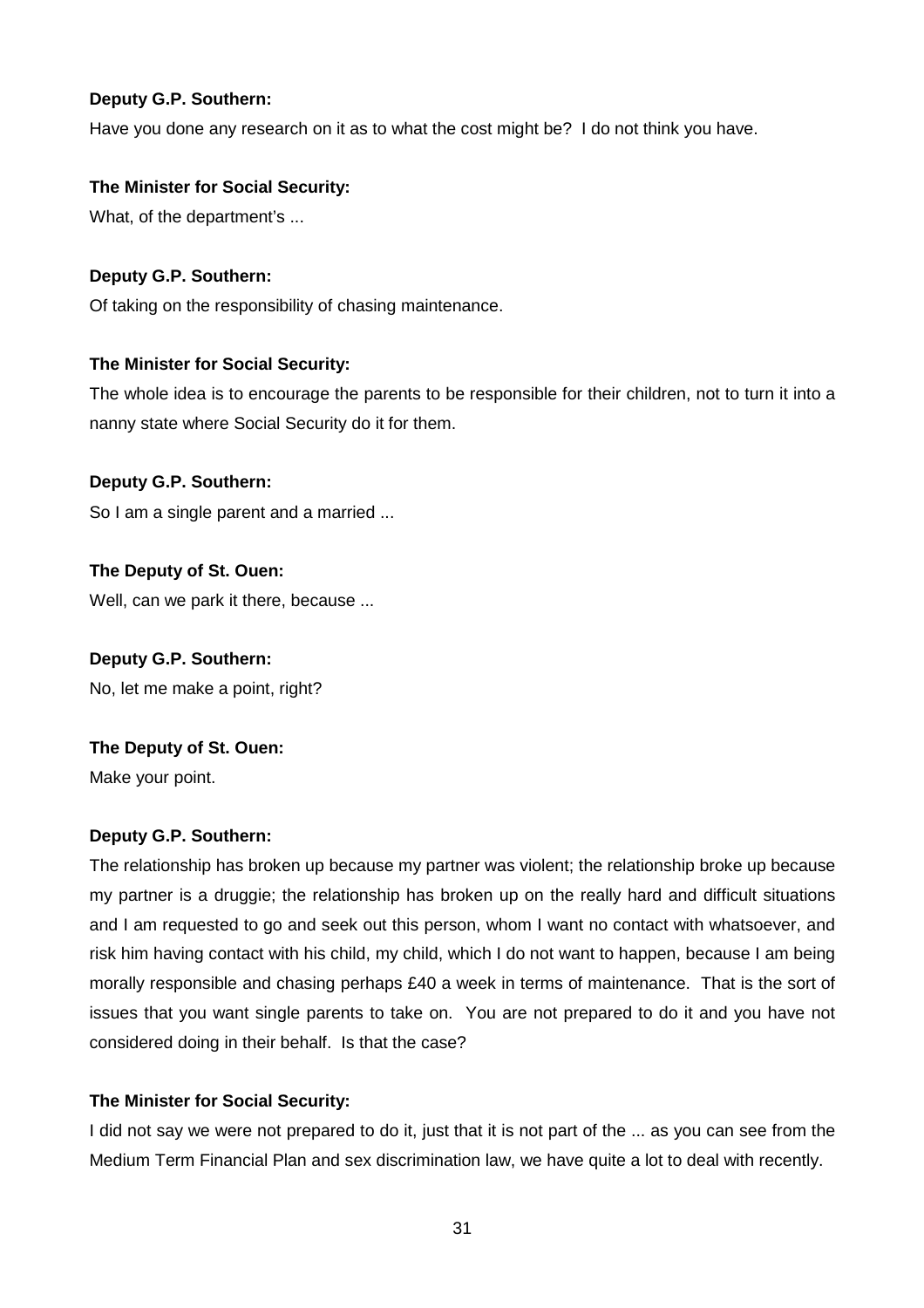#### **The Deputy of St. Ouen:**

Yes, okay. That might be an issue for future hearings, maybe we can explore that. But I want to move on because we have got some other changes to look at, and one is the Christmas bonus and removal of the Christmas bonus. This is a hypothetical question, but in your report at section 1.6 it gives the estimates of savings that you hope to achieve and the table says by closing the Christmas bonus after it has been paid in 2015, you will achieve a saving of £1.3 million in 2016, but then the savings grow in subsequent years, so that savings are £1.6 million in 2019 and I am wondering why there is that growth, albeit it is £1.3 million, when there is a one-off change.

#### **The Minister for Social Security:**

We are talking about savings here, and everybody is very aware of the demographics, ageing demographics, and by 2020 the number of people over 65 is due to increase by 35 per cent, so if we were not to remove it, you would ...

#### **Deputy G.P. Southern:**

A bit higher.

#### **The Deputy of St. Ouen:**

Sorry about that. Sorry, Minister, if we were not to remove it, you mean as it would have cost us £1.6 million in 2019, is that the ...

#### **The Minister for Social Security:**

Taking into account the additional number of people.

#### **The Deputy of St. Ouen:**

Right, okay, so there is ...

#### **Deputy G.P. Southern:**

That is growth in the numbers of elderly. That is demographics.

#### **Policy & Strategy Director:**

If we go back the first graph, it is the 2 things added up together. You have got the fact that the Christmas bonus would be more money each year because of inflation and you have also got the added cost of the number of extra people, so when you look at this number here, the 2019 budget, it includes more pensioners and more cost, yes. Therefore the saving you make by not having it any more is bigger in each year as it goes forward, and substantially bigger going forward in the future, because obviously the number of pensioners will grow much faster than the general economy and you have got that.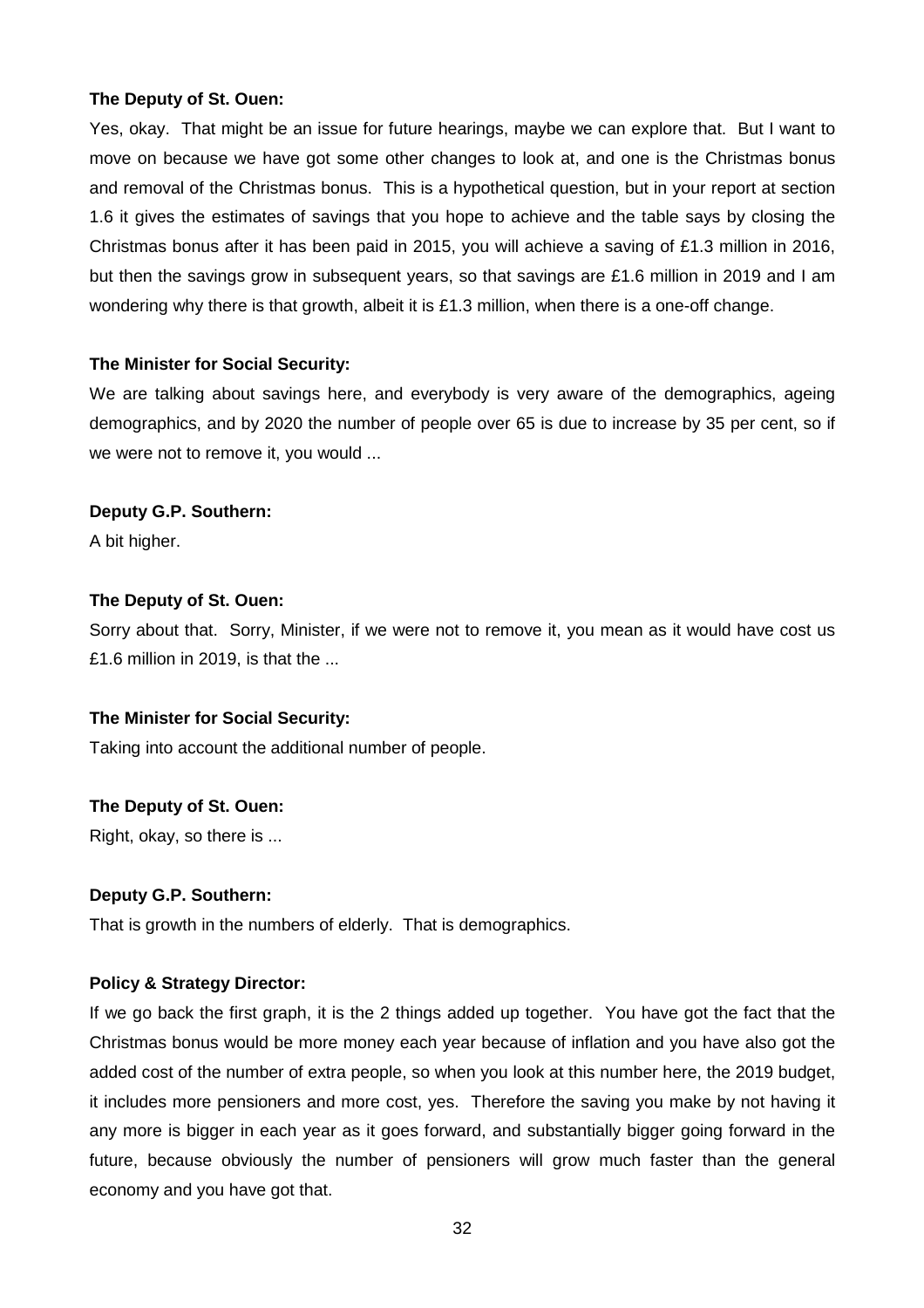#### **The Deputy of St. Ouen:**

Yes, okay. In your report you say that you had considered means testing this benefit, but you rejected that because of the bureaucracy involved, but you do have benefits that are means tested. The T.V. (television) licence benefit is a small benefit that is means tested. Why did you reject means testing the Christmas bonus, which so many people rely upon?

#### **The Minister for Social Security:**

You say "so many" but it is paid to 17,500 pensioners at the moment and only 2,000 of those are on Income Support, so there is 15,500 pensioners who, okay, may be just above the Income Support level, but equally may be extraordinarily wealthy or even in the middle, who do not need us and do not even know that they are getting it. This is back to the fair and targeted issue. We want to remove it altogether and then with some of the monies saved from it to put it into a fair and targeted situation, which is the health of the over-65s. There is a 65-plus health scheme.

#### **The Deputy of St. Ouen:**

Yes, which is laudable, and certainly that is good that is being done by the savings, but as you say, there are 2,000 people on Income Support who received this bonus. Why could you not say that those 2,000 people would continue to receive it because they are Income Support claimants?

#### **The Minister for Social Security:**

We could, and we looked at that and we looked at means testing and we looked at every way. You say that a lot of the benefits are means tested, fine, but this is £84 once a year, and to do means testing for that small - relatively, in our budget - amount of payment per annum so that people would have to come into the department with endless bits of paperwork, bank accounts in order to means test it.

#### **The Deputy of St. Ouen:**

No, I suggest that if they were in receipt of Income Support during the December, the relevant December, they would ...

#### **The Minister for Social Security:**

But if you were means testing, you would have to do it across the board. It would not necessarily just be Income Support.

#### **The Deputy of St. Ouen:**

Why would you not say that Income Support recipients would receive a Christmas bonus?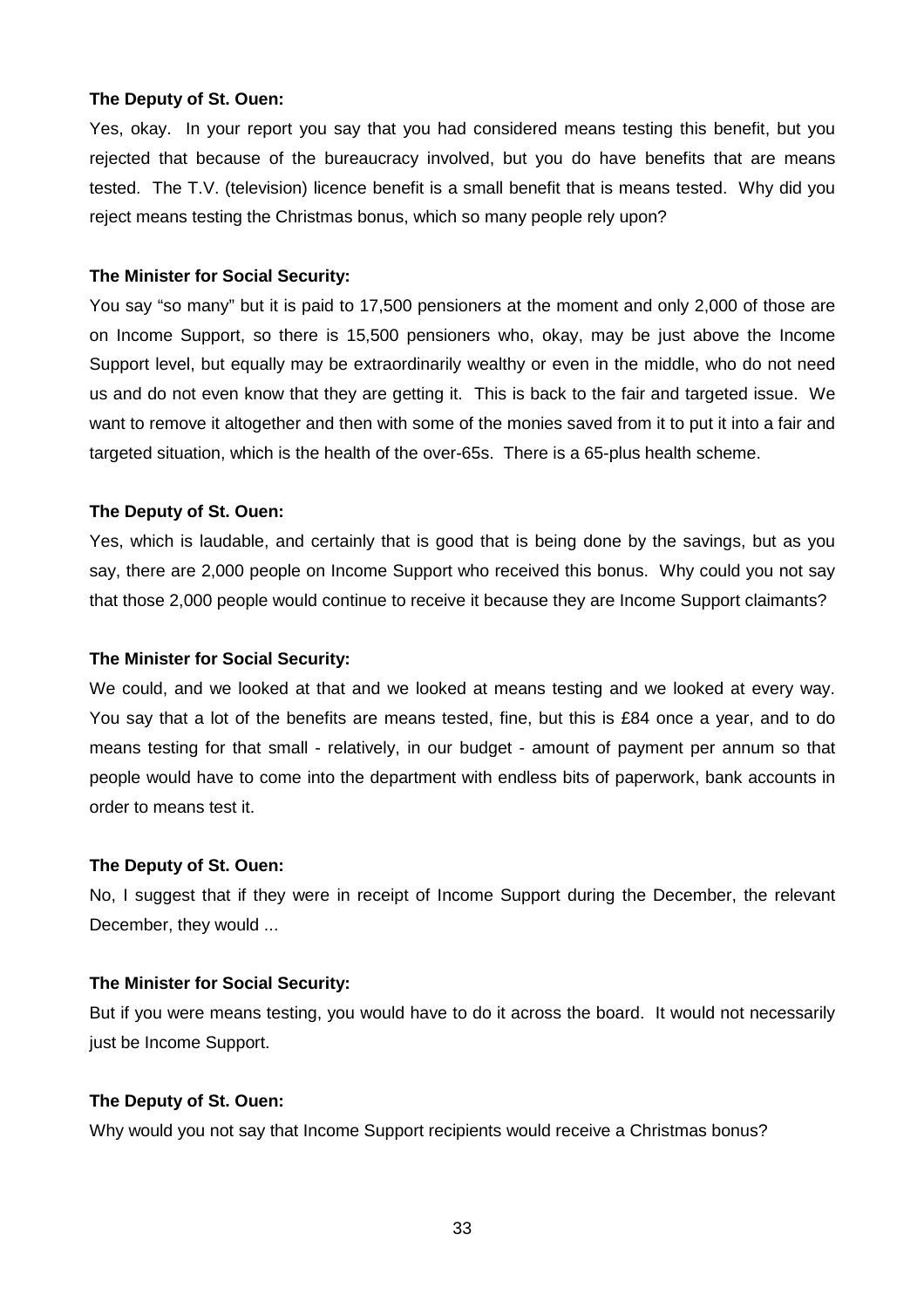That is a simple way of targeting, is it not?

#### **The Minister for Social Security:**

It is, but what we wanted to do, and we have looked at this, believe me, with everything through a microscope, but what we decided was the best approach was to remove the law, because it could be amended any which way but loose. I mean, somebody could say: "We will have half" or: "We will have the same as the U.K. (United Kingdom), we will have £10." There are all sorts of permutations that could happen to it and so we thought that the best way to do it to remove the law, which does not apply to the Christmas bonus, as you know, it is only in effect from next year, and then readdress the situation. If it is that there is huge suffering in Income Support households because they do not have it, then we will readdress it.

## **Deputy G.P. Southern:**

We are not talking about huge suffering. We are talking a respect, a value given to our pensioners that says: "Not only will we give you a generous pension, but we will give you a Christmas bonus of around £80 each year" and that seems to be remarkably absent from these proposals. Why did you not focus, if targeting is your aim, let us say on a known group of people that you have good records of, you know who is claiming Income Support? You could, for example, say: "Sorry, folks. It is not for everybody, but here is a simple way of targeting. If you are on Income Support, you get a Christmas bonus"?

## **The Minister for Social Security:**

It is not Income Support just, it is the 65-plus, and we felt that this money was better targeted into the health of the 65-plus, the dental, optical and orthopaedic side of things, than it was with just one gift, donation, whatever you call it, per year. We felt that to be able to sort of eat, see and talk was just more important.

#### **Deputy G.P. Southern:**

Okay, so the better thing to do with your cuts, you are suggesting, is to divert some small fraction of that money into the elderly benefit or 65-plus health scheme?

#### **The Minister for Social Security:**

The 65-plus health scheme.

#### **Deputy G.P. Southern:**

In which you have to pay out the bills before you claim them back ...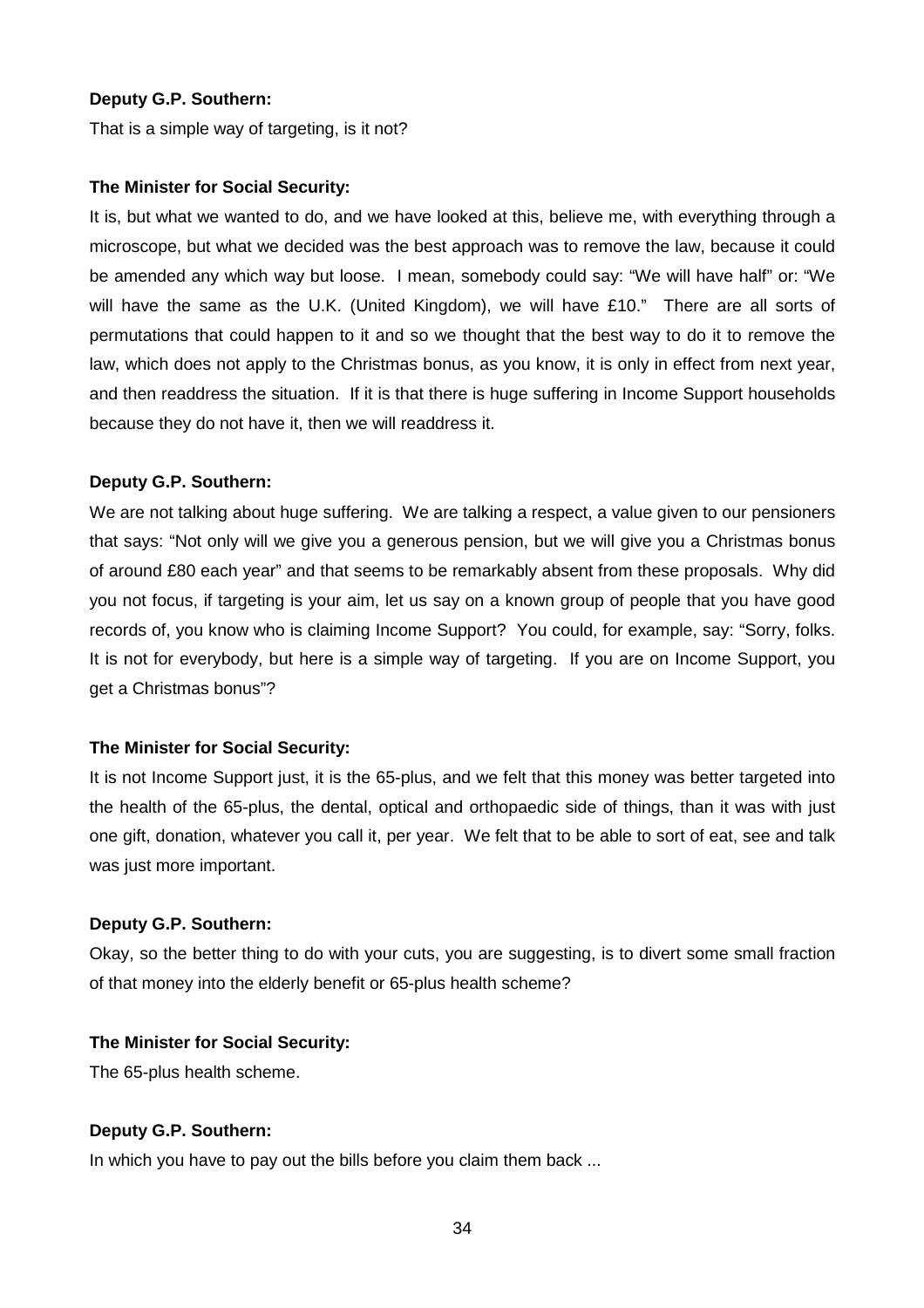## **The Minister for Social Security:**

Yes.

## **Deputy G.P. Southern:**

... and that is the single most difficult thing for many people to do.

## **The Minister for Social Security:**

Absolutely, I could not agree more, and with part of this readdressing the whole of the 65-plus health scheme, we want to firstly increase the money put into it, which will happen if this is all agreed, and also review the scheme, because as you quite rightly say, that is not the right way to go about it, because people cannot afford necessarily to front up capital of £1,000 and then wait to claim it back, so yes, that is absolutely going to be addressed.

## **Deputy G.P. Southern:**

That is going to be addressed ...

## **The Minister for Social Security:**

Yes.

## **Deputy G.P. Southern:**

... so you are consulting on that particular issue?

## **The Minister for Social Security:**

Yes, we will. I mean, there is no point if this does not go through, but if it does, yes.

## **Deputy G.P. Southern:**

Did you consult with pensioner representatives on the overall package that you have got in the M.T.F.P.?

**The Minister for Social Security:** No.

**Deputy G.P. Southern:**

No?

## **Policy & Strategy Director:**

No, we did not, but ...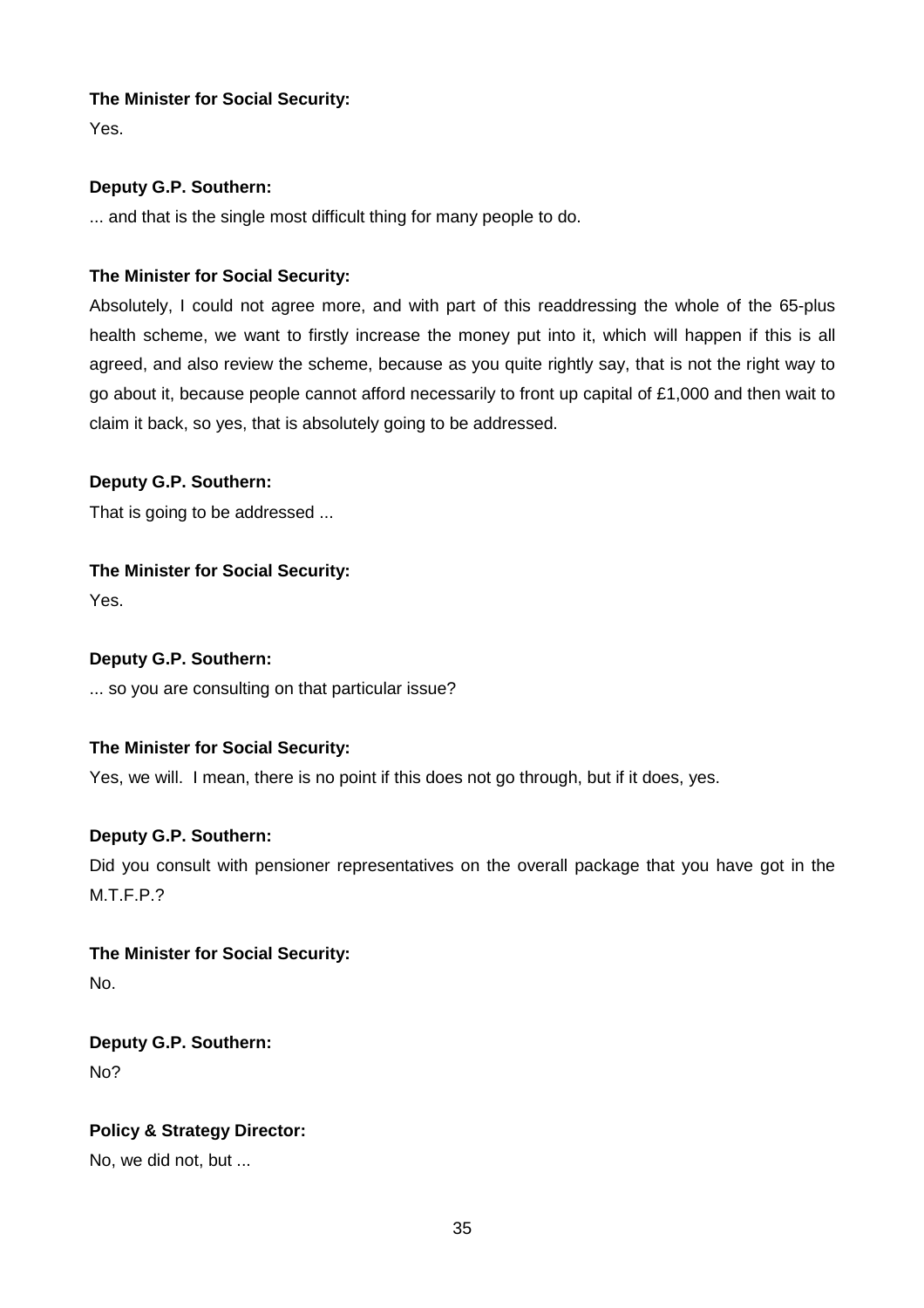Okay, thanks. Can I ...

## **The Minister for Social Security:**

Sorry, can Sue just ...

## **Policy & Strategy Director:**

Can I just make a point about targeting? If we are talking about targeting money to people, it is also important to think about we have been trying to target money to the right kind of expense, so the Christmas bonus and the T.V. licence, at the end of the day you understand Christmas comes the same time every year, your T.V. licence benefit is payable every year, you know exactly how much it is going to be and you can budget towards it. We are trying to make sure that when we are supporting low-income groups that we are not doing it in a way which is harder for them for budget for and therefore we have put our emphasis on 2 specific things. One is the Cold Weather Bonus, the cold weather payments that already exist in Income Support. If it is a colder winter, you automatically get more money through that scheme. It is very important that we protect that scheme to make sure ...

#### **Deputy G.P. Southern:**

That is a healthy scheme, a good scheme.

#### **Policy & Strategy Director:**

Secondly, the 65-plus health scheme we have been talking about again helps people. Now, we fully appreciate the administration, we will sort that out, but the concept of it, that it helps you with the cost of glasses, dentures, dental treatment, chiropody, these are very important things that are very important to the independence of pensioners. We feel that if you have got limited funds available, it is better to put money into first of all expenses you cannot necessarily know they are going to happen in advance. You break your glasses, you need a new set of dentures or something like that, I do not know. But you are absolutely right about the administration and the fact that we have put ...

## **Deputy G.P. Southern:**

Are the proposals to deal with the administration contained in the M.T.F.P.? They are not, are they?

#### **The Minister for Social Security:**

No.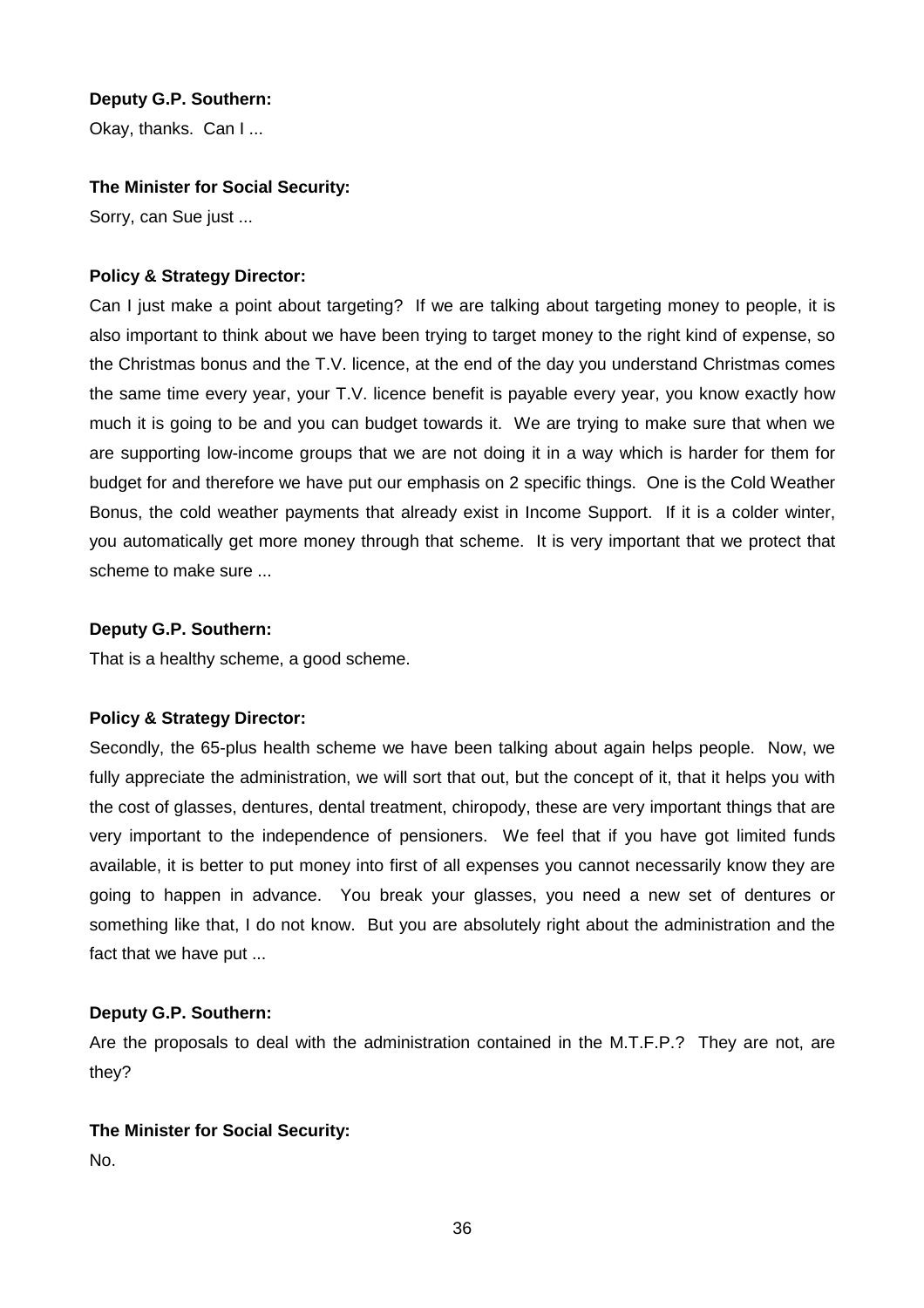It is for future consultation, you have not consulted on this. Why simply, instead of making these cuts, did you not transfer some money from the Health Insurance Fund, which is meant to cater for things like dental, chiropody et cetera? It is a simple matter to take £200,000. You are going to take £15 million to cover various expenses elsewhere in the health service.

## **The Minister for Social Security:**

No, it is not elsewhere. It is primary care.

## **Deputy G.P. Southern:**

Primary care, whatever. You are taking £15 million out. Why not allocate £200,000 of that to this particular good cause?

## **The Minister for Social Security:**

We have not taken the money out yet, it is just a proposition to help introduce the health charge.

## **Deputy G.P. Southern:**

Everything is just a proposition.

#### **Policy & Strategy Director:**

There is a difference between the £15 million and the £200,000, so we are talking about annual expenditure. The M.T.F.P. is about annual expenditure every year and we are saying that we would like to keep £200,000 a year to add into the Westfield scheme, the 65-plus scheme. The transfers out of the Health Insurance Fund are one-off amounts of money and we would only make them if the future of health funding is also part of that package. So this is something that we do not know how it is going to come out yet, but the proposal in the M.T.F.P. is that subject to agreement on the future of the health money as a whole that transfers might be made in order to facilitate the transfer to the new scheme. Those are one-off amounts of money, so we are not really comparing like with like when we talk about Westfield, which we want to have that money there going forward every year. The Health Insurance Fund itself is, as you will know, running at an annual deficit, so we do not have a spare £200,000 to pay every year. We do have some reserves.

## **Deputy G.P. Southern:**

But you have £15 million to take out of it as you wish.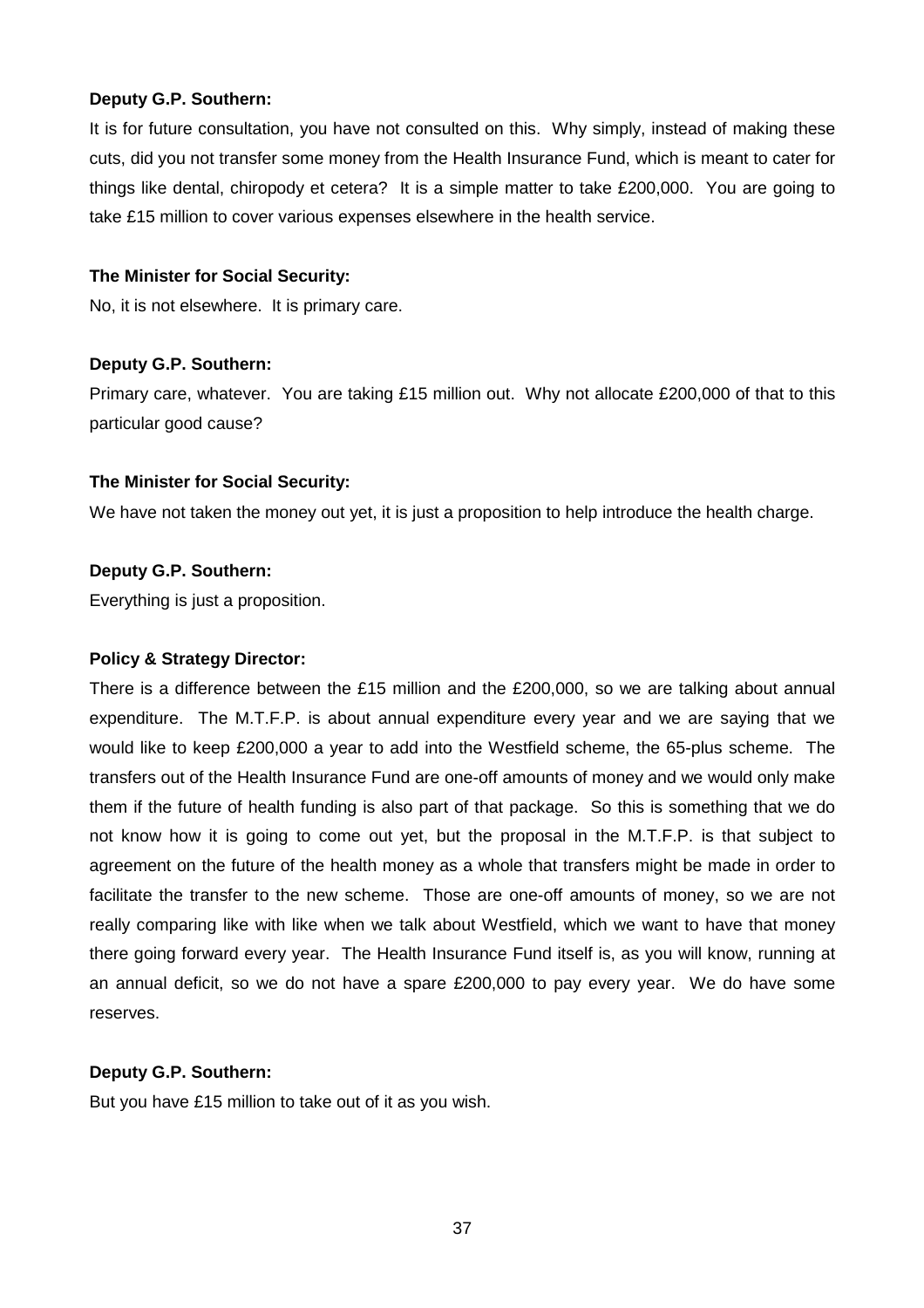## **Policy & Strategy Director:**

No, we have £15 million to facilitate the transfer to a new way of funding healthcare within Jersey. That is a different thing, it is a one-off thing, and it is part of the Health Department wish to be able to make improvements in healthcare in every year of this M.T.F.P., not waiting until the health charges have been sorted out and new legislation introduced and all that kind of stuff. So in order to facilitate that, to keep that momentum going, because they had money allocated in the last one, which they have been doing for talking therapies and rapid responses being brought forward ...

## **The Deputy of St. Ouen:**

Who decided on the £5 million, because previous payments out have been £6 million, so that is more than double?

## **The Minister for Social Security:**

No, it was a series of £6 million.

## **The Deputy of St. Ouen:**

A series of £6 million, so now there is a £15 million ...

## **The Minister for Social Security:**

But they are one-offs, as Sue said.

#### **The Deputy of St. Ouen:**

One-offs, but maximum £6 million in each year. Now it is proposed £15 million in 2017 and £15 million in 2018.

## **Policy & Strategy Director:**

The £6 million is part of the previous M.T.F.P. and it was directly to support identified primary care costs that were being met directly by the Health Department. They ran various clinics and things which have typically been in primary care and for historical reasons have been done by the Health Department. The £15 million again is different from that. It will not all be primary care, it will be right across the board, but it is a transfer ...

#### **Deputy G.P. Southern:**

It is not just primary care, so it is a change in the emphasis of what that spend is going to be?

## **Policy & Strategy Director:**

It is a way of making the transfer to the new ... it is allowing the new health charge to be brought in smoothly.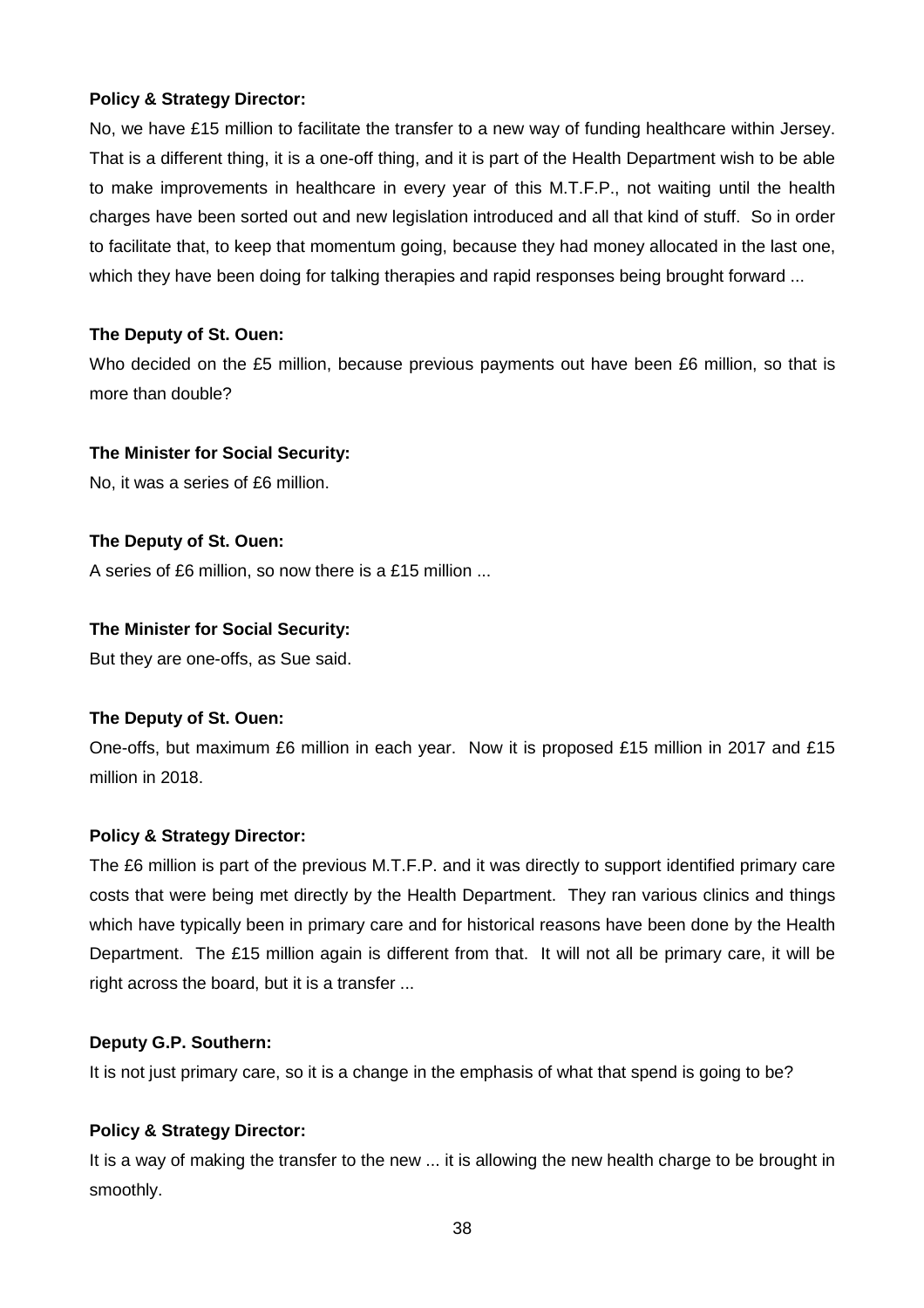So a fund which was ringfenced is less ringfenced, to put it at its mildest, now? Is that the case, it is not just primary health that it is going to?

## **Policy & Strategy Director:**

The Health Insurance Fund needs a major ... the way in which healthcare is going to be funded, it is going to be different in future and there will be a big review of the Health Insurance Fund. That it is in the M.T.F.P.

## **Deputy G.P. Southern:**

Okay. It is not your remit, because it is health, but have you got any clues as to what the health charge might look like or what progress ...

[14:15]

## **The Minister for Social Security:**

I am not even sure Health have.

## **Deputy G.P. Southern:**

... has been made on the transfer to overall changes to primary healthcare? Any clues as to what is happening?

#### **The Minister for Social Security:**

No. We are waiting for the primary healthcare review, which as you are well aware, is overdue, but I think it is imminent, because that will ...

#### **Deputy G.P. Southern:**

Because it seems to me there is a lot being put to one side, in the pending tray, because we are waiting on this overall scheme as to what is going to happen to the health ...

#### **The Deputy of St. Ouen:**

Primary.

#### **Deputy G.P. Southern:**

To primary care, including, for example, you produced a report on dental health services, which says, as far as I can make out: "Just wait a minute. It has got to be seen in the overall context of changes to primary healthcare, so we will do nothing." In the meantime, the Dental Fitness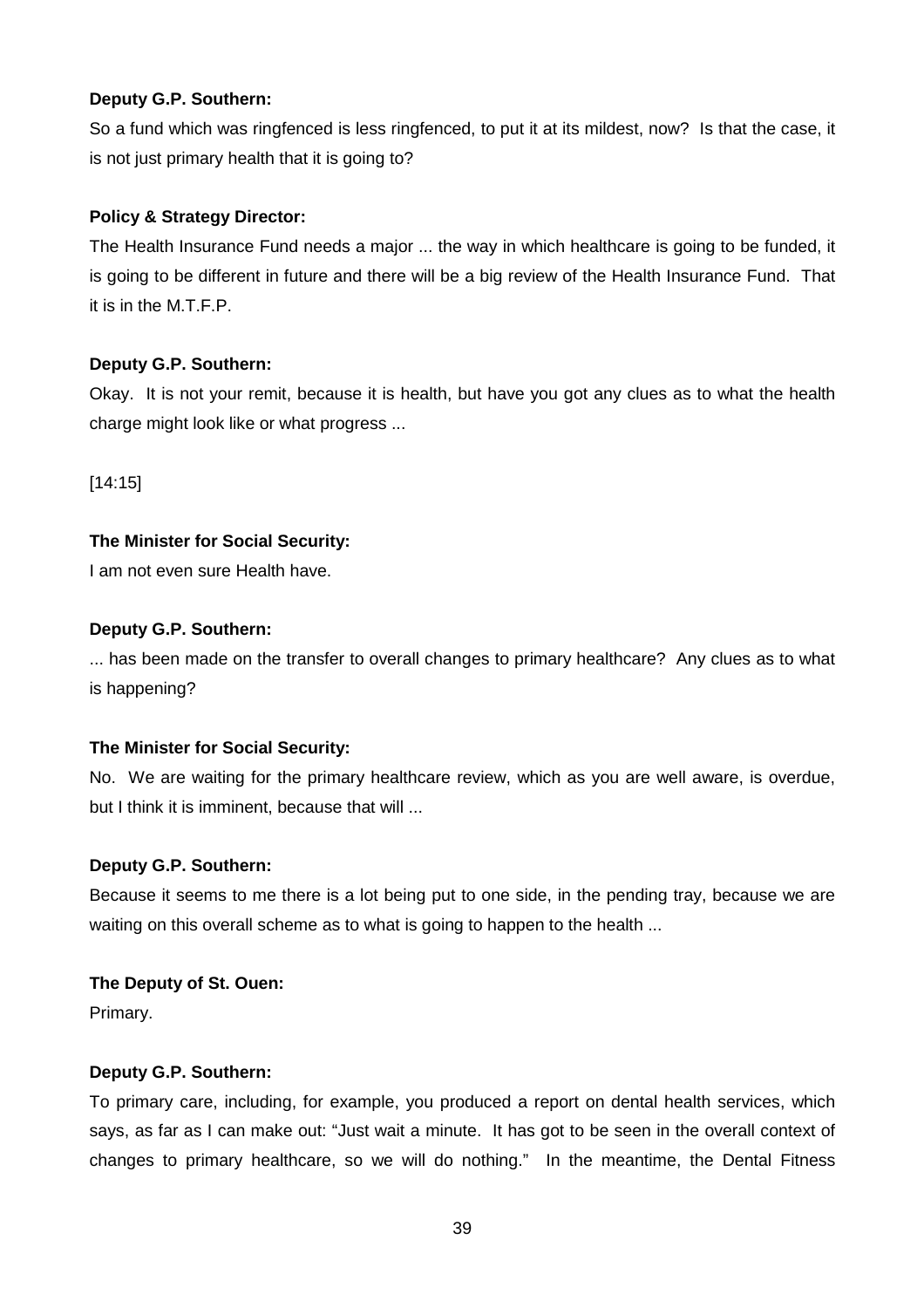Scheme is completely atrophied and redundant almost. You are likely to see what few dentists participate are going to withdraw next year, because there is no funding in it. Is that not the case?

#### **The Minister for Social Security:**

I cannot apologise or excuse the fact that the primary care review is over a year late. It just is. Until we get that review, it is very difficult to tie all the other strings into the centre.

## **The Deputy of St. Ouen:**

Your report mentions in just one sentence the proposed £30 million to be transferred from the Health Insurance Fund and that is perhaps one of the largest expenditures, if not the largest expenditure, to be made by your department. Has there been any referral back to the Government Actuary on the effects of transferring £30 million out of the Health Insurance Fund?

## **The Minister for Social Security:**

I am hoping, on a personal note, that the health charge - and you asked earlier what we know about it; I do not - but it is due to be brought in in 2018 and I think the general hope is that it will be worked on a lot quicker and brought in in 2017, in which case the second transfer, which still has to be agreed by the States, it is not set in stone ...

## **The Deputy of St. Ouen:**

Yes, yes.

## **The Minister for Social Security:**

... it has got to be agreed by the States next year, might not be needed. Again, this is just a contingency, if you like, to smooth the path of introducing the health charge, but without knowing what the health charge is going to be or when it is going to be introduced, it is difficult to take.

## **Deputy G.P. Southern:**

There has been a discussion of what that health charge will look like with you in terms of your involvement ...

## **The Minister for Social Security:**

No, no.

#### **Deputy G.P. Southern:**

... in that it may be done in a much similar situation to Social Security contributions or it may be formulated in some completely different way, it may be you use a post-charge, but you have got inkling?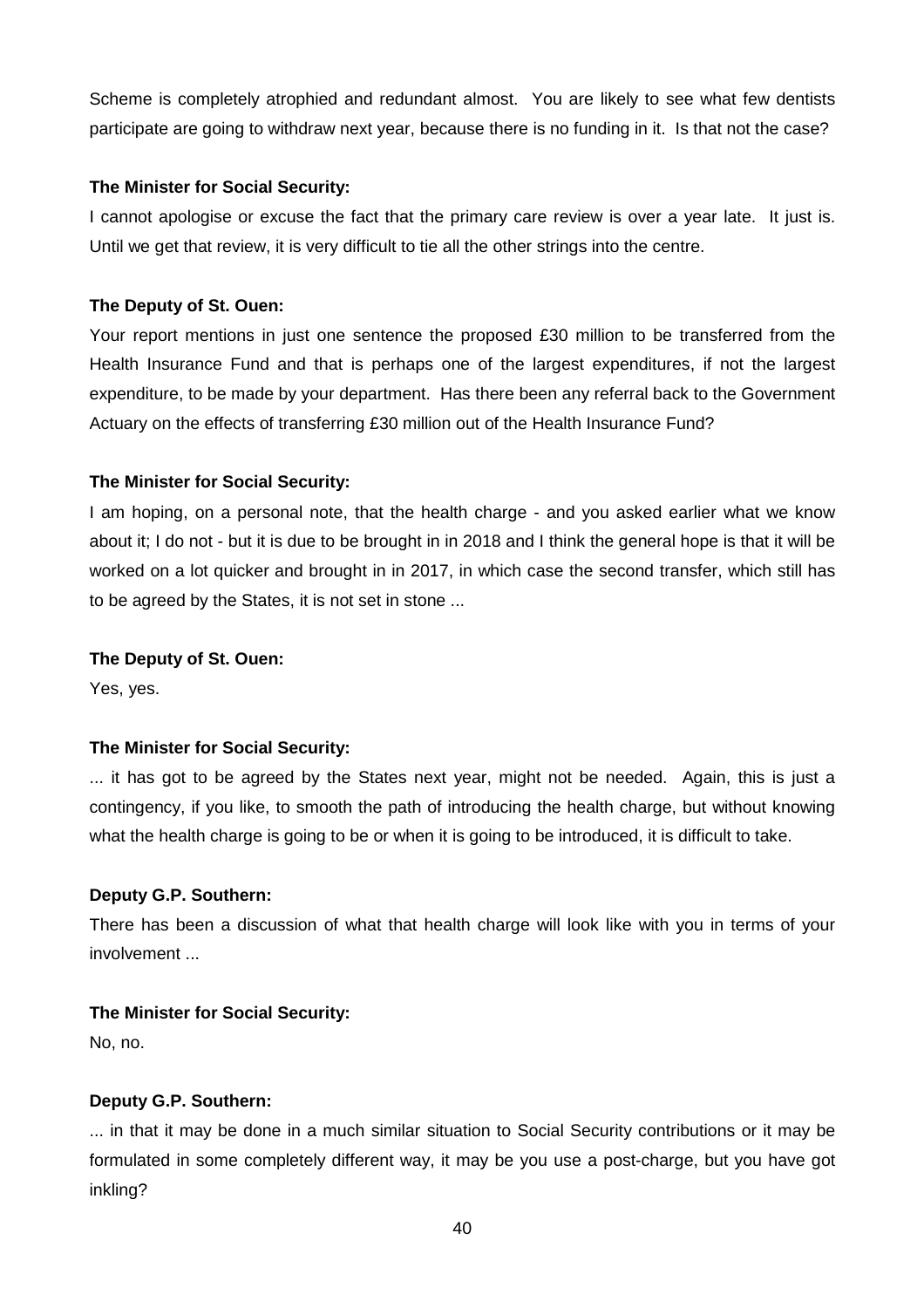## **The Minister for Social Security:**

It could be any of those things.

## **Deputy G.P. Southern:**

No consultation, no talking going on?

## **Policy & Strategy Director:**

As the M.T.F.P. points out, there has been some internal work done on it, that there are a range of options that have been considered. There is no work being done specifically at the minute in the focus of the M.T.F.P., but I think in October that will be looked at again.

#### **Deputy G.P. Southern:**

Okay.

## **Deputy T.A. McDonald:**

I have listened to it all very, very carefully, but could I ask one question that a lot of people are asking? How likely is it you will have to propose reintroducing prescription charges?

#### **The Minister for Social Security:**

This has been asked before and I know a lot of people ask. A lot of people have the idea that the reintroduction ... there is lots of levels of prescription charge. Inasmuch as it is undoubtedly true that people value something that they pay for, therefore it is a reasonable idea to do that. Also the perception is that it would be putting quite a considerable amount of money into the coffers, depending on what you charge, but if you looked at, say, £3 a charge it would not, because the administration costs are huge and also it would depend very much as to where you targeted it, so where you have got chronic illnesses or one-off illnesses. So yes, the work is going to be done as part of our review. We always said it was going to be looked into starting at the end of this year.

#### **Deputy T.A. McDonald:**

Because it is perceived by the public obviously as a talking point, as were the T.V. licences, as were obviously the Christmas bonus and certainly prescription charges slot into that same public perception that it seems to be the worst-off who are not being targeted, but are certainly suffering the worst or the most.

#### **The Minister for Social Security:**

Yes, we spend a huge amount per year, I think it is £18 million, on sort of prescription drugs and we obviously pay the chemists, the pharmacists, a dispensing fee, so yes, it is very definitely worth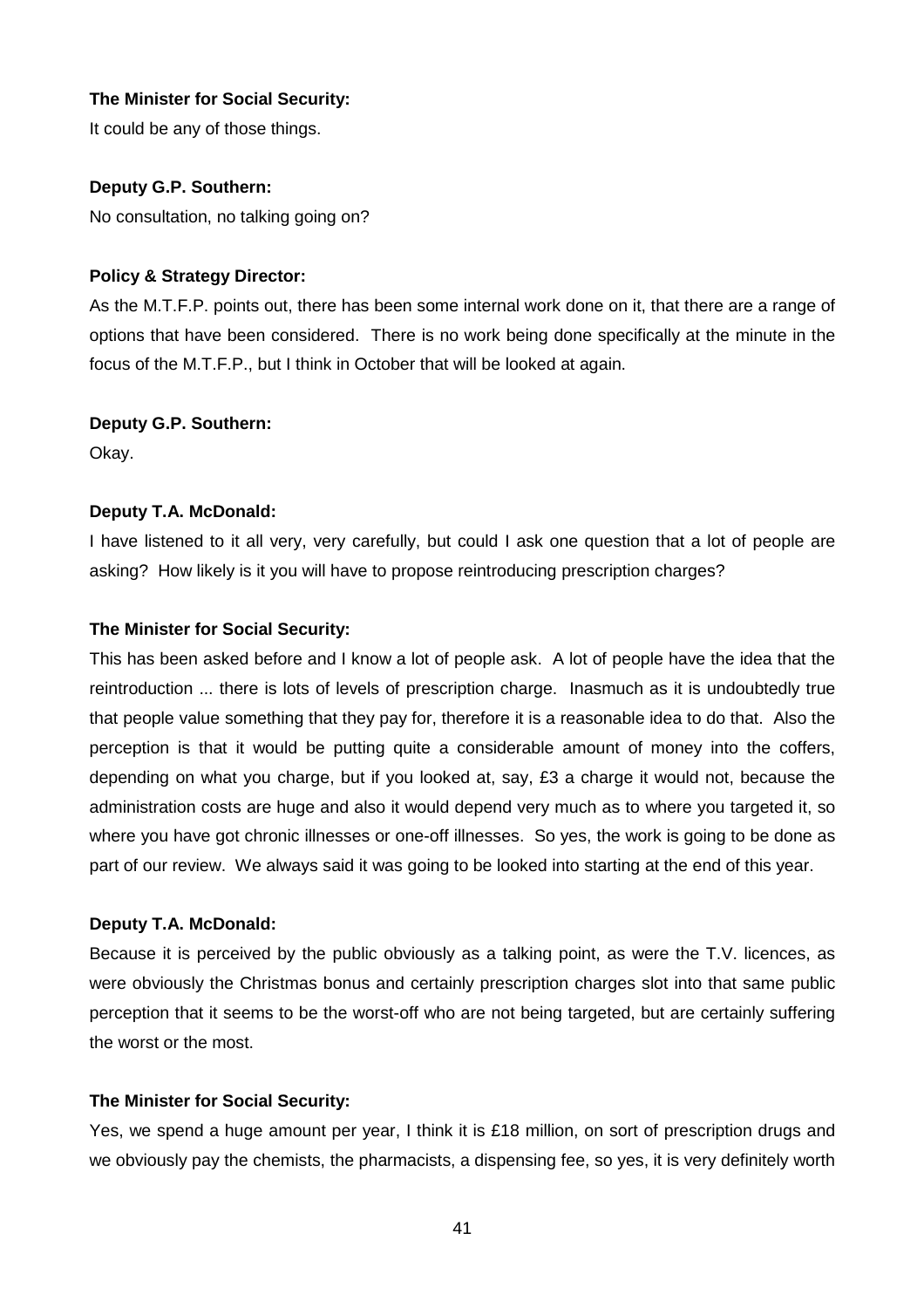looking at. As you quite rightly say, the public perception is that we should be doing that, so we are, or will as soon as M.T.F.P. is over.

#### **Deputy T.A. McDonald:**

Well, exactly. Thank you.

## **Deputy G.P. Southern:**

Can I just take us on to this document, Chairman, which is: "Framework for Scrutiny Panels M.T.F.P.", a series of questions we asked you, and referring to staffing in particular - a particular bugbear of mine - we asked a couple of questions on you saying there is no loss of any staff posts within the Social Security Department. Voluntary release schemes are underway, but no conclusion, though I presume it has been concluded for the moment. Were there any voluntary release candidates who got accepted from the Social Security Department?

## **The Minister for Social Security:**

There were 5.

**Deputy G.P. Southern:** What sort of grades were they?

#### **The Minister for Social Security:**

Across the board.

## **Deputy G.P. Southern:**

Okay.

#### **The Minister for Social Security:**

Which has been, I think, the same across the whole of the States departments, surprisingly, but that is what it is. I think the figures are about to be produced, but ...

#### **Deputy G.P. Southern:**

They will not be replaced, they will met by efficiency savings?

## **The Minister for Social Security:**

Yes.

## **Deputy G.P. Southern:**

Okay. Can I turn to ...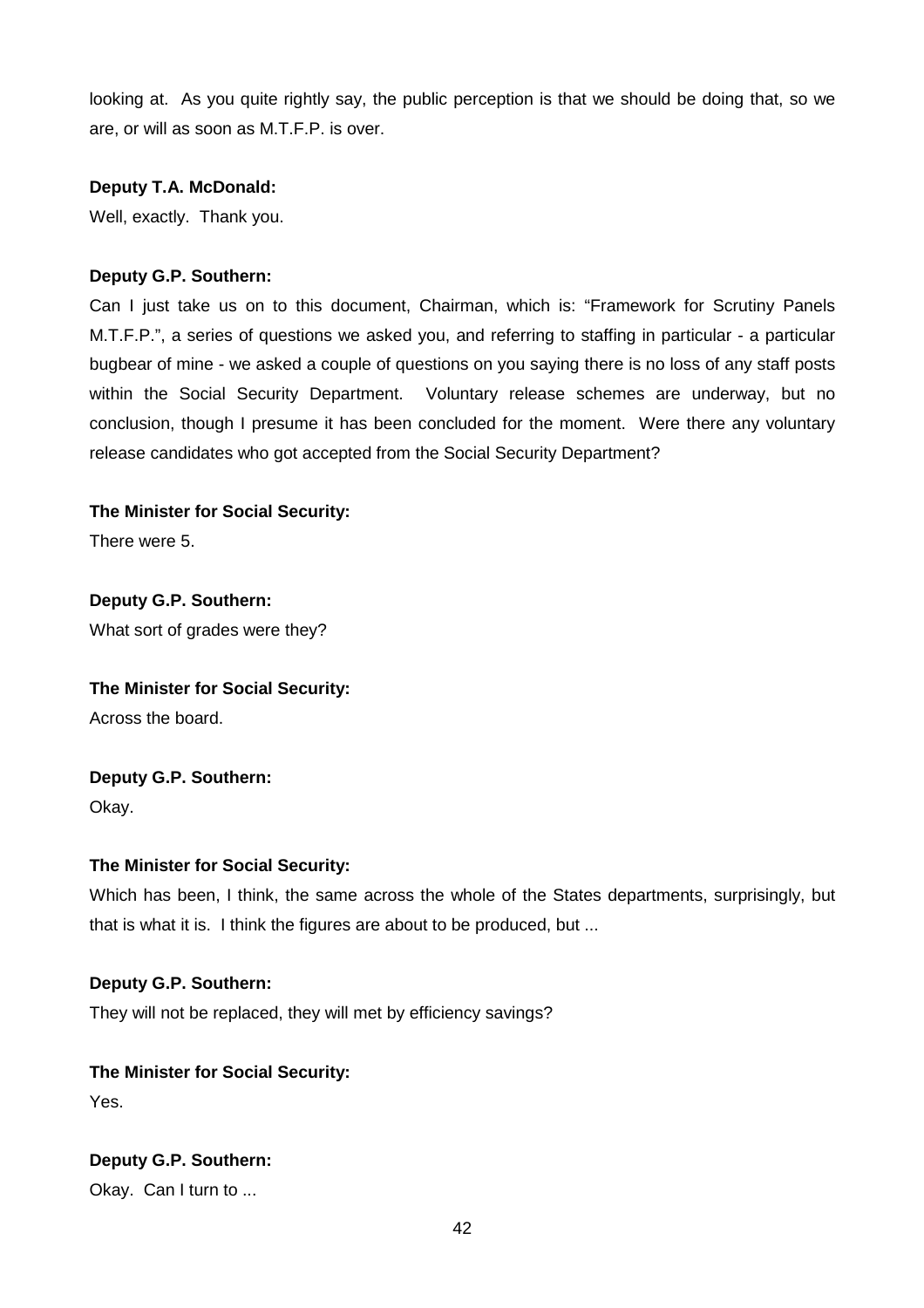## **Operations Director:**

Sorry, Minister, it is 9.

## **The Minister for Social Security:**

Oh, it is 9?

## **Deputy G.P. Southern:**

Okay, 9.

## **The Minister for Social Security:**

That is 4 more since I was last told.

## **Deputy G.P. Southern:**

Same order of magnitude though.

## **Policy & Strategy Director:**

Sorry, another point of detail, there is more than one kind of release scheme. There is voluntary redundancy, where the department loses a post, there is voluntary severance, where the person leaves and gets a package, which is the same as money, but the department does not lose the post. I do not know what our split is, but there may be some of both in our ...

## **Deputy G.P. Southern:**

Could you get back to us on that?

## **Policy & Strategy Director:**

Yes, sure.

## **Deputy G.P. Southern:**

Okay. A completely different issue: in the past Social Security was one of the departments in Government who used agency workers under the previous Minister. What reliance does the current structure have on agency workers? Are there still agency workers being employed, and if so, how many?

#### **The Minister for Social Security:**

For temporary staff, I think it is 22. It is not ...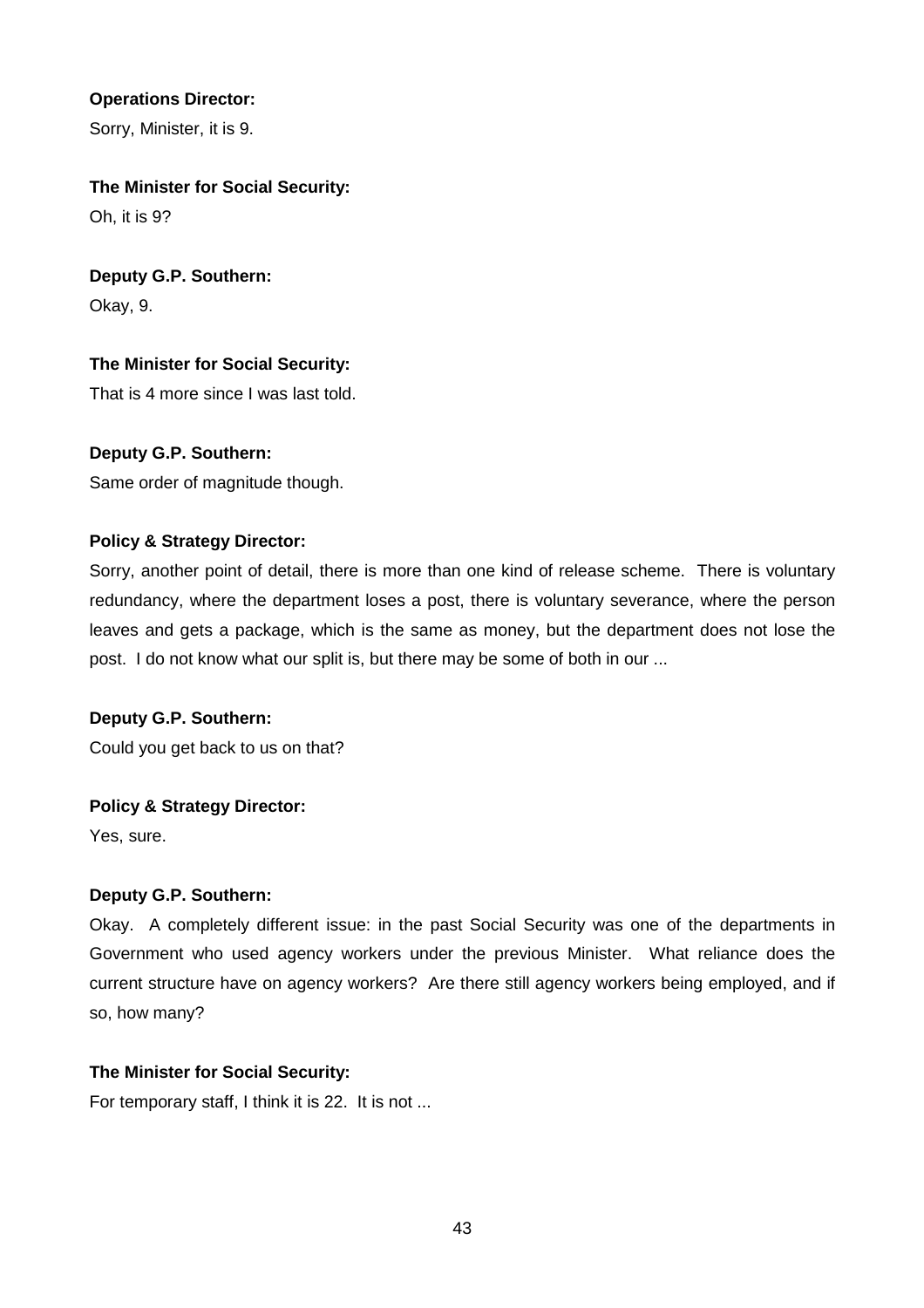#### **Policy & Strategy Director:**

We have not brought figures for that with us. We do employ agency staff. Our work ebbs and flows a lot; it is a very effective way of making sure that money is spent correctly.

#### **Deputy G.P. Southern:**

You can assure us that those agency staff are not kept for periods of like 6 months or a year?

#### **The Minister for Social Security:**

It might be 6 months if it is a particular project that we are doing that we need extra assistance with, but they are not kept on as permanent staff, no.

#### **The Deputy of St. Ouen:**

I am interested in that you say that your work ebbs and flows a lot. What are the ebbs and flows?

#### **Policy & Strategy Director:**

Well, for example, Sophie is ...

#### **Operations Director:**

For example, at the moment we are doing within Back to Work the legislation changes. We are doing a lot of work to support parents that starts today; going forward, in terms of supporting parents who have had a child who starts primary school today. Previously we did not call those people in until their child's 5th birthday, so someone might have started primary school and they might not have turned 5 until next July and there had been a year where we were not asking that parent to look for work. Now we have changed that legislation so it is a lot fairer, and it is around primary school starting age. As a result, we have got a number of jobseekers coming in, so to forewarn that in September our employment number will go up fairly significantly, because we have chosen to bring in a number of people to support that. It is very important for us that we train our staff in Back to Work correctly. We have got a lot of support there for staff, but also there are some where we have already been speaking to these parents and there is a lot who are very motivated to find work, really keen to engage in the wide range of support we have got and we feel will be able to move into work quite quickly. So we might not need that level of employment advisers for a full year because we have changed the legislation in the way it is to make it fairer, that it fits with the start of an academic year when the children go to school or take advantage of the 20 hours nursery care, therefore between September and December there is more work within Back to Work.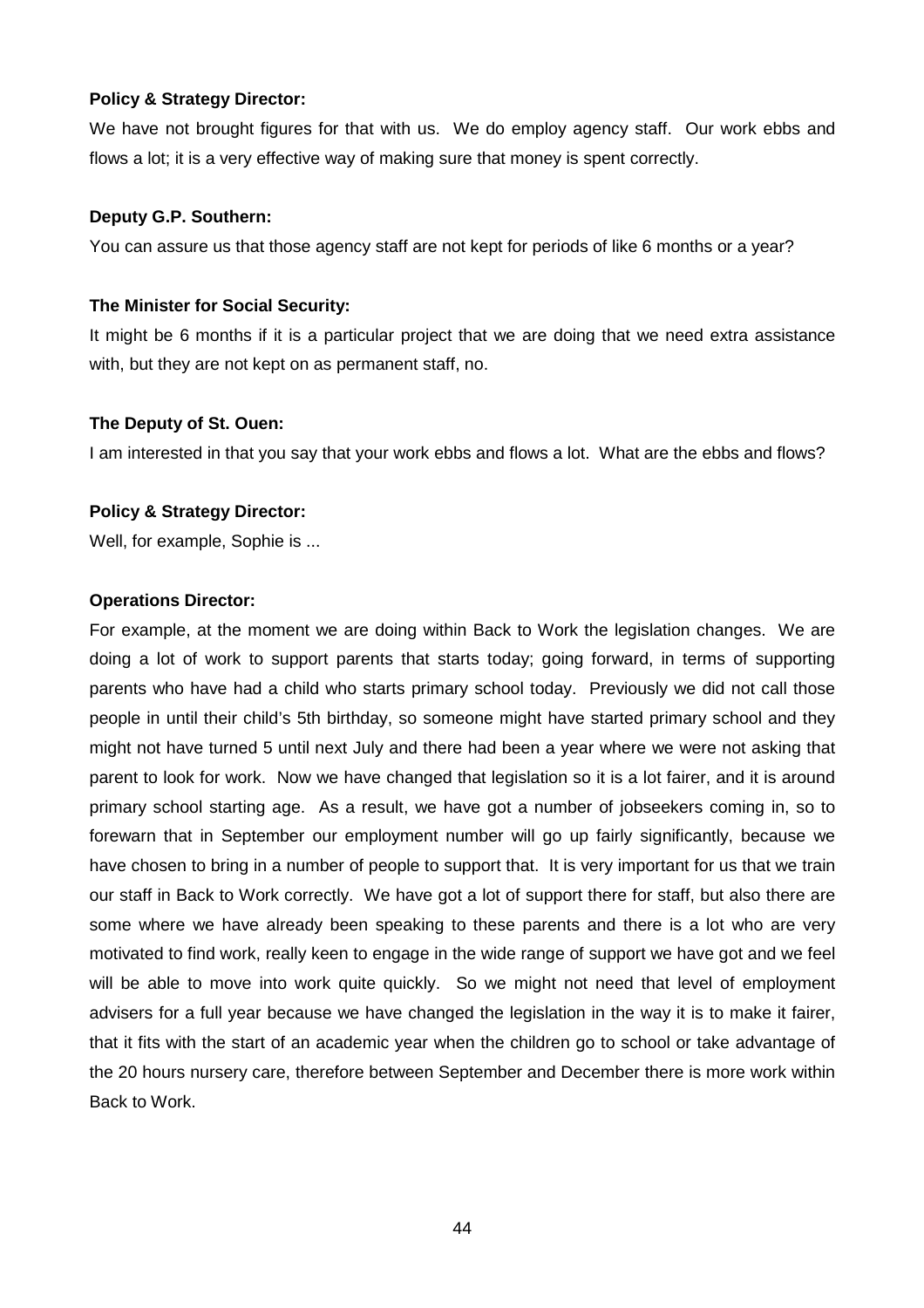Okay, I understand. Can you give details of the number and periods of employment of agency workers in a year, say, or whatever, just so we can keep an eye what is happening on there?

## **The Deputy of St. Ouen:**

Minister, in the same document you talk about the growth bids for J.A.C.S. outreach service and that was not accepted, I think, so you are hoping that that outreach service would be funded from within your existing budgets, but you also say that changes to the funding of grant-aided bodies will also be considered as a means of achieving savings, so this looks a worrying scenario for J.A.C.S. and other bodies, so what can be expected? When is this consideration going to take place?

## **The Minister for Social Security:**

It has, both with J.A.C.S. and J.E.T. (Jersey Employment Trust), and obviously they would find it difficult that their funding is being frozen, the same as everything else, and they have accepted that.

#### **The Deputy of St. Ouen:**

Frozen at 2015 levels?

#### **The Minister for Social Security:**

At 2015.

## **Operations Director:**

We are currently in discussions with J.A.C.S. around 2016. No decisions have been made, but those discussions have started.

#### **The Minister for Social Security:**

Yes.

## **Policy & Strategy Director:**

So the budget has been frozen for 2015. Both J.A.C.S. and J.E.T. do have ways of raising their own ...

## **Deputy G.P. Southern:**

For 2016 ...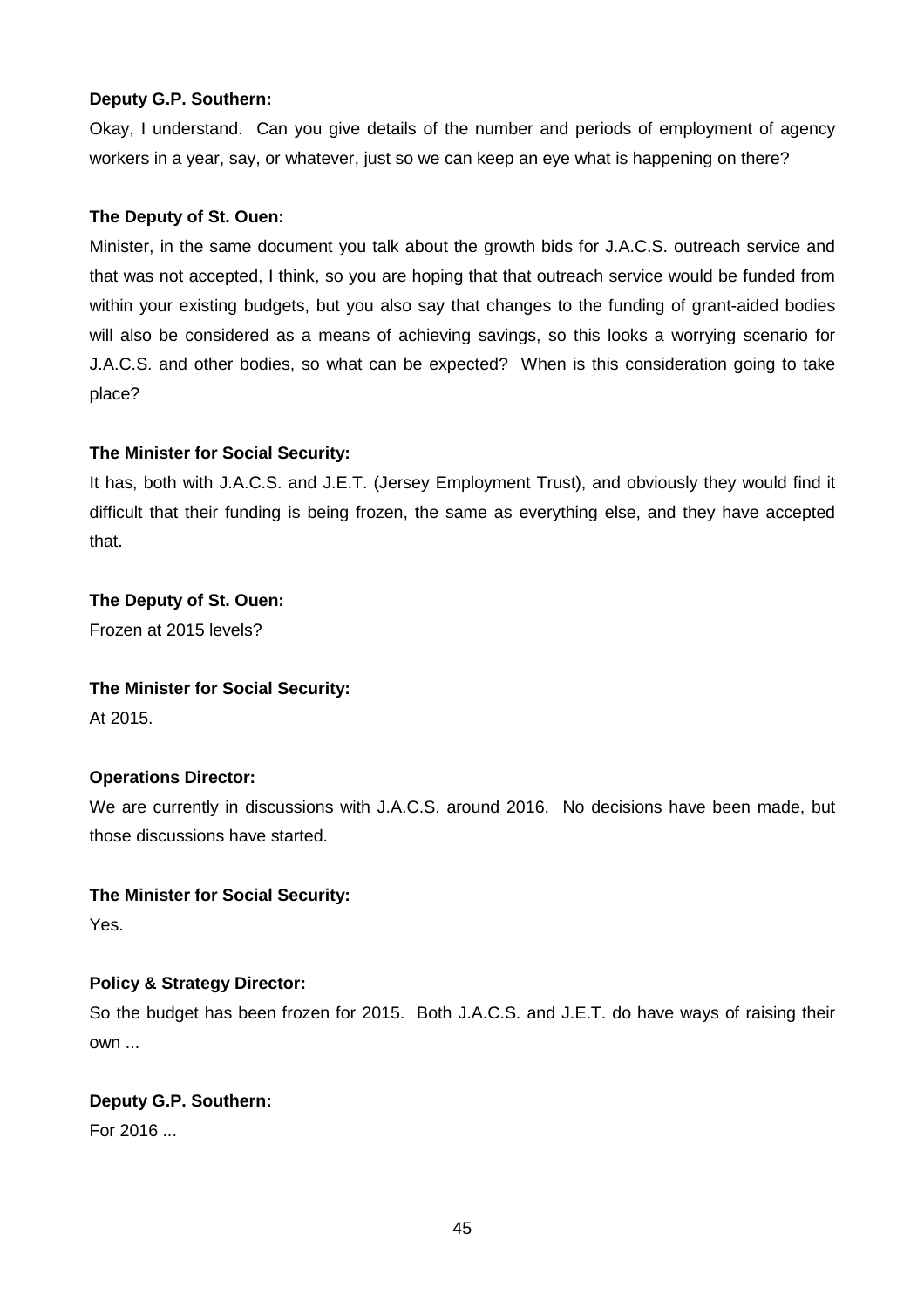## **Policy & Strategy Director:**

Sorry?

## **Deputy G.P. Southern:**

So it has been frozen for 2015. That has happened.

## **The Minister for Social Security:**

So we need to discuss with them 2016.

## **Deputy G.P. Southern:**

For 2016. I think they were looking at 2016 plans here. The intention is to freeze again and will be in discussion, is that what you are saying?

## **Operations Director:**

No, we are.

## **Deputy G.P. Southern:**

We are?

## **The Minister for Social Security:**

Yes.

#### **Operations Director:**

We met with them last week, and they understand we are all in a time of economic pressure. J.E.T.'s business plan, for example, has stated about having less reliance on States funding, because they know the situation and they are a charity who look to raise funds, so we have started those discussions. We work very closely with J.E.T. and the final decision on their budget or their grant for next year, 2016, has not been made yet.

#### **The Minister for Social Security:**

They also have their business side as well, so they are not totally reliant on grant funding. They have got equitable enterprises and the wood recycling enterprise as well, which is going from better to excellence, really.

#### **The Deputy of St. Ouen:**

Yes, with limited income, I would think. Yes, perhaps our final question, Minister, as it is half past, is the capping of the supplementation into the Social Security Fund, and the Social Security Fund or the reserve is intended as a buffer against future claims that may be made against the fund, but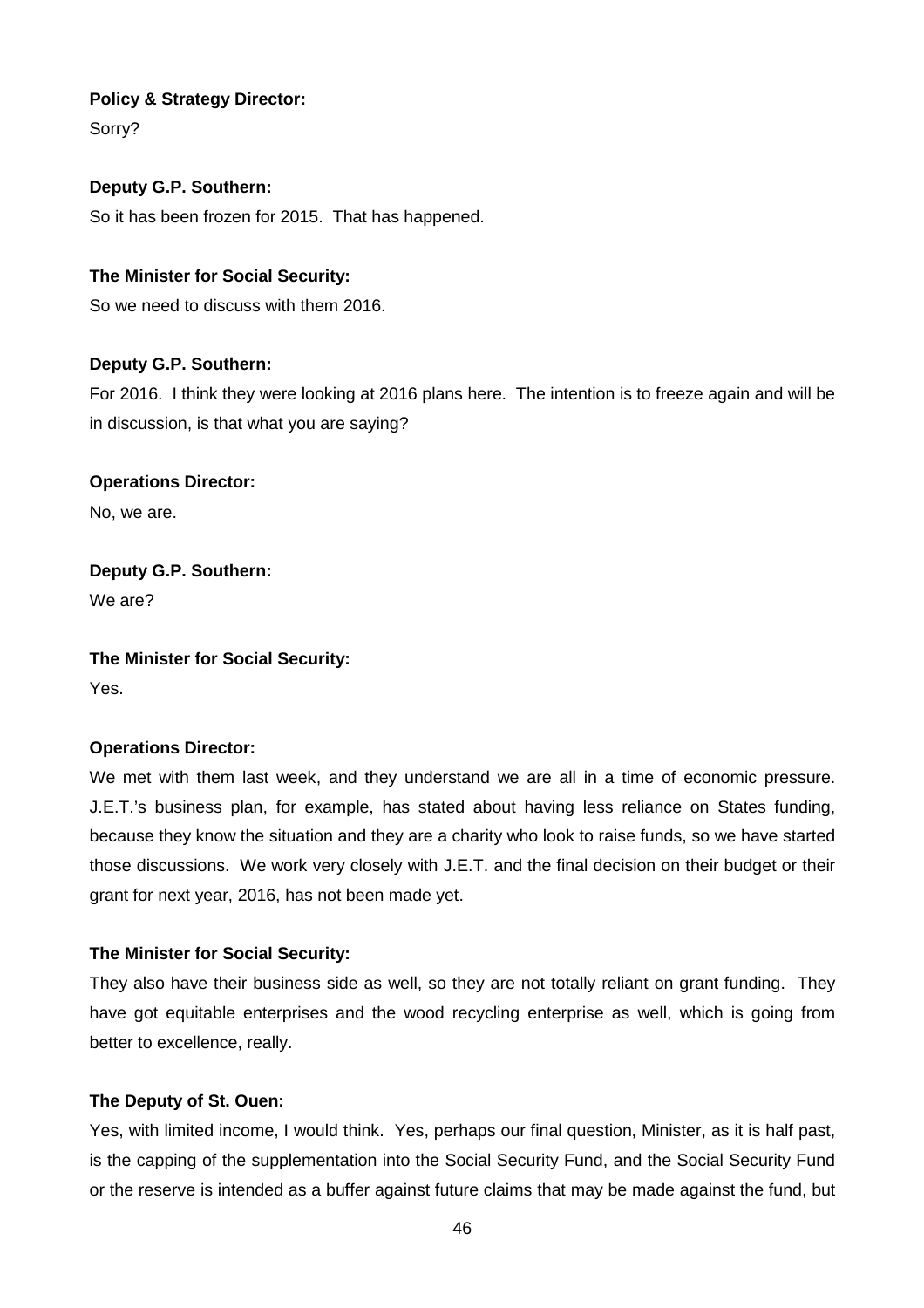by capping it, we are diminishing that buffer. Does this not pre-empt the discussion that you want to have imminently about how we fund our pensions and benefits going forward?

## **The Minister for Social Security:**

Yes. There was a lot of discussion around this as well, as you can imagine, from the point of view of, I think, a supplementation holiday was the word mentioned, which I strongly resisted, because had it been a holiday for a year or 2, we may never have had it reinstated. I fought very hard for what is not ideal, but in the scheme of things, over 4 years it will cost the fund £21 million, which in the overall scheme of things is 2 per cent of the Social Security Fund. As we all well know, I think, that with the crisis in China a week ago last Tuesday and the stockmarket crash, anything can be wiped off any fund anywhere to a considerable degree; equally, it can come back again, which it does in the long term.

## **Deputy G.P. Southern:**

But people do not tend to deliberately reduce their reserve fund, if they can help it.

## **The Minister for Social Security:**

No, no, I am just trying to give a picture of the bigger picture, of the bigger scheme of things. This is for 4 years, and within the proposition to do that is that it is quite clearly reinstated in 2020 and it is just for 4 years.

## **Deputy G.P. Southern:**

If we are not in a position to reinstate it come 2019?

## **The Minister for Social Security:**

As we said right at the start of this hearing, we cannot predict what is going to happen in 2019.

[14:30]

## **Deputy G.P. Southern:**

But if that is the case, you will have damaged - albeit in a relatively small way, 2 per cent - the fund as you are embarking on an investigation of how can you make the fund do what you want it do, which is pay pensions and benefits and be sustainable in the years to come.

## **The Minister for Social Security:**

The fund has a 5-year reserve at the moment. That is not a reason to be complacent at all.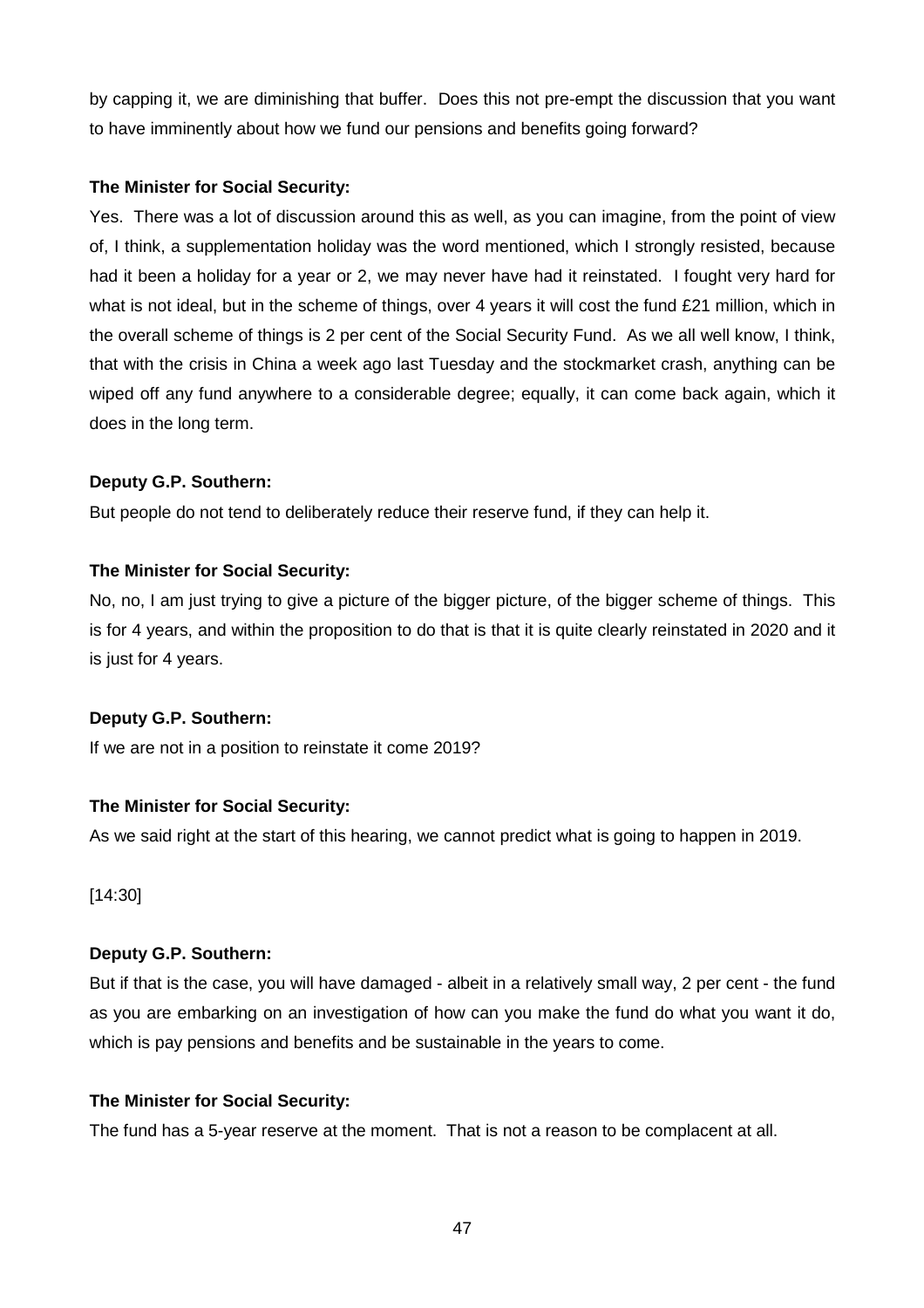Which is going to be exhausted when?

## **The Minister for Social Security:**

In 5 years.

# **The Deputy of St. Ouen:**

No, no.

## **The Minister for Social Security:**

It will not be exhausted, it breaks even.

## **Deputy G.P. Southern:** Break-even point.

## **The Minister for Social Security:**

2042 is the sort of prediction. There is a break-even point.

## **Deputy G.P. Southern:**

The break-even point is next year. The break-even point ...

## **The Minister for Social Security:**

We have 5 years ...

## **Deputy G.P. Southern:**

... when we are paying out as much as we are getting in is next year. Thereafter, we are paying out more, so from being an issue that was fairly distant 10 years ago and we did not have to worry about, it is now an issue which needs to be solved.

## **The Minister for Social Security:**

Which is why we are starting the review this year.

## **The Deputy of St. Ouen:**

When is it starting? We are saying the review will be this year, but when is it starting?

## **The Minister for Social Security:**

No, no, starting at the end of this year.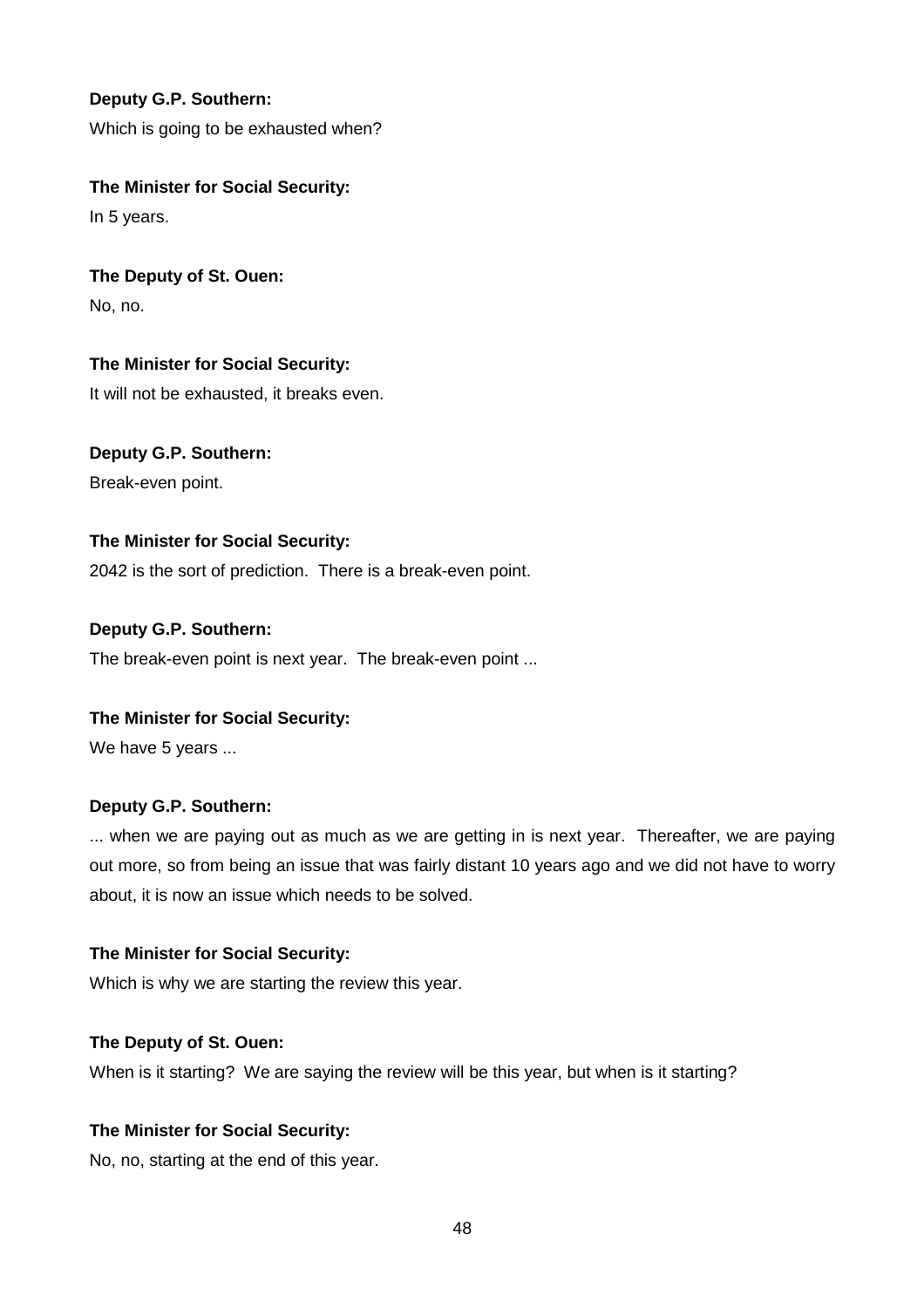2016.

## **The Deputy of St. Ouen:**

Do we have a start date? How is this review to be conducted? Yes, is it to be an internal departmental review?

## **The Minister for Social Security:**

It will start off like that, but obviously it is all-encompassing, really. We have to involve many of the other departments as well, but obviously we will start the work.

## **Policy & Strategy Director:**

But this is a very different beast to the changes we have been talking about today. The review of the Social Security Fund is a matter for everybody in Jersey to have a view on and to give their views to, and therefore what we will do is we will start off with some internal research, because we need to give information, so we will get some information about what would be the impact of doing this or doing that and we will work with the actuaries to get those kind of figures so we can give people quite detailed information. We will then present that hopefully in an easy to understand way and ask people ... there are choices to be made the income contributions, changing what benefits people receive, who gets it and how much it is, then the gap, the balance between employers and employees. There are many different things to look at. The Minister will work up a plan for the review, but realistically we will not be starting that work until the M.T.F.P. has been finished off in the October and it will probably take us the rest of this year to do that internal kind of scoping as to kind of what we expect and how to do it. I would imagine we would be publishing a timetable right towards the end of the year as to what is going to happen in 2016. Although we hit break-even next year, break-even is a kind of slightly theoretical thing, because you are still receiving investment income from the reserve, so you do not start to kind of lose money straight away, you just stop making money as fast as you withdraw it.

## **Deputy G.P. Southern:**

We will look forward to that, yes.

## **The Deputy of St. Ouen:**

Yes, I do not know if there is a meeting afterwards, but you are intending to produce a timetable by the end of the year perhaps for this process. It will be interesting to see that.